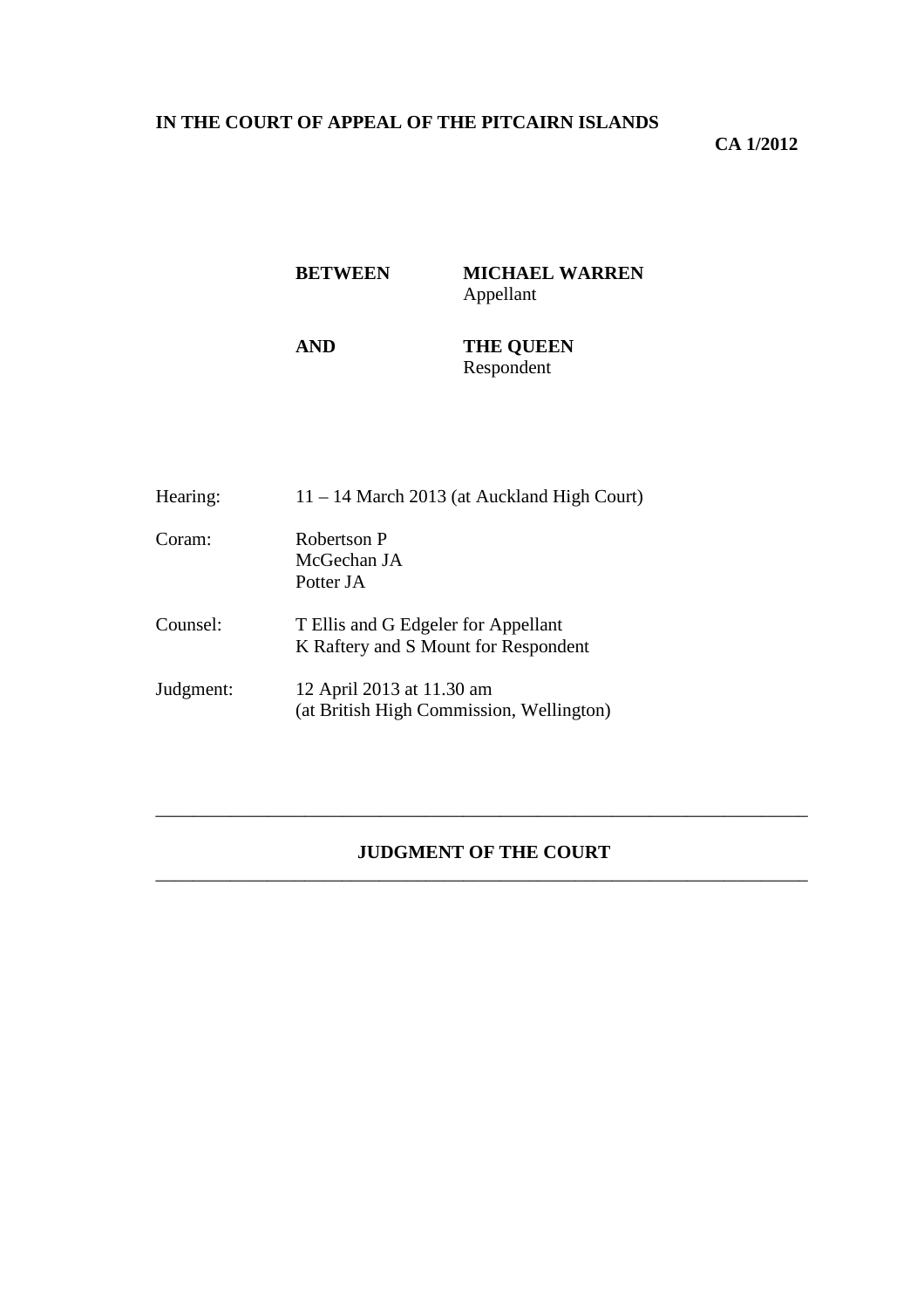# **Table of Contents**

|                                                                                                            | Para No           |
|------------------------------------------------------------------------------------------------------------|-------------------|
| <b>Introduction</b>                                                                                        | $[1]$             |
| <b>Background</b>                                                                                          | $\lceil 2 \rceil$ |
| <b>The Court chronology</b>                                                                                | $[13]$            |
| <b>Pre-appeal hearing position</b>                                                                         | [20]              |
| <b>Progress of the hearing</b>                                                                             | $[23]$            |
| Joint judgment of McGechan and Potter JJA on the                                                           |                   |
| <b>President's recusal</b>                                                                                 |                   |
| The application                                                                                            | $[30]$            |
| <b>Decision process</b>                                                                                    | $[32]$            |
| <b>Grounds of application</b>                                                                              | $[34]$            |
| The Law: Bias or apparent bias                                                                             | $[37]$            |
| Ground 1: Procedural minute paragraph [1] -                                                                |                   |
| determination of venue                                                                                     | $[44]$            |
| Ground 2: Bail appeal paragraph [18] – European                                                            |                   |
| <b>Convention on Human Rights</b>                                                                          | $[53]$            |
| Ground 3: Bail appeal paragraph [9] – no                                                                   |                   |
| constitutional issue                                                                                       | $[58]$            |
| <b>Ground 4: Bail appeal – Presiding Judge</b>                                                             | [63]              |
| Ground 5: Procedural minute paragraphs [5] to [8] –                                                        |                   |
| mode of hearing; paragraph [9] – venue                                                                     | $[74]$            |
| The position overall                                                                                       | [90]              |
| <b>Judgment of Robertson P on his recusal</b>                                                              | [91]              |
| Venue for hearings of this appeal                                                                          |                   |
| <b>Where should this Court sit?</b>                                                                        | $[95]$            |
| <b>Preliminary issue: Jurisdiction to review</b>                                                           | [98]              |
| Has this Court power to sit outside Pitcairn?                                                              | [103]             |
| Are the provisions of the Pitcairn Constitution                                                            |                   |
| empowering the courts to sit outside Pitcairn intra                                                        |                   |
| vires the British Settlements Act 1887?                                                                    | [111]             |
| (a) Extraterritoriality                                                                                    | [117]             |
|                                                                                                            | $[120]$           |
| (b) New Zealand no longer a British settlement<br>(c) Proportionality                                      | $[122]$           |
| (d) Peace, order and good government                                                                       | $[123]$           |
| Other matters                                                                                              |                   |
| The Pitcairn Trials Act 2002 (NZ)                                                                          | $[131]$<br>[134]  |
|                                                                                                            |                   |
| Should an order be made that this appeal be held in<br>New Zealand with the appellant present by live-link |                   |
| television?                                                                                                |                   |
|                                                                                                            | [143]             |
| This decision and the substantive grounds of appeal<br><b>Conclusion</b>                                   | [154]             |
|                                                                                                            |                   |
| (a)<br>Counsel's accommodation re appointments                                                             |                   |
| Application for recusal of President dismissed<br>(b)                                                      |                   |
| Decision on venue and appellant's participation<br>(c)<br>(d) Future conduct                               |                   |
|                                                                                                            |                   |
| (e) Next telephone conference                                                                              |                   |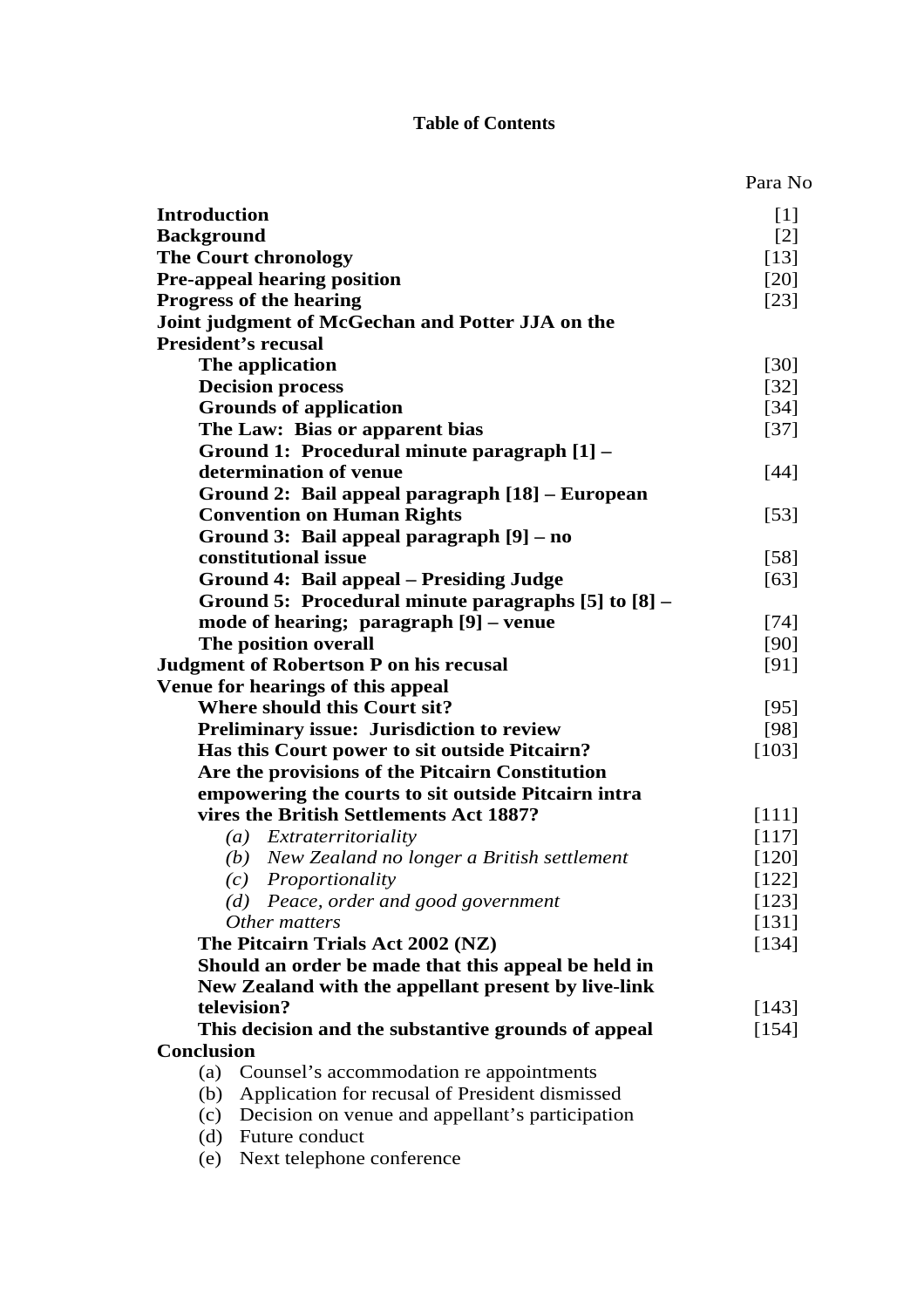#### **Introduction**

[1] The case before the Court arises from a decision of the Supreme Court delivered on 12 October 2012. The litigation has a long and tortuous history which must be noted to appreciate the current situation. The narrative part of the decision is a judgment of the three Judges sitting. That is followed by a joint judgment of McGechan and Potter JJA and a separate judgment of Robertson P dealing specifically with the application for the recusal of the President. The remainder of the decision is again a judgment of the Court dealing with the question of venue and future steps in the matter.

#### **Background**

[2] Police on Pitcairn executed search warrants on 26 May 2010 at both the home of the appellant and at his Mayoral office. In his bedroom over 1,000 images and videos were located which are alleged to constitute child pornography. In addition, there were images of the appellant in various states of undress. The latter do not, in and of themselves, form the basis for any specific charges. They have been tendered in evidence to rebut explanations provided with regard to the presence of the other images. His counsel accepts that the former images would amount to pornography in the United Kingdom.

[3] In November 2010, the appellant was charged with 20 counts of possessing child pornography, contrary to s 160 of the Criminal Justice Act 1988 (UK). Five charges were also laid under the Pitcairn Summary Offences Ordinance for possession of indecent articles.

[4] The Criminal Justice Act charges are triable only in the Supreme Court. The others are triable only in the Magistrate's Court. The latter have been adjourned for consideration following the outcome of the more serious charges.

[5] There was a preliminary hearing on 1 August 2011, following which the Magistrate's Court committed the appellant for trial in the Supreme Court.

[6] A 20 count information was filed in the Supreme Court on 18 August 2011.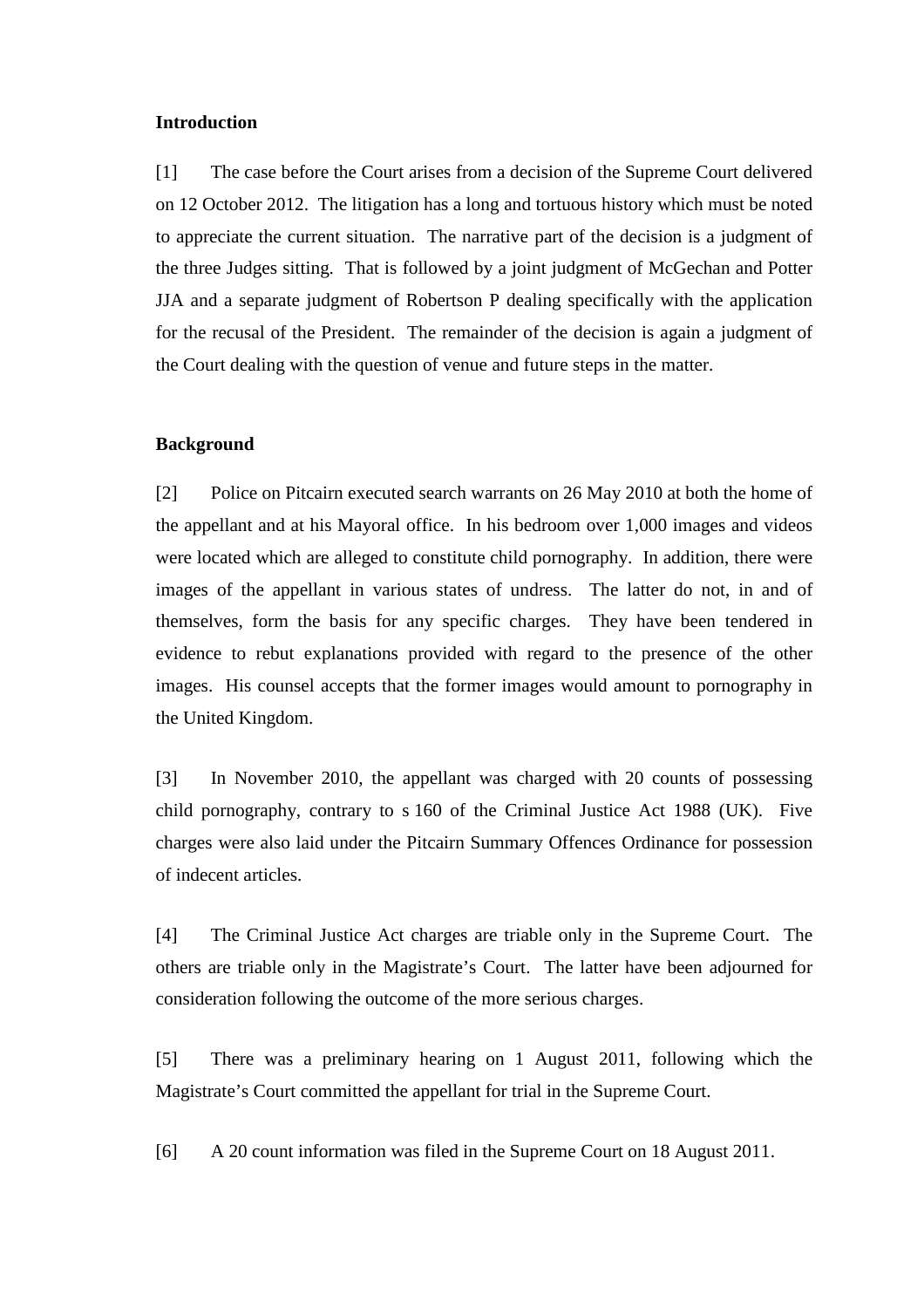[7] The following day the appellant filed a document in the Supreme Court entitled "Constitutional Challenges to method of trial and charges being brought under English Law, and evidence sought to be relied upon by the prosecution". This was expressed as being an application under s 25 of the Constitution of Pitcairn. That section provides:

(1) If any person alleges that any of the provisions of this Part has been, is being or is likely to be breached in relation to him or her (or, in the case of a person who is detained, if any other person alleges such a breach in relation to the detained person), then, without prejudice to any other action with respect to the same matter that is lawfully available, that person (or that other person) may apply to the Supreme Court for redress.

[8] The 19 August document set out a raft of challenges at a high level about the constitutional framework and system for Pitcairn, as well as the appellant's particular circumstances.

[9] The appellant specifically appeals the decision in the Magistrate's Court to commit him to trial without first referring the constitutional questions addressed in that Court to this Court under s 25(7) of the Constitution. The appellant said the committal was premature before the determination of the constitutional questions.

[10] There was an amendment to the initial constitutional challenge of 19 August 2011, which provided:

For the avoidance of doubt in respect of both the constitutional challenge, and appeal the stay sought is amended to read:

- (i) A temporary stay until the constitutional challenge, and any appeals, from a decision of this Court, or the Court of Appeal are determined;
- (ii) A temporary stay until the appeal, and any further appeals from a decision of this Court, or the Court of Appeal, are determined;
- (iii) In the event of the constitutional challenge and/or appeal being wholly or partially successful (subject to any further amendment depending upon the quantum of success) and that the constitutional challenge and/or appeal is not subject to any further appeal a permanent stay of proceedings is sought.

[11] In a Joint Plea and Directions Memorandum filed in the Supreme Court on 29 September 2011, the nature of the appellant's challenge was elaborated upon. On 12 January 2012 the appellant filed a third application expressed as being under the Bill of Rights Act 1688 (UK).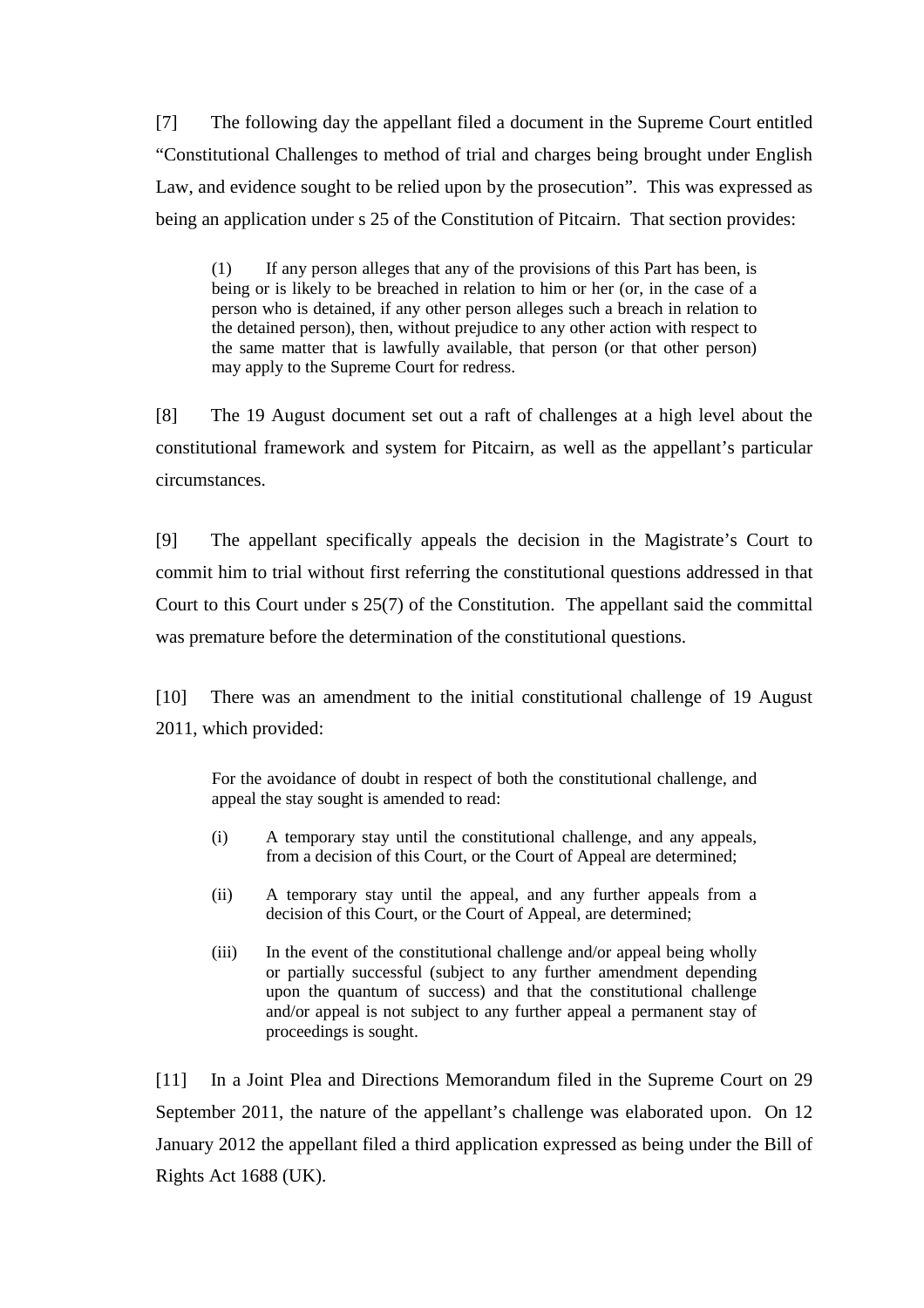[12] Subsequently in this Court there has been filed an "Appearance under Protest to the Jurisdiction", which called into question the validity of the Pitcairn (Court of Appeal) Order 2012, together with applications for recusal of the Bench in whole or in part on various grounds.

#### **The Court chronology**

[13] Following several hearings in the Supreme Court, in a judgment delivered on 12 October 2012, the Supreme Court declined to exercise its powers under either the Constitution or the Bill of Rights Act 1688. Mr Warren was committed for hearing.

[14] On 26 October 2012, the appellant filed a Notice of Appeal in this Court and submitted that the decision declining to exercise the constitutional powers on the grounds that there were adequate means of redress under the ordinary criminal process, the Bill of Rights challenge refusal and the committal were all in error.

[15] There was an initial case management telephone conference between the President and counsel on 2 November 2012. As a result, a document was filed on 7 December 2012 entitled "Detailed Grounds of Appeal". It contained 188 paragraphs. It expanded on the general position and alleged that there had been a failure by the Supreme Court to deal with some issues, other issues had been dealt with in error, and that there were substantive and procedural failings which meant that the right to a fair trial had been denied.

[16] There was a further case management telephone conference between counsel and Robertson P on 12 December 2012. Pursuant to arrangements agreed at that conference, the appellant lodged 253 pages in an initial submission document. Subsequently, additional submissions were filed in two further substantive documents.

[17] These were challenges not only to the process which had been followed with regard to the obtaining of search warrants, the execution of the warrants and the dealing with the items obtained, but virtually the entire governmental and legal structure of Pitcairn was said to be fatally flawed. The situation was summarised by Mr Ellis in submissions before us when he said he had instructions "to the effect of taking any and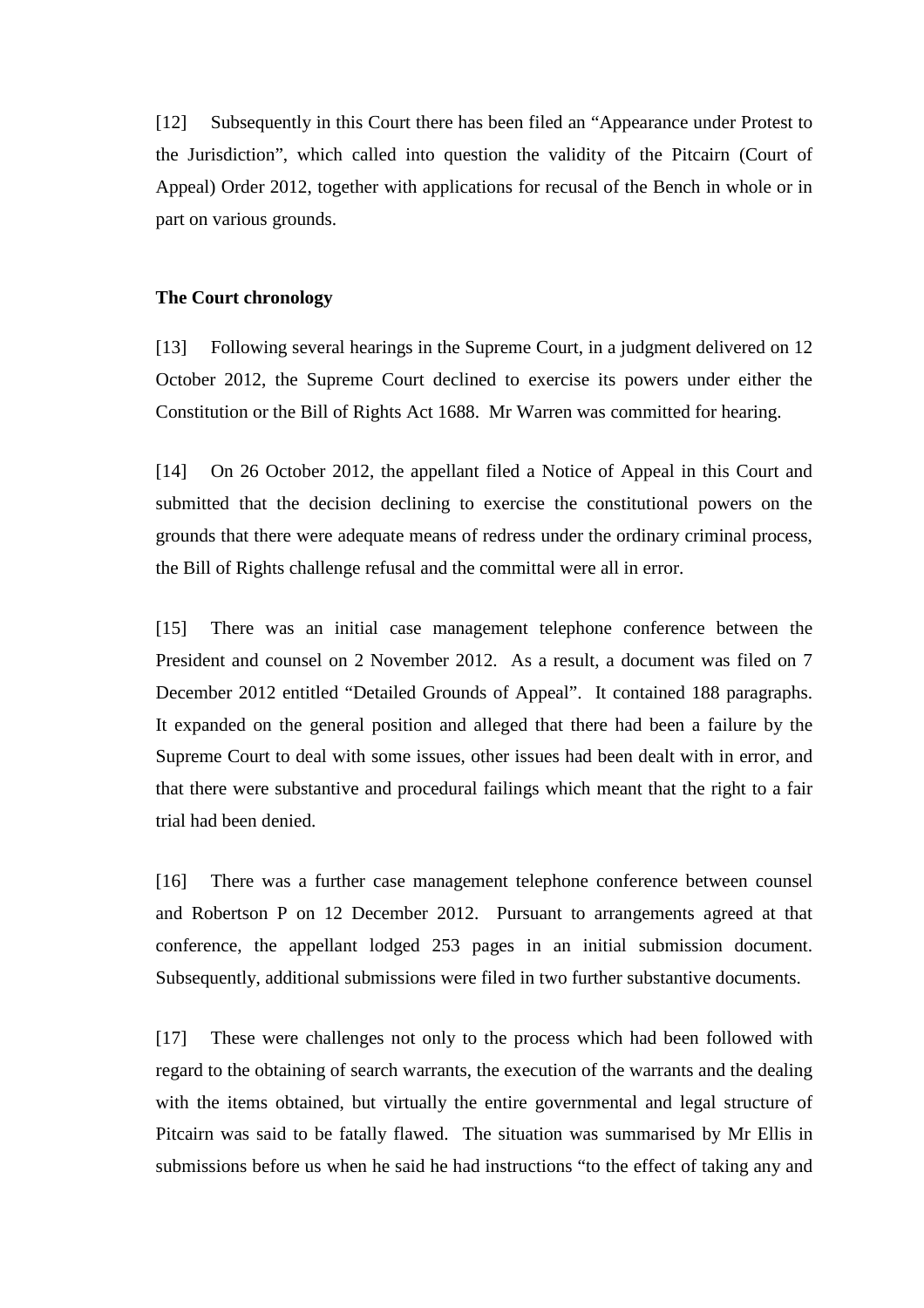all relevant constitutional challenges, not just the traditional defences" in the conduct of this case.

[18] What in fact was under challenge was something of a moving target and new arguments have been presented for the first time in this Court. That is partly because of the recent release of documents, particularly from the Attorney General. Some of these are matters in respect of which factual findings are needed before there could be an appellate court consideration of them.

[19] At the telephone conferences on 2 November 2012 and 12 December 2012, counsel mentioned the need to invite the Supreme Court to rule on matters not already covered in its judgment. The possibility was left unresolved pending the receipt of submissions.

### **Pre-appeal hearing position**

[20] In a joint memorandum filed on 7 March 2013, counsel for both parties argued that it was necessary for an appeal fixture for two weeks commencing on 11 March 2013 to be adjourned. It was said this would provide the opportunity for all relevant documents to be obtained, for the parties to make any further applications and for the Supreme Court to hear additional evidence and make factual findings on outstanding matters. It was said that this would enable the appeal to come back before us with all relevant factual findings and determination of all matters which had been raised. That was advanced as the joint position of counsel.

- [21] In addition, however, the memorandum noted:
	- 4.7 The appellant is in general agreement with this proposal, subject to the caveat that the Court should deal with the issues relating to the constitutionality of the Court, and its individual members, and the question of venue on Monday 11 March, and the appellant considers the case should not be heard by Lovell-Smith J, or Blackie CJ, but by either a temporary Judge, or permanent replacement for Justice Russell Johnson. The question of where a replacement justice is sworn in is a live issue.

[22] The Judges conferred and advised counsel that all matters (including the adjournment application) would be considered in Court on 11 March.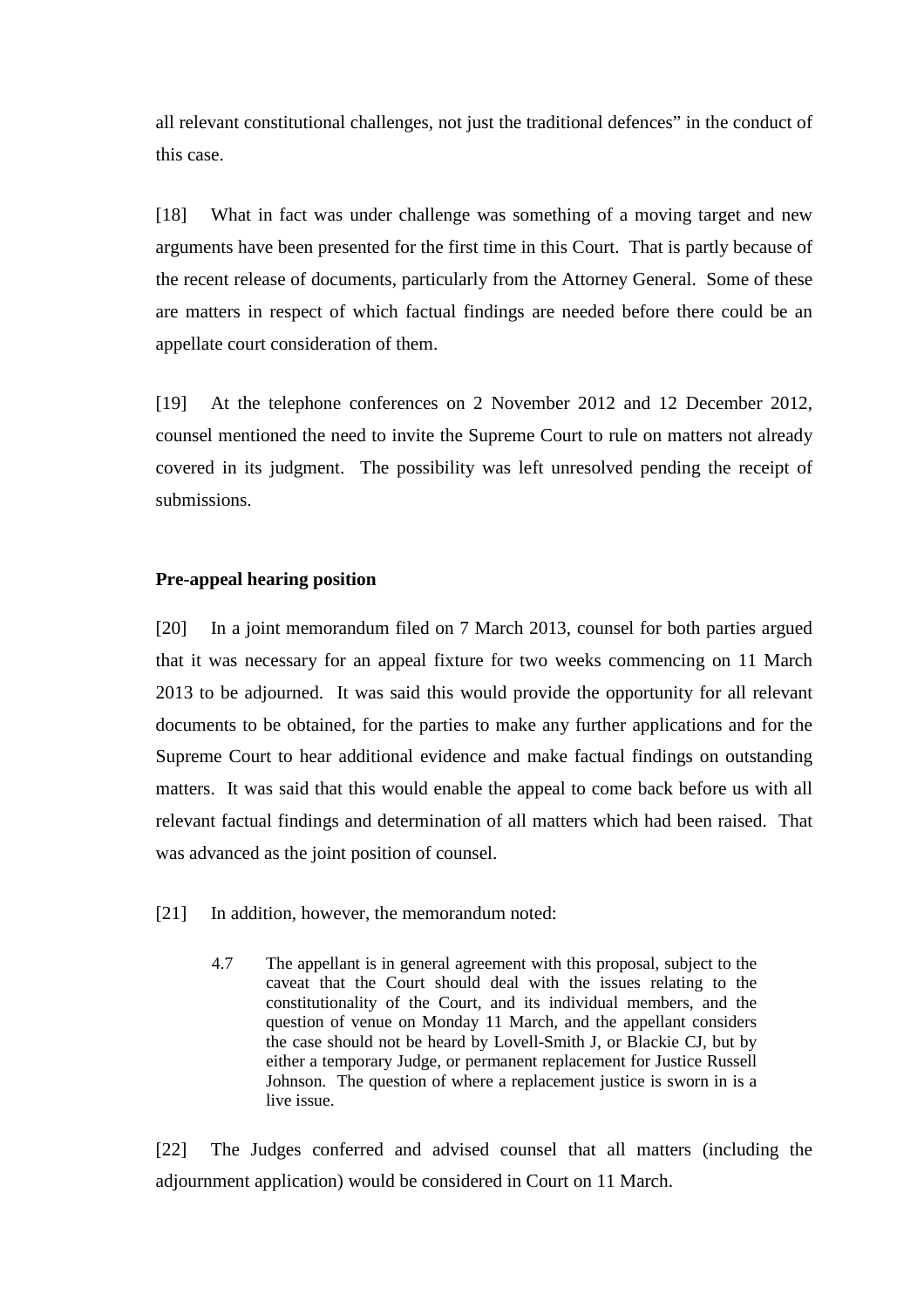#### **Progress of the hearing**

[23] When the Court convened, the first issue considered was adjournment. Both counsel were heard. After briefly conferring, the Court advised that it was concerned that some progress had to be made and that identified issues could properly be dealt with at that point, even if it was not possible to deal with the appeal in full.

[24] Counsel were accordingly advised that commencing on the afternoon of 11 March the Court would consider:

- (a) The protest to jurisdiction.
- (b) The exact nature of the matters which were before the Court by way of appeal, bearing in mind the issues which had been before the Supreme Court.
- (c) The more generic issue of the validity of appointments of all the Judges, including the force and effect of the Pitcairn (Court of Appeal) Order 2012, issues as to whether further oaths were required and the place where a swearing-in could take place.
- (d) A more general duty on all Judges to resign from office because the Constitution and legal framework of Pitcairn was so fundamentally flawed that there could not be substantive justice provided.
- (e) A discrete issue of the need for the President to recuse himself.
- (f) Issues relating to the proper place of sitting. Generically the argument that it was unlawful, or at least improper, for any Court to sit outside of Pitcairn except for the most cursory and management matters.

[25] The Court began hearing these matters that afternoon. Part way into that exercise we were advised that an accommodation had been reached between the parties which affected those issues.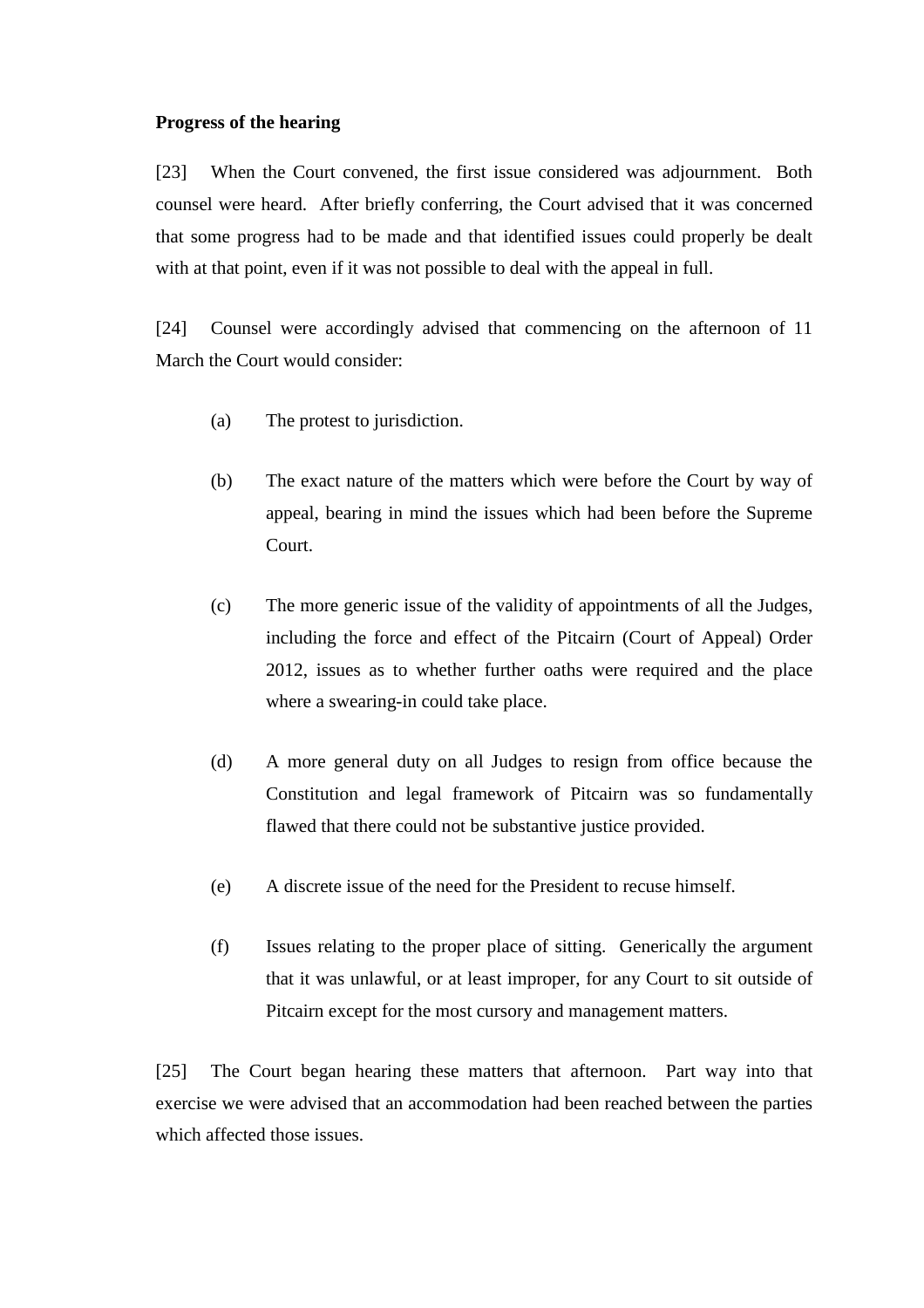[26] The Court was given a document entitled "Waiver/Undertaking on behalf of Michael Warren" dated 12 March 2013, which was in the following terms:

### **1 Introduction**

- 1.1 Michael Warren (the Appellant) has appealed against the decision of the Pitcairn Supreme Court T1-20/2011 dated 12 October 2012.
- 1.2 The Appeal (CA 1/2012) has been listed before Robertson P, McGechan JA and Potter JA.
- 1.3 In the course of the appeal the Appellant has challenged the validity of the appointments of the four justices of appeal. This challenge is based, in part, on the requirement of the Promissory Oaths Act 1871 that the judicial oath and oath of allegiance must be sworn in open court and administered by a Judge. As at 12 March 2013 these requirements have not been met in relation to any of the four Justices of Appeal.
- 1.4 In order to facilitate the prompt progress of the current 20 charges the Appellant undertakes not to challenge the four current Justices of Appeal swearing their oaths of office and allegiance in a Pitcairn Supreme Court hearing before the Chief Justice in open court in New Zealand.

### **2 Proposed swearing in**

- 2.1 It is proposed that:
	- (a) On 14 March 2013 (New Zealand time) there will be a sitting of the Pitcairn Supreme Court in Auckland, New Zealand, in Courtroom 1 at the High Court Auckland. The Court will sit pursuant to the authorisation of the New Zealand Government under the Pitcairn Trials Act 2002.
	- (b) The Court sitting will be notified to Pitcairn Islanders by notice on the public notice board on 13 March 2013 (New Zealand time), in the form attached.
	- (c) By consent, there will be orders under ss 15E and 15F of the Judicature (Courts) Ordinance that the Supreme Court will sit at the High Court Auckland, New Zealand, and that the Appellant will participate in the hearing by way of live-link television.
	- (d) In accordance with those orders, the Court sitting will be transmitted by live video link to Pitcairn Island, and will be open to the public in Pitcairn.
	- (e) Chief Justice Blackie will administer the Judicial Oath and Oath of Allegiance set out in the Schedule to the Constitution of Pitcairn to Sir James Bruce Robertson, Robert Andrew McGechan and Dame Judith Marjorie Potter.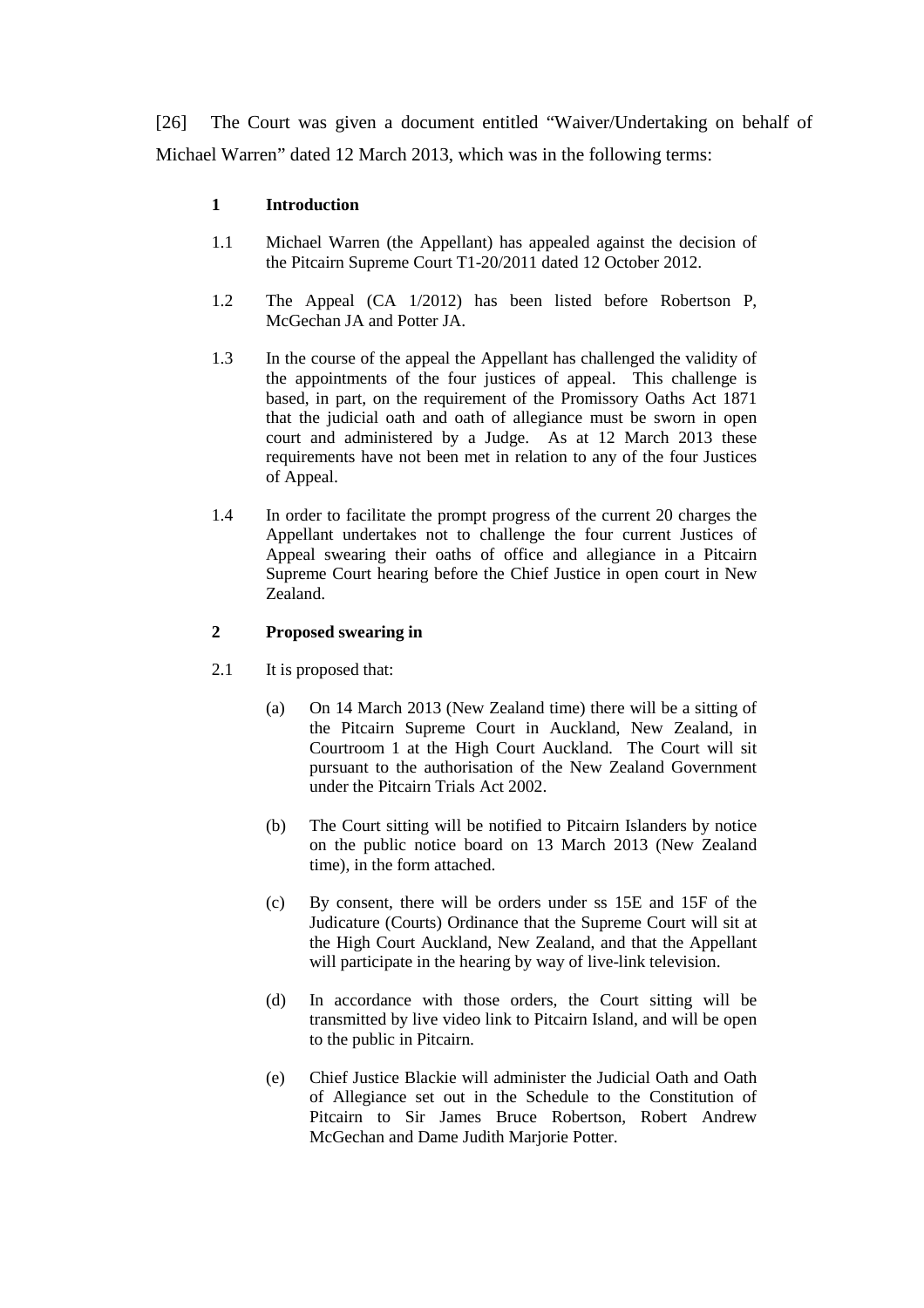(f) At a later date the same process will apply in respect of Sir David Baragwanath.

#### **3. Undertaking / waiver**

- 3.1 If the proposal above is followed, the Appellant undertakes that in all future Court hearings arising from the present prosecutions he will not challenge the propositions that:
	- (a) Justice Sir James Bruce Robertson is validly appointed as President of the Court of Appeal pursuant to  $s 52(1)(b)$  of the Constitution of Pitcairn.
	- (b) Justices Robert Andrew McGechan and Dame Judith Marjorie Potter are validly appointed as Justices of Appeal pursuant to s 52(1)(b) of the Pitcairn Constitution.
	- (c) Chief Justice Blackie was lawfully entitled to administer the judicial oath and oath of allegiance to Sir James Bruce Robertson, Robert Andrew McGechan and Dame Judith Mariorie Potter on 14 March 2013.
	- (d) Chief Justice Blackie is lawfully entitled to administer the judicial oath and oath of allegiance to Sir David Baragwanath on a date to be advised.
	- (e) Robertson P, McGechan JA and Potter JA are validly in office following the swearing of oaths of office and oaths of allegiance in the manner set out above, pursuant to s 52(5) of the Pitcairn Constitution.

### **4 Saving / reservation of rights**

- 4.1 The Appellant reserves his right to submit that all Pitcairn Court hearings should be held on Pitcairn Island (other than the swearing in ceremonies in this matter).
- 4.2 The Appellant reserves his right to submit the Pitcairn (Court of Appeal) Order 2012 is invalid for the purposes of the wider constitutional arguments including self determination. However, the Appellant does not challenge the Pitcairn (Court of Appeal) Order 2012 for the purposes of the validity of judicial appointments in the current Court of Appeal proceedings.
- 4.3 A statement reflecting the Appellant's views on the unlawfulness of the process of hearings outside Pitcairn will be incorporated in the Supreme Court record.

[27] There was a subsequent document dated 14 March 2013 to provide clarification, which said: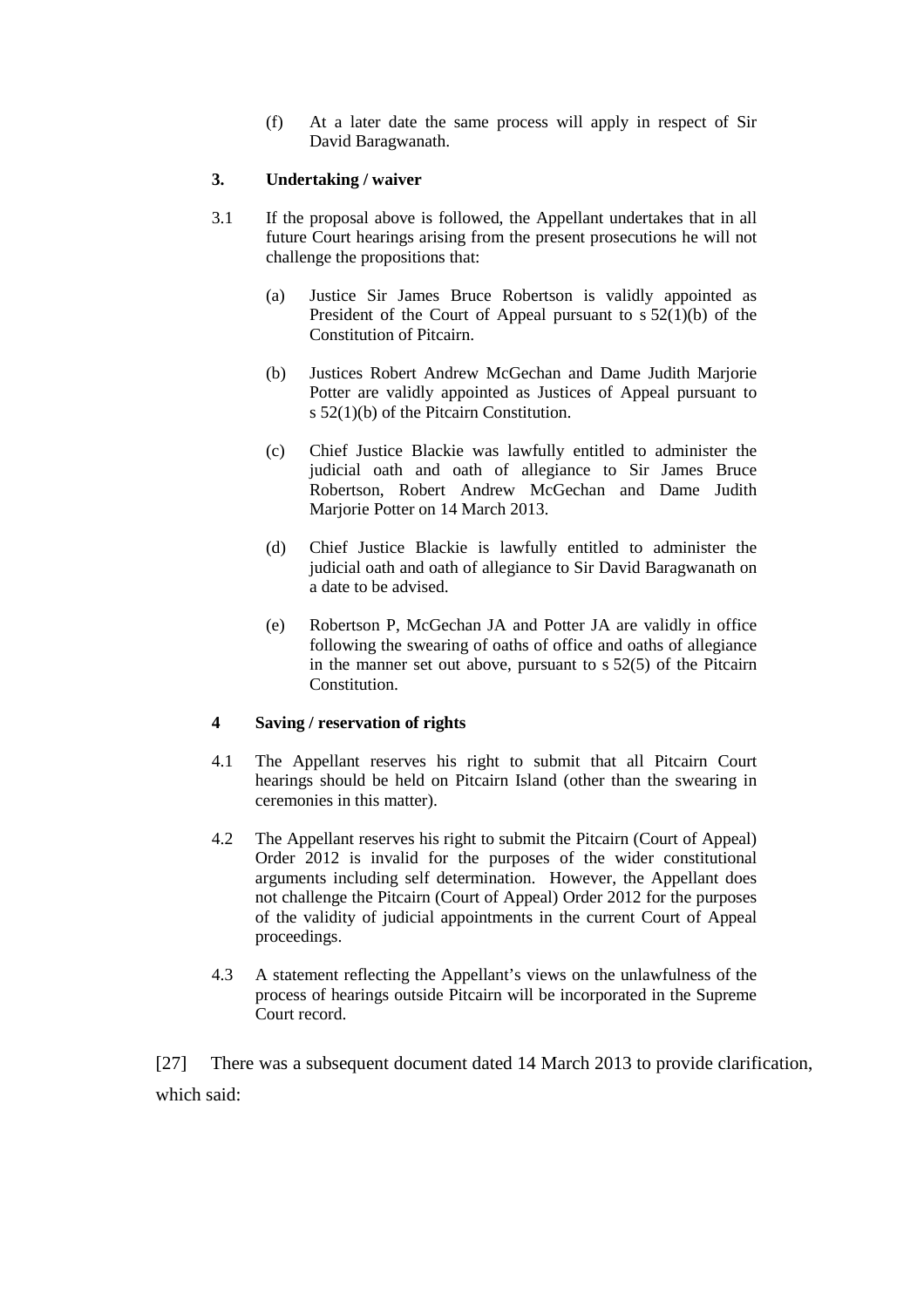#### **1 Introduction**

1.1 The Court has raised with counsel the status of the Appellant's submission that all members of the Court should recuse themselves on the grounds of a pecuniary interest in the outcome of the appeal, and the submission that they are judges in their own cause.

### **2. Agreed Position**

- 2.1 The Appellant has not waived his right to raise the submissions referred to in paragraph 1.1 above.
- 2.2 By consent, the issues outlined in paragraph 1.1 may be adjourned for determination by the Court at the resumed hearing.

[28] In terms of the arrangements between counsel, the Court of Appeal Judges appeared in the Supreme Court at Pitcairn at a special session in accordance with paragraph 2 of the 12 March waiver document, and oaths were administered to them by the Chief Justice.

[29] As a result, the parties were agreed that the matters upon which the Court needed to hear full argument and reach determinations at this preliminary hearing were the recusal of the President and the question of where the Court of Appeal hearing this case should sit.

# **Joint judgment of McGechan and Potter JJA on the President's recusal**

# **The application**

[30] The appellant has applied for an order that "His Lordship Robertson P recuses himself, or is recused, from further involvement in this case".

[31] The President has not recused himself. That is proper in a situation where he is able to receive independent guidance from the considered judgement of two other Judges.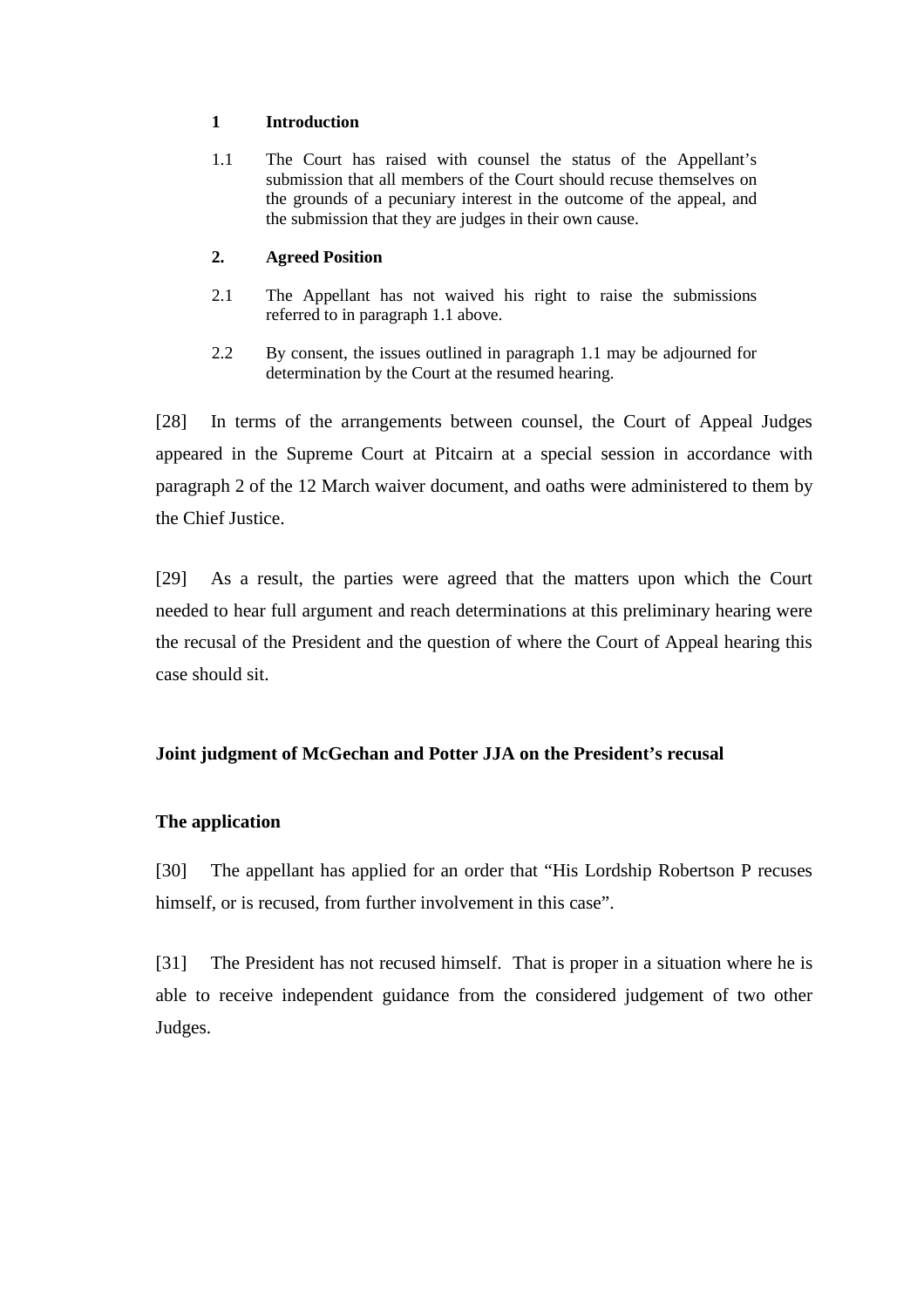### **Decision process**

[32] This is the joint judgment of McGechan and Potter JJA, who fortunately have been able to agree. It has been prepared independently of Robertson P. A copy, after finalisation, was supplied to Robertson P for his information.

[33] We were reminded, unnecessarily, of the need for judicial independence inter se, noted in the Commentary on the Bangalore Principles of Judicial Conduct (Bangalore) paragraph 39. That has been observed as always.

# **Grounds of application**

[34] The Notice of Application states that the grounds are contained in the submissions filed contemporaneously. This is unsatisfactory. Grounds should be stated concisely within the notice. The Court should not be left to sift through extensive submissions endeavouring to ascertain what is advanced.

[35] Five matters appear to have been raised. Three arise from the decision of this Court on a bail appeal determined on 21 September 2011, with reasons delivered 6 October 2011 (the bail decision). Two arise from decisions made by the President in a teleconference on 12 December 2012, minuted on 14 December 2012 (the procedural minute). These decisions, set against other background, are said to demonstrate bias or apparent bias on the part of the President.

[36] We consider these five matters separately in the order in which they are raised in submissions. We then consider the position overall.

# **The Law: Bias or apparent bias**

[37] The appellant starts from Bangalore Value 2, paragraph 2.5, and the Commentary (2007) at paragraphs 81, 90, 100 and 108, citing recognition by the European Court of Human Rights in *Harabin v Slovakia;<sup>1</sup>* mention by the Privy

 $\overline{a}$ 1

*Harabin v Slovakia* [2012] ECHR 1951, paras 107-108, 131, 139.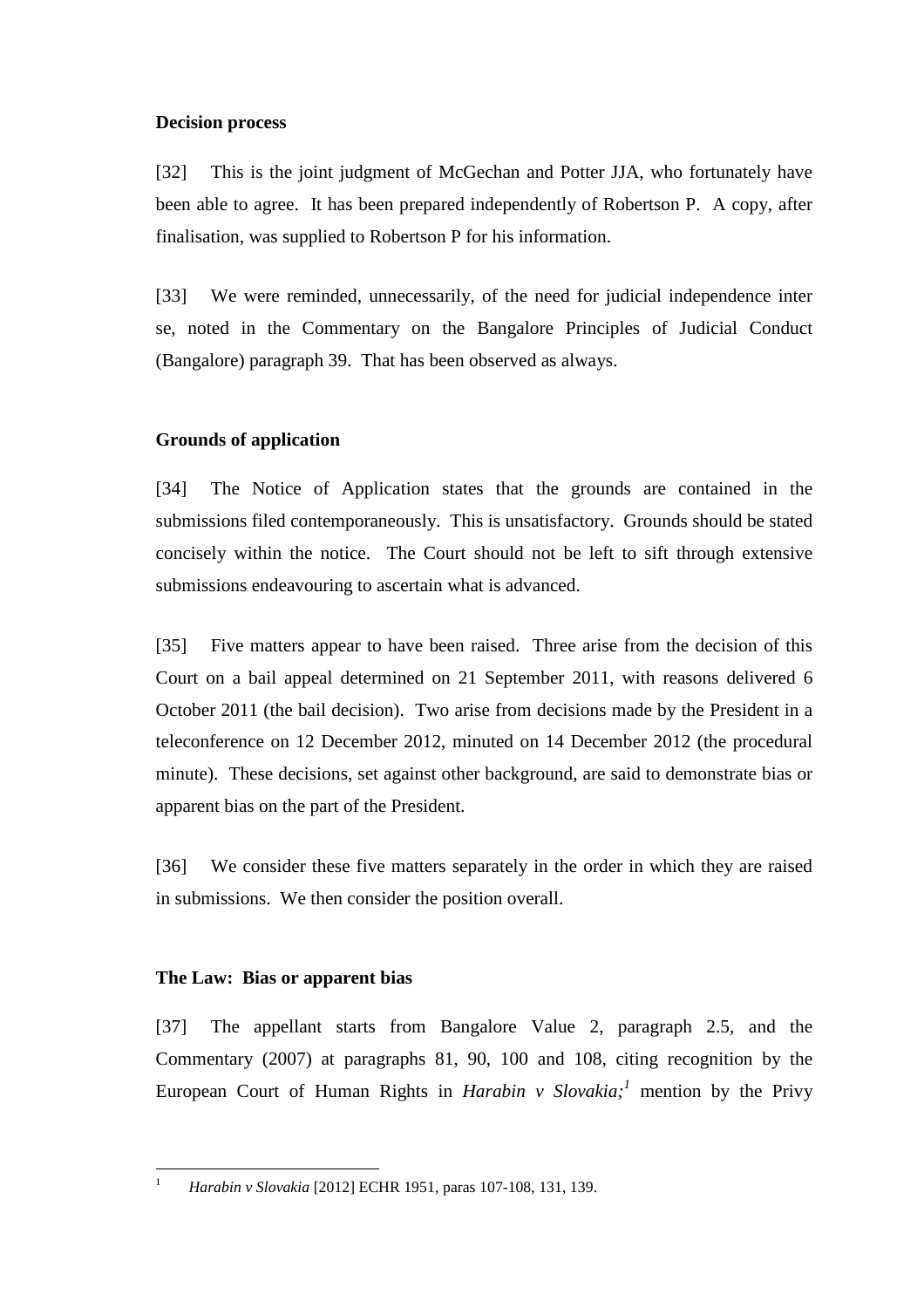Council in *Hearing on the Report of the Chief Justice of Gibraltar Referral;<sup>2</sup>* and the statement by Madam Justice Levers in the Privy Council in *Hearing on the Report of (The Cayman Islands)*<sup>3</sup> that Bangalore is "the undisputed international benchmark for the conduct of judiciaries".

[38] Distilled, Bangalore at paragraph 2.5 directs that a judge shall be disqualified in any proceedings "… in which it may appear to a reasonable observer that the judge is unable to decide the matter impartially". Similarly distilled, the Commentary at paragraph 81 states:

The generally accepted criterion for disqualification is the reasonable apprehension of bias. … The apprehension of bias must be a reasonable one, held by reasonable, fair minded and informed persons, applying themselves to the question and obtaining thereon the required information. … Would such person think that it is more likely than not that the judge, whether consciously or unconsciously, would not decide fairly.

[39] The Crown made a more traditional start. Citing *Porter v Magill*,<sup>4</sup> the test was put as:

… whether the fair-minded and informed observer, having considered the facts, would conclude that there was a real possibility that the tribunal was biased.

[40] We note also the decision of the Privy Council in *Bolkiah v The State of Brunei Darussalam.<sup>5</sup>*

[41] The two formulations are virtually identical, subject to a subtlety as to the degree to which the observer must be satisfied. We accept as the test for present purposes, the well informed and impartial observer who would consider there is a real possibility the Court is biased. This favours the appellant.

[42] As to this hypothetical observer, we are assisted by the observations of the Privy Council in *Bolkiah's*<sup>6</sup> case that the observer:

<sup>&</sup>lt;sup>2</sup> *Hearing on the Report of the Chief Justice of Gibraltar Referral* [2009] UKPC 43 [28].

<sup>3</sup> *Hearing on the Report of (The Cayman Islands)* [2010] UKPC 24 [81].

<sup>4</sup> *Porter v Magill* [2002] 2 AC 357 at [103].

<sup>5</sup> *Bolkiah v The State of Brunei Darussalam* [2007] UKPC 62, para 15, using the "real possibility" test.

<sup>6</sup> At para 16.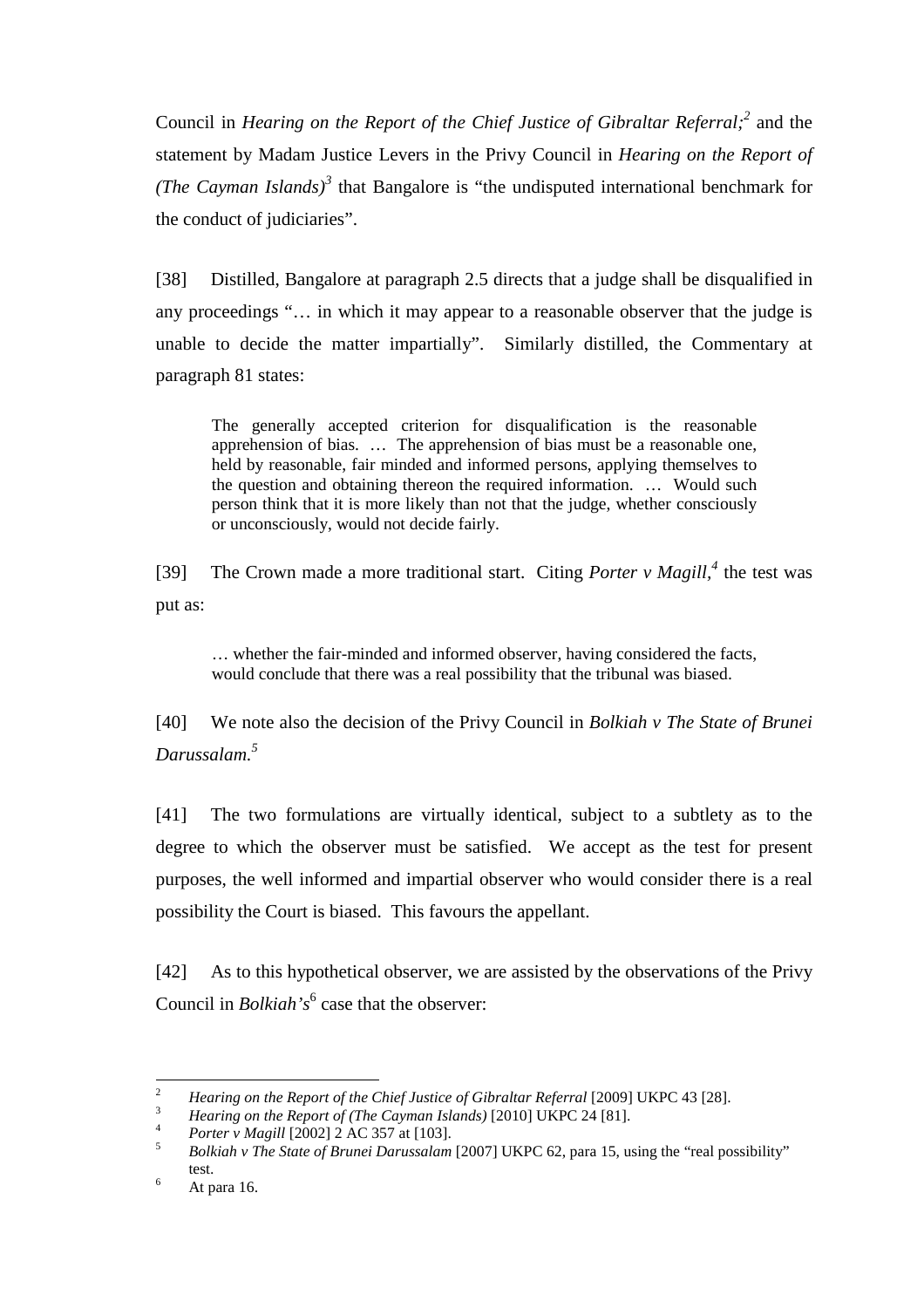… must be taken to have a balanced approach, neither naïve or complacent nor unduly suspicious or cynical. … he must be taken to have a reasonable working grasp of how things are usually done.

[43] The appellant's submissions allege various errors by the President. When questioned whether error can go to bias rather than to competence and removal from office, Mr Ellis accepted that error was not per se a ground for recusal for bias: the error must be "so bad that it looks like bias".

#### **Ground 1: Procedural minute paragraph [1] – determination of venue**

[44] The appellant first asserts errors by the President in relying on ss 15E and 15F of the Judicature (Courts) Ordinance as a basis for directing New Zealand as the venue for the teleconference and this appeal. Sections 15E and 15F are said to relate only to the Magistrate's Court and the Supreme Court and not to the Court of Appeal. This is correct on the face of the Ordinance. The Crown's response is that:

- (a) Under s 50(2) of the Pitcairn Constitution, on an appeal such as this the Court of Appeal is invested with the powers of the Supreme Court, which include powers under ss 15E and 15F.
- (b) Alternatively, the President had power under s 50(3) of the Constitution to direct venue and any error was immaterial. The Crown says no mention was made of the constitutional power in the teleconference concerned.

[45] We do not accept the Crown argument based on s 50(2) of the Constitution in relation to s 15E. That provision passes up the Supreme Court's powers "subject to this Constitution and any other law". Section 50(3), immediately following, provides that the Court of Appeal may "in accordance with any directions issued by the President of the Court, sit in Pitcairn or elsewhere …". This specific provision in s 50(3) of the Constitution is clearly intended to be governing, displacing within its scope powers of the Supreme Court passed up in a general way which otherwise might apply. As a matter of law, a s 50(3) direction was needed.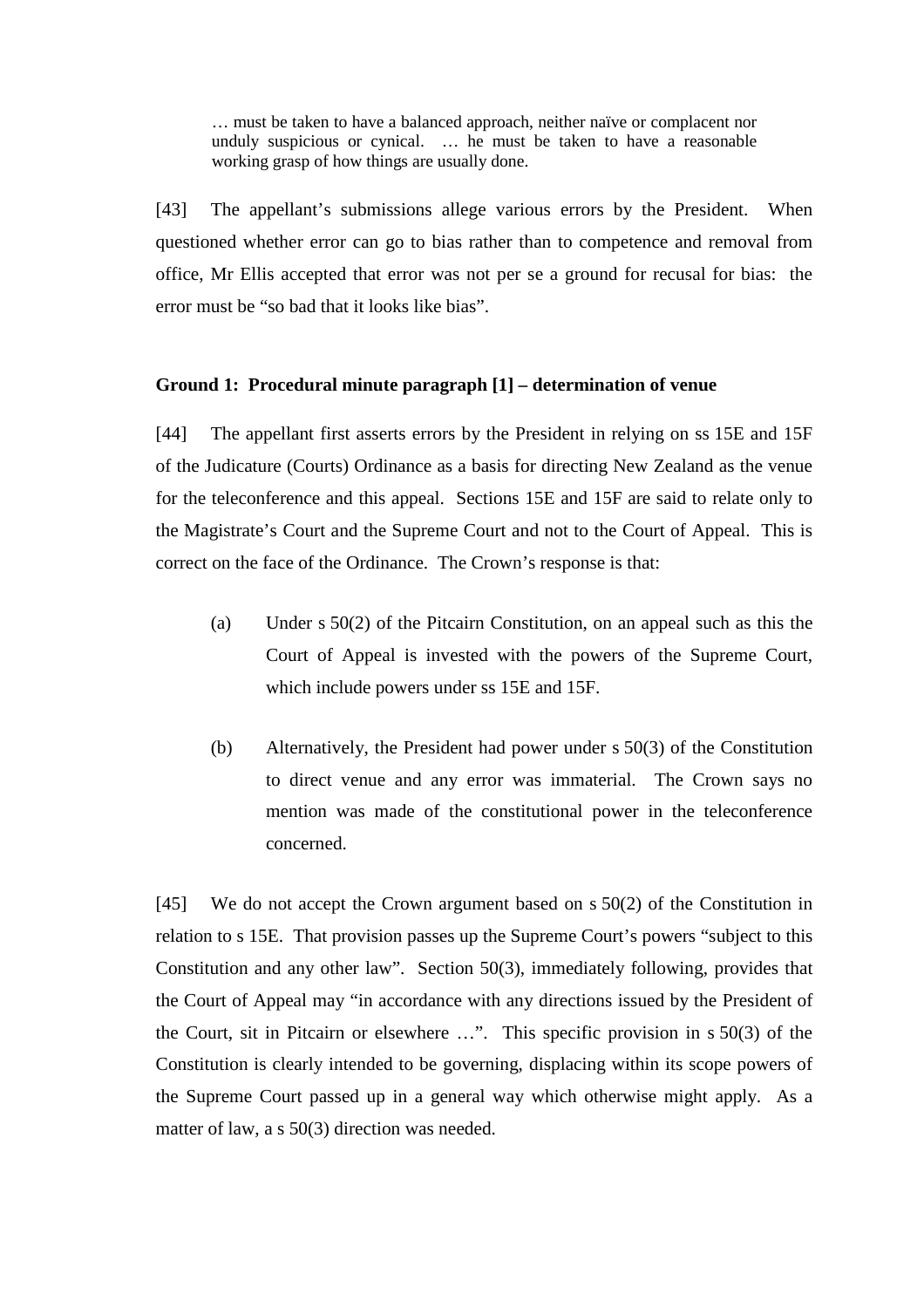[46] We accept the Crown argument based on s 50(2) in relation to s 15F. There is no comparable specific provision in the Constitution or other laws which displaces the s 50(2) transfer of powers. There was no error in the invocation of s 15F.

[47] The Crown argues in the alternative that the error was "immaterial", as power existed under s 50(3). That has some force. Power certainly did exist under s 50(3). However, we think a rather subtler analysis is needed.

[48] The material question is not simply the existence of error, but whether such error would cause a well informed impartial observer to think there was a real possibility the President was biased.

[49] The appellant opens with a submission that the President appeared to have little experience or training in constitutional law, and to lack an at least passing knowledge of the constitutional and legislative framework for appeals. Against that asserted background, the appellant submits that the President blindly followed the Crown's submission (referring to ss 15E and 15F) – or at least would have appeared to such an observer to do so. We do not accept that argument. There is no factual basis on which the appellant can assert such intellectual deficiencies before us except the President's conduct in these proceedings. That is quite insufficient. It would not be an impression harboured by a well informed impartial observer. There is not anything like sufficient evidence of a so called blind following, improbable in any event in an experienced and respected trial and appellate Judge. The appellant's assertions are unfortunate and bordering on contemptuous. It cannot be said the decision contains no reasons. The President says the decision is discretionary, and he considered it "appropriate". That is spartan but it is an explanation.

[50] The well informed and impartial observer would be aware that teleconferences are conducted under time pressures, without realistic opportunities for checking statutory references. He or she would be aware of the separate provisions in s 15E and s 50(3), and that the Crown had referred only to s 15E without correction by the appellant. He or she would be aware that the decision on venue for the appeal had practical implications and was not one to be determined lightly – let alone blindly. We consider it would not be likely the observer would conclude there was a real possibility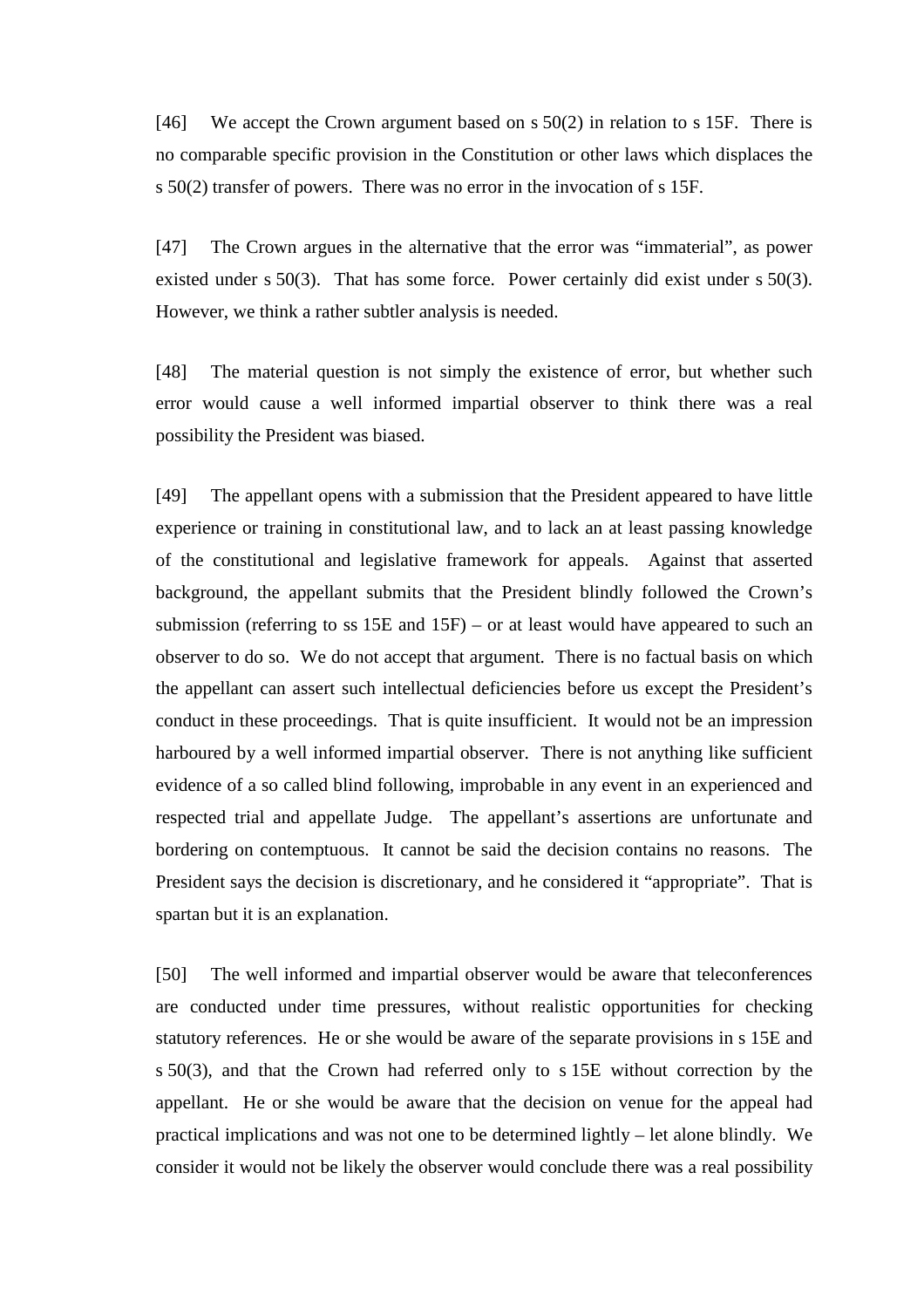the Judge was blindly adopting a Crown position. It was likely the well informed impartial observer, ex hypothesi not unduly suspicious or cynical, would conclude the Judge decided the matter in the normal way on its merits; and simply was misled by the erroneous Crown citation into giving an incorrect statutory reference for the power to do so. This is a much more probable conclusion. There was no "chilling signal" to the Islanders.

[51] The appellant submits that the minuted decision gave no consideration to the interests of the Islanders, said to be a prime consideration in its own right under the United Nations Charter. The best point in support is that the words "interests of the Islanders" and "self determination" were not actually used, but this is not merely a matter of mantra. Amongst the Islanders' interests there is an important interest in the just and expeditious disposal of this criminal prosecution. As often is said, justice delayed is justice denied. The Islanders also, of course, have an interest in being able to observe the proceedings off-Island. The President, to all appearances, sought to promote both interests. This teleconference was not, itself, an appropriate occasion to decide deeper matters of self determination and democracy. We do not accept that the well informed impartial observer would consider the President ignored the interests of the Islanders.

[52] The appellant also submits that to determine the Court should sit in Auckland in a "telephone call" would be seen as "colonial and patronising if not worse". We do not agree. The teleconference, for better or worse, has become an established institution for procedural hearings. A decision as to venue in a teleconference would not appear at all unusual or suspicious. Indeed, given the logistics and expense involved in convening the Court on Pitcairn to determine a question which the Constitution authorises a single Judge, the President, to make by directions, is not a course which would have appeared sensible. It is to be remembered the decision was not one as to the venue for the eventual criminal trial itself. The well informed impartial observer would not have been troubled.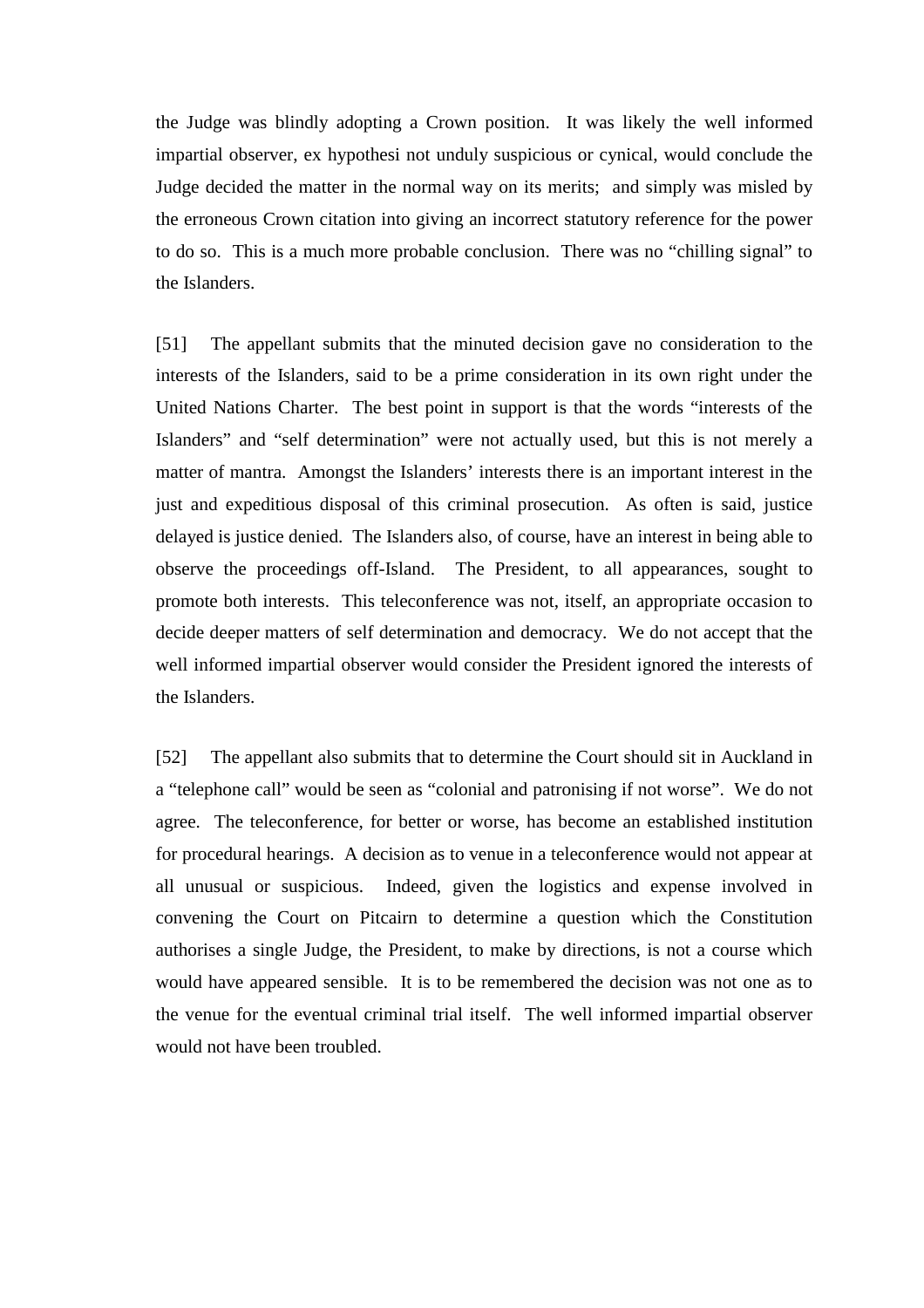#### **Ground 2: Bail appeal paragraph [18] – European Convention on Human Rights**

[53] The appellant criticises the opening sentence of paragraph [18] of the bail appeal decision which reads:

The ECHR was to be considered, but its provisions are not enforceable.

This is said to be simplistic and misleading, as Part 2 of the Constitution is "in effect the ECHR with some updating". It is said that sentence would give rise to the view that decisions of the European Court of Human Rights will not be considered. That would have a chilling, indeed "icy" effect. It is said also to ignore whether the Human Rights Act (E&W) Ordinance, which requires consideration of the ECHR, is in force. It is said that if the Human Rights Act 1998 (UK) can be invoked, the "rigorous" standards imposed by Convention case law apply. Standards at least as high as in the English Courts are to be expected, in line with ECHR, not slacker New Zealand standards. The approach taken, it is said, would not give an independent observer confidence that a constitutional challenge relying heavily on European principles will receive a fair hearing.

[54] The Crown says there is no concern the ECHR will not be considered when the Court expressly indicated its intention to do so.

[55] Our first observation is that at least to the extent the matter was argued on appeal, the sentence now criticised was correct. The ECHR is the source of Part 2 of the Pitcairn Constitution and as such is of interpretative value. Section 25(13) directs that in a s 25 proceeding under the Constitution, decisions of stated bodies, which include the European Court of Human Rights, on the interpretation and application of the ECHR are to be taken into account so far as considered relevant. The ECHR was not, however, advanced as a law of Pitcairn directly enforced, and nor could it be. It was not so enacted. While there were international obligations on the part of the United Kingdom and Pitcairn, under s 1(3) of the Constitution no legally enforceable rights or obligations were created.

[56] Next, the impugned sentence should be put in context. On the bail appeal the appellant had submitted that the Court must consider the jurisprudence of the ECHR.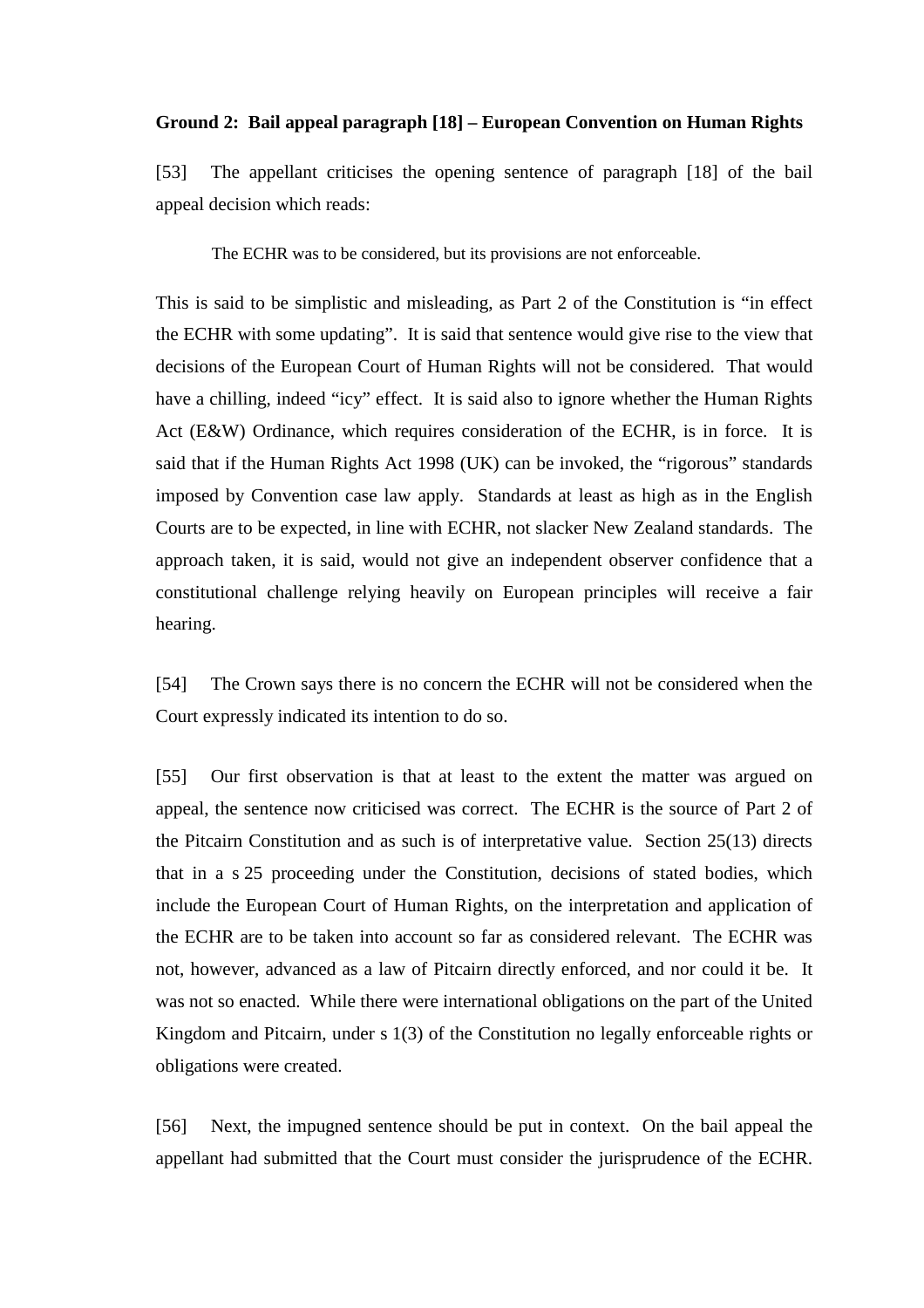Pitcairn was tiny and remote. To be forced to remain on it for some time was oppressive. The prosecution and Supreme Court were "bitten by a Napoleon complex": *Guzzardi v Italy*,<sup>7</sup> as to confinement on a small island and explaining a whole range of criteria which needed consideration, was cited and contrasted with *Raimondo v Italy.<sup>8</sup>* This submission was summarised in the bail decision paragraph  $[13](v)$  as "the Court was obliged under the Constitution to consider the ECHR. To be forced to remain on tiny Pitcairn is oppressive and an unlawful deprivation of liberty". It was in response to this particular approach that the Court said: $9$ 

The ECHR was to be considered, but its provisions are not enforceable. Further, we find it difficult to believe the appellant's restriction pending trial to Pitcairn Island can be viewed as oppressive. He is not Napoleon on Elba. He is a Pitcairner, content to be on this little island, to the point where he has become Mayor.

It was a response to the appellant's submissions based on the ECHR, not a denial of it.

[57] We do not accept that a well informed impartial observer would conclude from an assessment of this remark that there was a real possibility the Court of Appeal with the President presiding would not give a constitutional challenge relying heavily on European principles a fair hearing. Those principles were before the Court and were considered.

# **Ground 3: Bail appeal paragraph [9] – no constitutional issue**

[58] Paragraph [9] of the bail decision commences: "We consider this overstates the position, and that no constitutional issue is raised". The appellant submits that "liberty of the subject" is a constitutional issue, and that an independent observer would consider the President biased or lacking competence in constitutional matters and ECHR law – or at least appearing so.

[59] It is important to any proper understanding that the impugned sentence be put in context. Under a subheading "The Unconstitutional Ground", paragraph [8] of the decision records the appellant's submission that the starting point is the Constitution,

 $\overline{a}$ 

<sup>7</sup> *Guzzardi v Italy* 7367/76 (1980) ECHR 5.

<sup>8</sup> *Raimondo v Italy* (1994) 18 EHRR 237.

<sup>9</sup> At [18].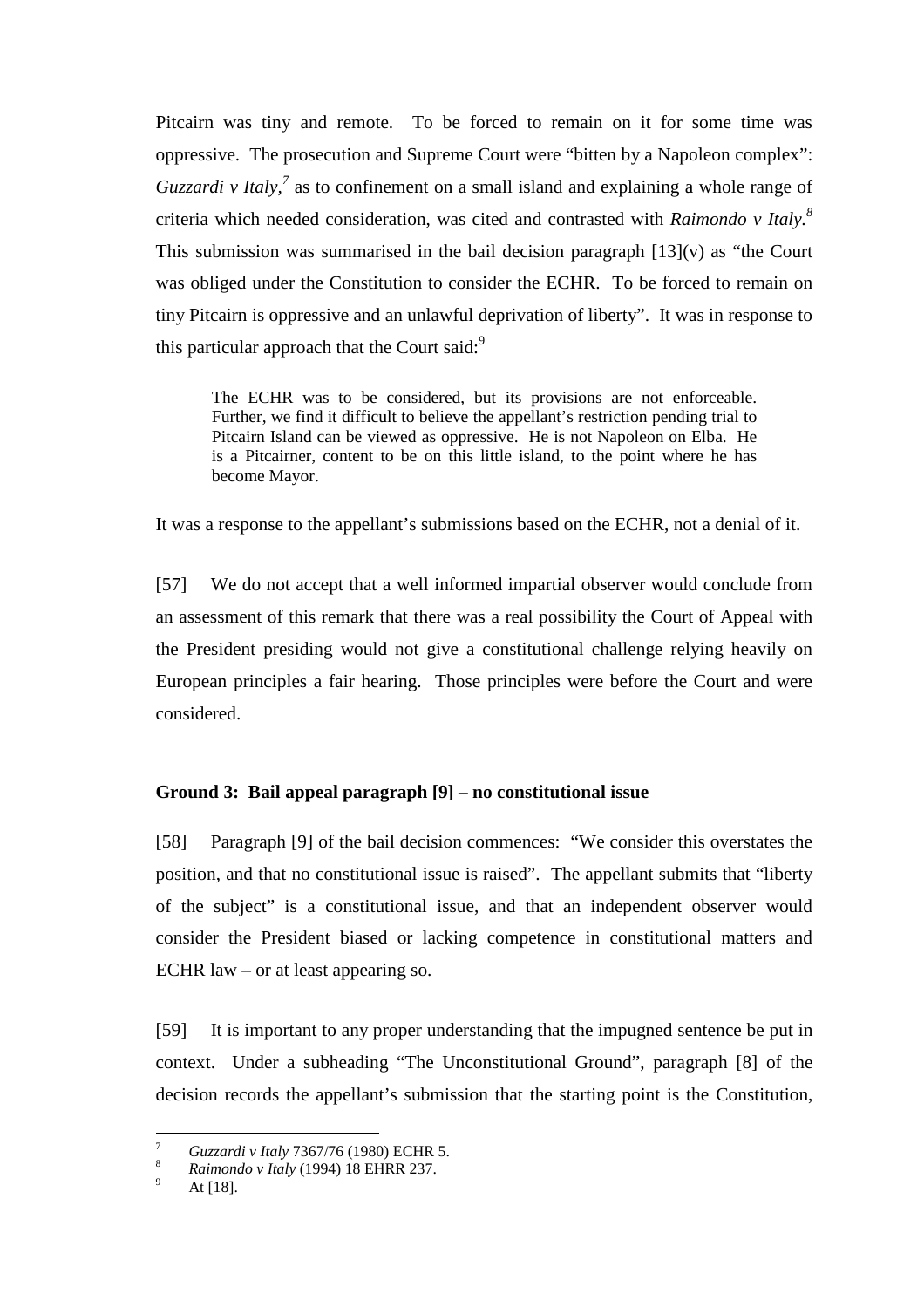and in particular, rights of freedom of movement conferred by s 18. It noted that ss 18(1) and (2) conferred rights to move within and to leave Pitcairn. It noted that under s 18(3) those rights were not to be subject to restrictions except those provided by law and necessary to protect public order. It noted the submission had been that it was for the prosecution to bring the application for conditions within the "public order" exception, and for the Judge to determine it applied – neither of which was done. It noted the submission was that there had been an oral unreasoned application, impermissible, and without reasons given by the Court, which was "unconscionable". We observe that this is strong language.

[60] The Court's response to it was: $^{10}$ 

We consider this overstates the position, and that no constitutional issue is raised. *The constitutional freedom of movement* is subject to powers of arrest, remand and bail on conditions conferred by law and which are necessary to protect public order. *It is clear the Court had power to act as it did.* The question whether the court proceeded correctly *within its powers* is a matter for normal appellate review. *Not everything which is wrong is unconstitutional.* (Italics added)

[61] We think it plain that the Court did not say the Constitution was not invoked, and plainer still that liberty (freedom of movement) was not a constitutional matter. The Court simply said that no issue *as to the Constitution* was raised: the issue was whether the power to impose bail on conditions, provided for by the Constitution, had been exercised correctly. It was normal appellate review, and nothing more.

[62] We do not accept that a well informed and impartial observer, considering that sentence in the context in which it was uttered, would have concerns that the President may not understand or apply the Constitution in proceedings before him.

# **Ground 4: Bail appeal – Presiding Judge**

[63] The Court of Appeal sat on the bail appeal heard on 21 September 2011 in the order of precedence Robertson P, Blackie CJ, McGechan JA.

 $10$ At  $[9]$ .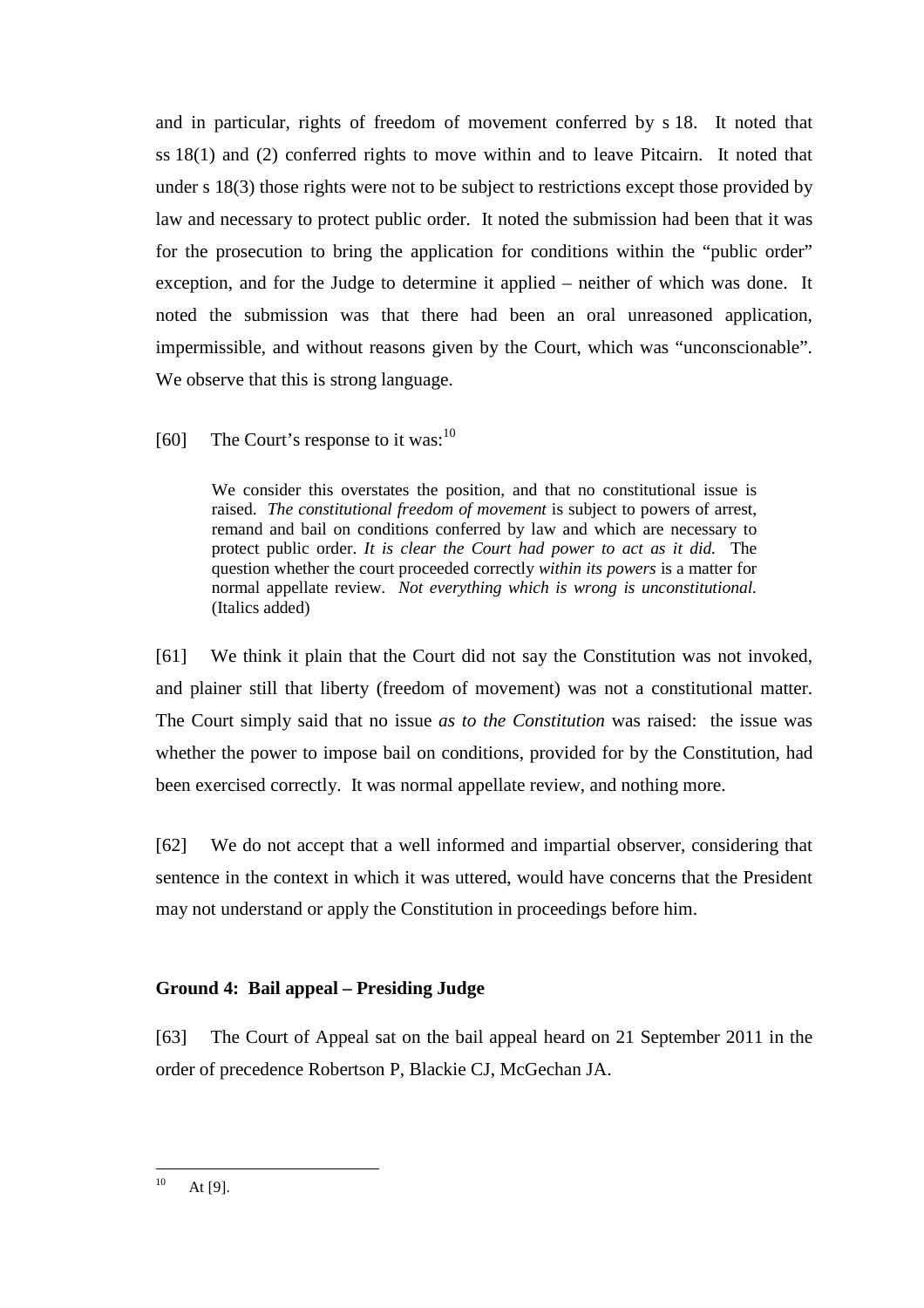[64] The appellant, to use the words of his relevant subheading, submits that the President "unlawfully usurped" the "position of precedence" at the bail appeal, that is, the position of Presiding Judge. It was submitted that the common law, and constitutional conventions, in the Commonwealth are that the Chief Justice is the Senior Judge. Further, that the judges themselves have no right to alter the order of precedence, and if they did, it would need to be in open court with reasons given.

[65] It was further said: "That the three most senior Judges arranged this between themselves, and not in public, does not bode well for the rule of law, or the appellant's appeal", and that to meet and discuss the matter ex parte "shows a disregard of the rule of law to such an extent" that the independent observer would rightly have no confidence in a fair hearing.

[66] The appellant advances two associated matters:

- (i) The New Zealand hierarchy in which the President is a retired Court of Appeal Judge, McGechan JA a retired High Court Judge, and the Chief Justice is lower in the hierarchy as a District Court Judge is "totally irrelevant" as this is a Pitcairn matter.
- (ii) No individual recusal application is made against McGechan JA as the latter (as well as being "entitled to a learning curve") is not involved in multiple examples of ignoring or not understanding the Constitution.

[67] The Crown submits the order of precedence was a matter for the Judges to determine. The alleged disregard of mandatory requirements does not identify the source of those requirements in Pitcairn law. There was no prejudice, and no indication of bias.

[68] While the subheading alleges an unlawful "usurpation", which has pejorative overtones, under questioning Mr Ellis eventually redefined the term as a more neutral "to take office to which not entitled". That accords with the tenor of the submissions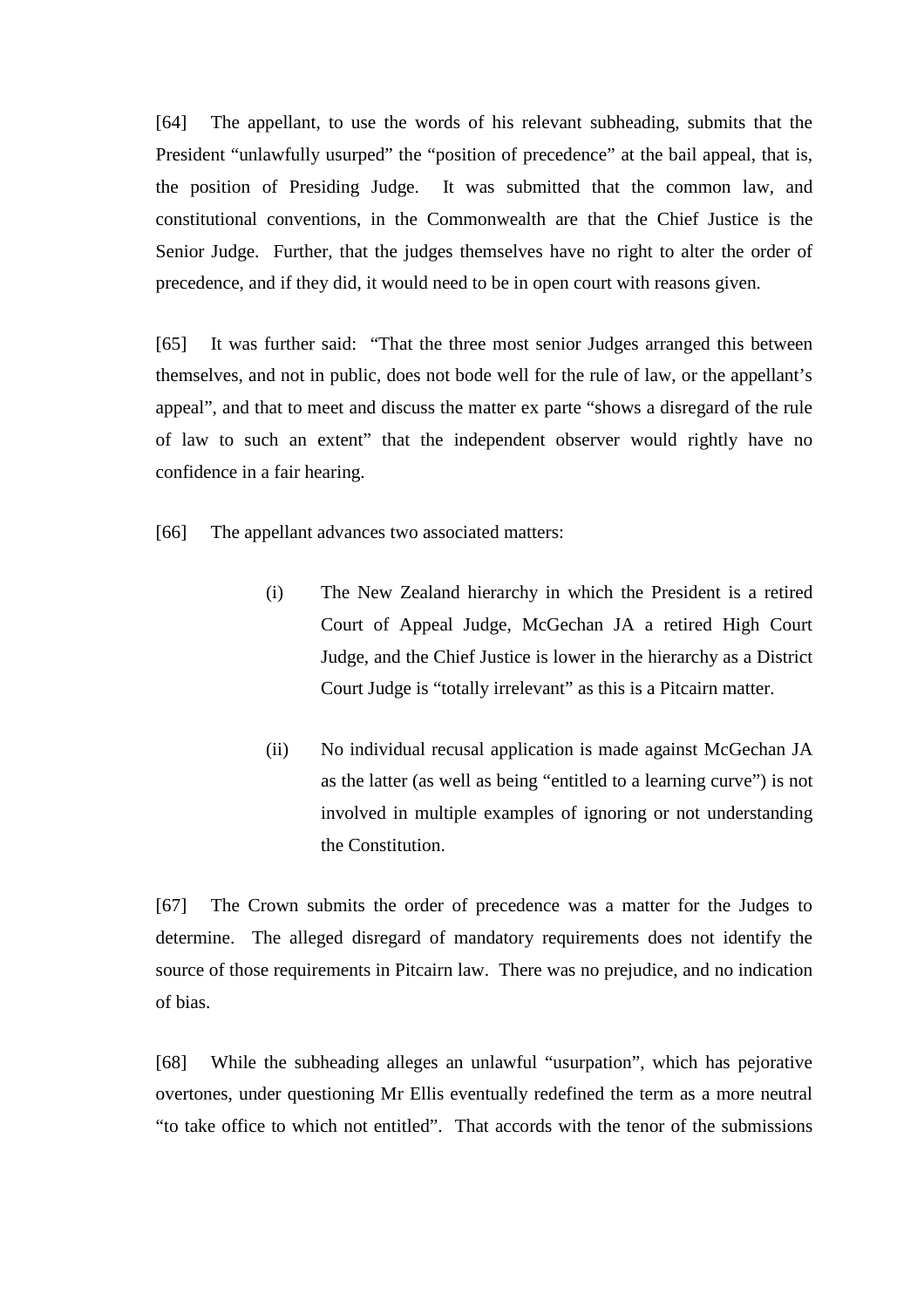which follow, which do not allege some form of coup, but merely improper mutual agreement.

[69] The Pitcairn Constitution provides for the appointment of a Chief Justice  $(s 47(1))$  and President of the Court of Appeal  $(s 49(2))$ , and envisages that those Judges will have "functions". It does not contain any provision as to which, if either, shall preside at hearings in the Court of Appeal.

[70] Mr Ellis did not cite authority for the proposition that under common law the Chief Justice must preside. When questioned, his response was that there was no authority to the contrary. The only authority advanced for the constitutional convention was a group of statutory provisions, said to be examples, in New Zealand, Western Australia, New South Wales, Singapore and Mauritius. We do not see these as establishing a constitutional convention. Indeed, while they might be viewed as exemplifying a constitutional convention, it equally may be said they would not be needed if such a constitutional convention existed.

[71] Undoubtedly there is a usual practice, at least in Commonwealth countries, that a Chief Justice, if sitting, will preside over the court concerned, including courts of appeal. We cannot ourselves recall an occasion, apart from this present, where that has not occurred. However, we consider it is no more than a practice. In the absence of statutory provisions, it is not a rule of law. As it is no more than a practice, there can be lawful departures.

[72] There is no common law or statutory requirement for judges to discuss, announce or explain any change in precedence in open court. It is a matter of judicial administration, not decision making, and, with no disrespect to Chief Justices, not one of particular importance. The presiding judge does not have a casting vote, or any superior influence on decisions ultimately reached. His or her functions are to act as spokesperson for the bench and to regulate procedure in the court room, invariably in consultation with fellow judges. It is not a matter properly of concern to parties. Indeed, Mr Ellis did not suggest his case would have been better served if the Chief Justice had presided, carefully saying he did not know. He did not put the matter higher than one of principle.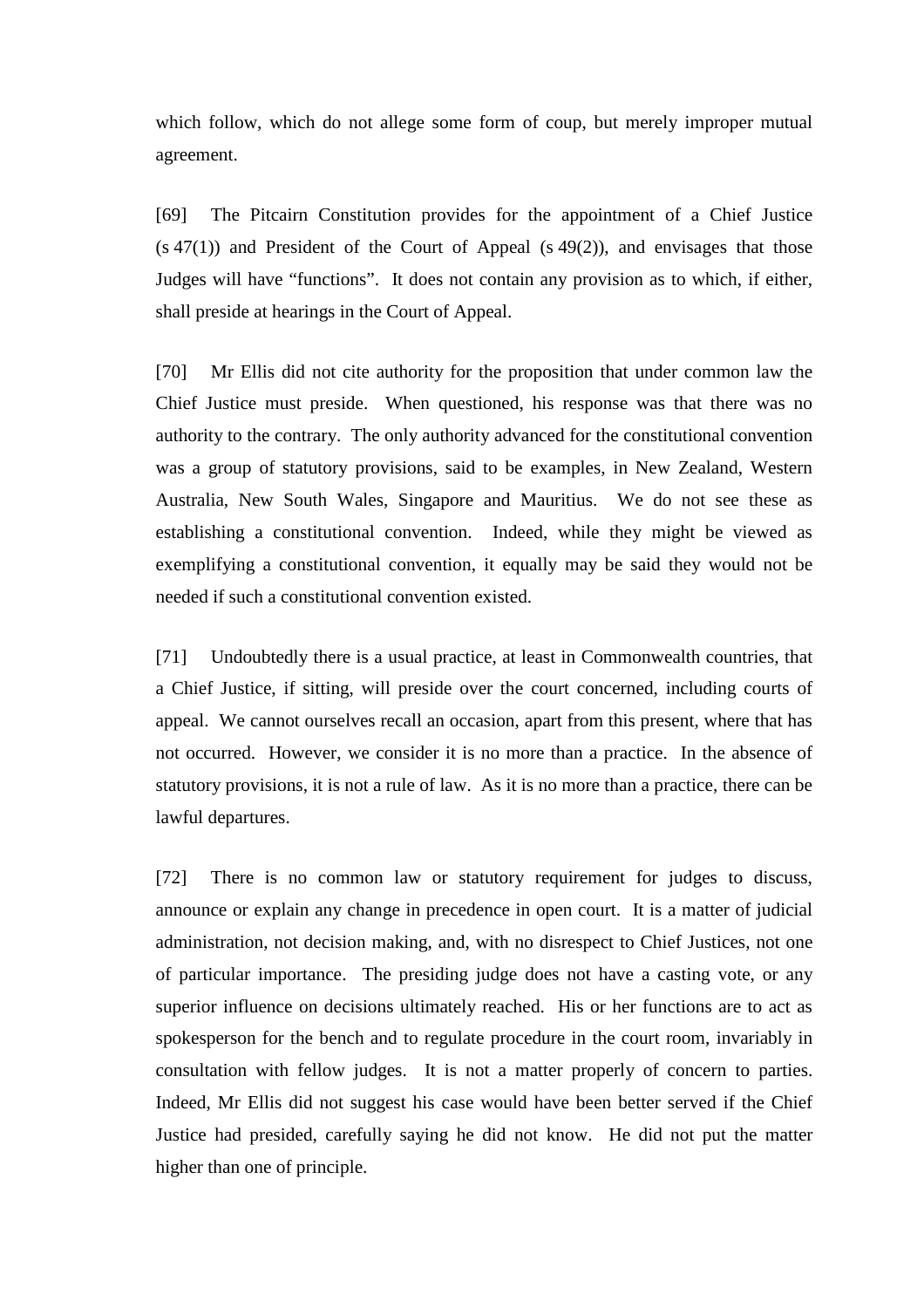[73] In our view, it is not shown that the well informed independent observer would regard this change in presiding judge as showing disregard for the law. It was not a breach of the law. The observer would regard it as unusual, but knowing the President had considerably greater appellate experience than the Chief Justice, and that the Chief Justice might in due course be the trial judge sitting alone, would regard it as understandable. He would not suspect impropriety reflecting on the President or anyone else.

# **Ground 5: Procedural minute paragraphs [5] to [8] – mode of hearing; paragraph [9] – venue**

[74] Paragraphs [5] to [8] of the procedural minute deal with the appellant's submission that three matters relating to the appeal (validity of appointment of Pitcairn Judges; ability to sit outside a British settlement; disclosure of constitutional documents) required a separate preliminary hearing. The President ruled that was not necessary or appropriate, and that all matters should be dealt with at one hearing. The appellant's submission that a single judge did not have jurisdiction to consider such matters was "noted".

[75] Paragraph [9] of the minute directed hearing of "the issues" (that is, that one hearing) would take place in Auckland.

[76] The appellant submits these directions should have been made by the Court of Appeal (that is, three Judges) not the President alone.

[77] The opening submission in support was that the Judicature (Appeals in Criminal Cases) Ordinance 2000 "is no longer extant". That plainly is wrong. The submission then asserted that the current criminal rules are made under the Pitcairn Court of Appeal Order 2000 (revoked), and are not saved by the transitional provision s 8 of the Pitcairn Constitution Order 2010. The first assertion is wrong and the second does not arise. Appreciating developing difficulties, counsel stated during oral argument that this approach was subject to change. It was not taken further.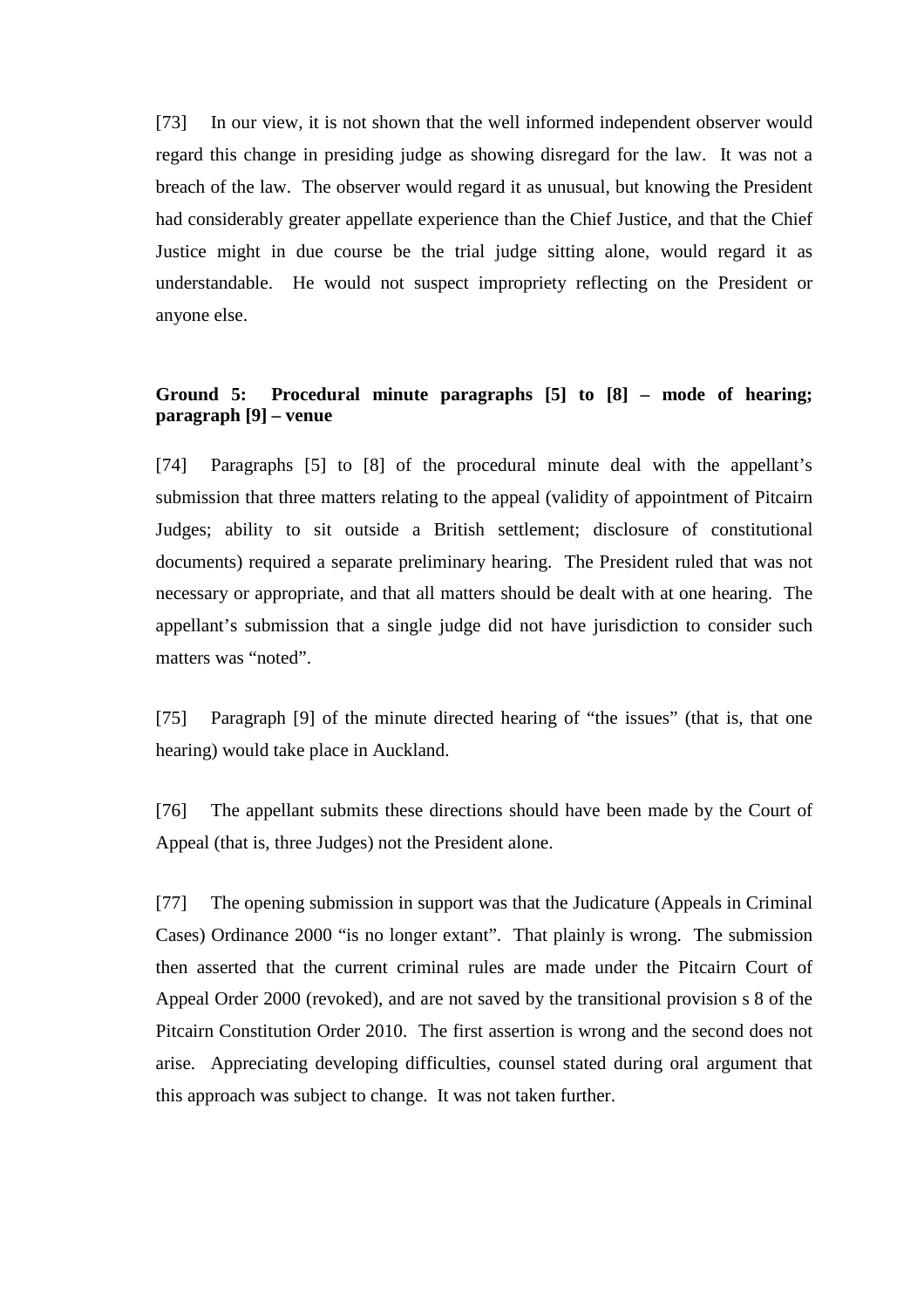[78] The second submission was that s 35C of the Judicature (Appeals in Criminal Cases) Ordinance 2000 specifies the powers of a single judge. They do not include the mode of hearing and venue topics. It was said the nature and venue of hearing are not mere administrative matters. Venue, in particular, was said to require consideration of the interests of justice, not blind acceptance of the Crown position. *Taylor v Manager of Auckland Prison<sup>11</sup>* was cited as an example.

[79] There was a further submission that determination of venue without considering a process for appeal under the Constitution s 51(2)(h) did not look judicial, let alone independent and impartial.

[80] On these bases, and citing Bangalore requirements for scrupulous respect for the law, the appellant submits the President's actions "bring the judicial office into disrepute, encourage disrespect for the law, and impair public confidence in the integrity of the judiciary", and would be viewed by an independent observer in that way.

[81] The Crown submits the orders could be made by a single judge despite the terms of s 35C, citing,  $R$  v Chatha (No 2).<sup>12</sup> That case, decided in the face of s 393 of the Crimes Act 1961 (NZ), was said to hold that "it is common for preliminary matters to be dealt with by one judge". The President's decisions were said to be within the category of "case management" issues appropriately dealt with by the President pending a full sitting.

[82] The Constitution s 51 empowers the President to make rules regulating practice and procedure. It is clear from ss  $51(2)(h)$  and  $51(3)(b)$  that rules can empower sittings by a single judge except on most final determinations, with provision for reference to the Court from single judge decisions. No such rules have been made. As matters stand, the only legislative provision permitting single judge sittings is the Judicature (Appeals in Criminal Cases) Ordinance 2000 at s 35C. It relates to specific matters: leave to appeal, extension of time, presence of appellant, warrants for detention, and bail. Refusal of an appellant's application confers entitlement to determination by the

 $\frac{1}{11}$ *Taylor v Manager of Auckland Prison* [2012] NZHC 1241, Duffy J, 5 June 2012.

<sup>12</sup> *R v Chatha (No 2)* [2008] NZCA 466 at [7]-[8].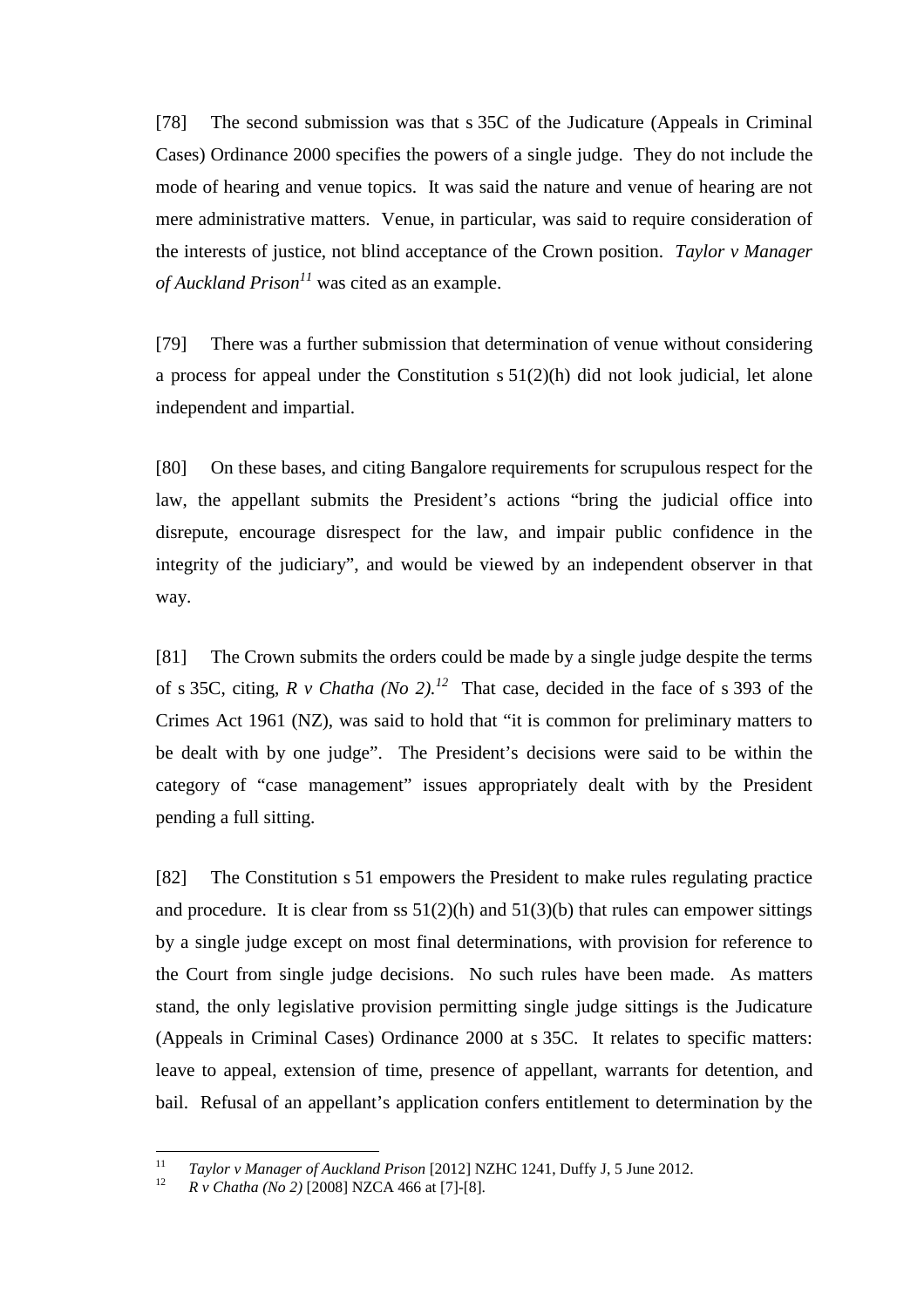Court. The President's decisions as to mode of hearing, and venue, do not fit within these powers.

[83] *Chatha*<sup>13</sup> was a case decided against the background of s 393 of the Crimes Act 1961 (NZ), which is in terms virtually identical to s 35C of the Ordinance. The appellant concerned requested the Registrar of the New Zealand Court of Appeal to advise the date, and by whom, a certain High Court Judge was authorised to sit on the Court of Appeal. The request was referred to the judge who would preside, Glazebrook J. Glazebrook J issued a minute refusing the request, noting the assignment of the Judge was a matter of "routine judicial administration". This drew a recusal application relating to Glazebrook J, counsel contending that the minuted decision did not come within s 393. The Court ruled s 393 "is not exhaustive". There are, it was said, "many matters of administration relating to appeals that may be dealt with by a minute of one Judge (for example timetabling orders and extensions of time to file submissions)". Glazebrook J noted a procedure under which when the membership of the Court was known, the presiding judge usually would consult with other members before deciding "routine administrative matters", but was not obliged to do so.

[84] *Chatha* is not binding on this Pitcairn Court. It has persuasive authority only. If it were necessary to determine the point, we would be somewhat troubled by the omission to state authority for the (undoubted) practice of single judge determination of matters outside s 393. The New Zealand Court of Appeal, like this Court, is a creature of statute and does not have an inherent jurisdiction. It is perhaps not enough to say "we have a power to do this because it is what we have always done", however sensible the practice may be.

[85] However, and fortunately, we do not need to do so. The relevant question is how the President's actions would appear to a well informed impartial observer. Such an observer would consider that the commonplace practice recognised in *Chatha* at least arguably justified the President's rulings if they came within the category of "routine judicial administration".

 $13$ Above n 12.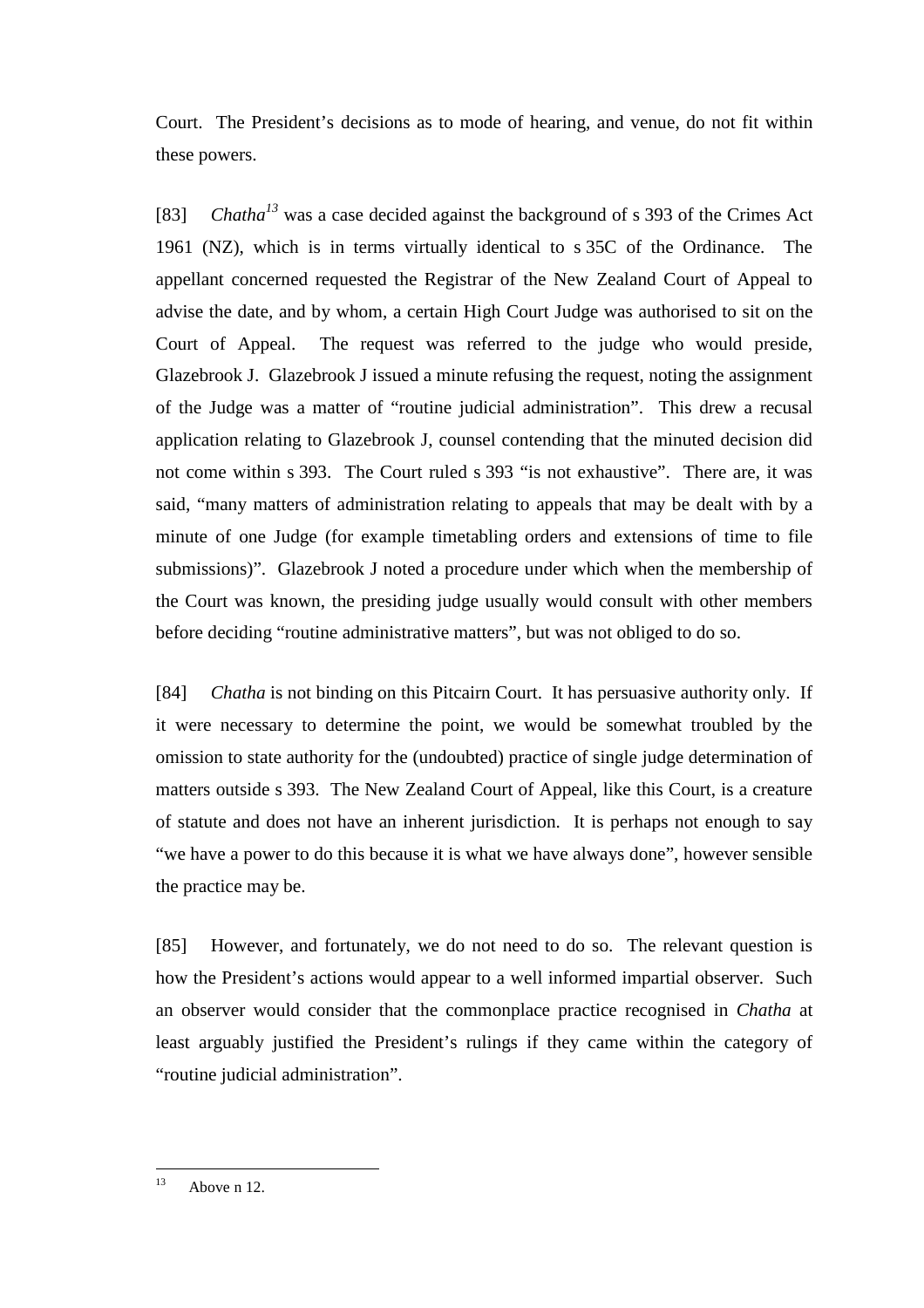[86] The decision not to hold a preliminary hearing on certain issues but determine them at the outset of one overall hearing, clearly does. It is not determinative. Essentially, it is a mere matter of scheduling.

[87] The decision to hold that united hearing in Auckland, not Pitcairn, is less immediately obvious. However, we have come to the view that it can be so categorised. It determined nothing as to outcome of the various applications and the overall appeal. With the provision of television to the Island, it did not significantly disadvantage the appellant. Given the considerable logistical difficulties in convening this Court on Pitcairn, to no advantage, it was a decision which could only go one way: it was not a matter which demanded close analysis and reflection.

[88] We do not ignore *Taylor v Manager of Auckland Prison.<sup>14</sup>* It involved a question whether a notorious prisoner who had launched judicial review proceedings, on which he would appear in person, should be compelled to present his case via audio visual link from prison instead of appearing in the courtroom. It was an extreme case, with novel features, demanding due consideration. No one could describe the issue raised as "routine". It does not much assist present consideration.

[89] The appellant is correct that the decisions concerned were made without provision for appeal. The reservation of leave to apply for a further telephone conference or directions prior to hearing does not obviously encompass a simple review of the directions given. As the President stated in the course of argument in this Court, it was his understanding that these matters could be reviewed before the Court of three Judges. It is not clear to us whether that understanding was made clear at the time. In fairness to the appellant, we will assume not. The Constitution s 51(2)(h) envisaged the President making rules for the review of single judge decisions. How would a well informed impartial observer view the President's rulings, given that the President had not made such rules? (A well informed observer would not expect the President to make such a rule on the hoof.) The question for the observer becomes one whether in those circumstances the decisions should have been made at all. The appellant's counsel puts the appearance as non judicial, and as not independent or impartial. We do not agree. Given that the decisions concerned were routine judicial administration,

 $\overline{14}$ Above n 11.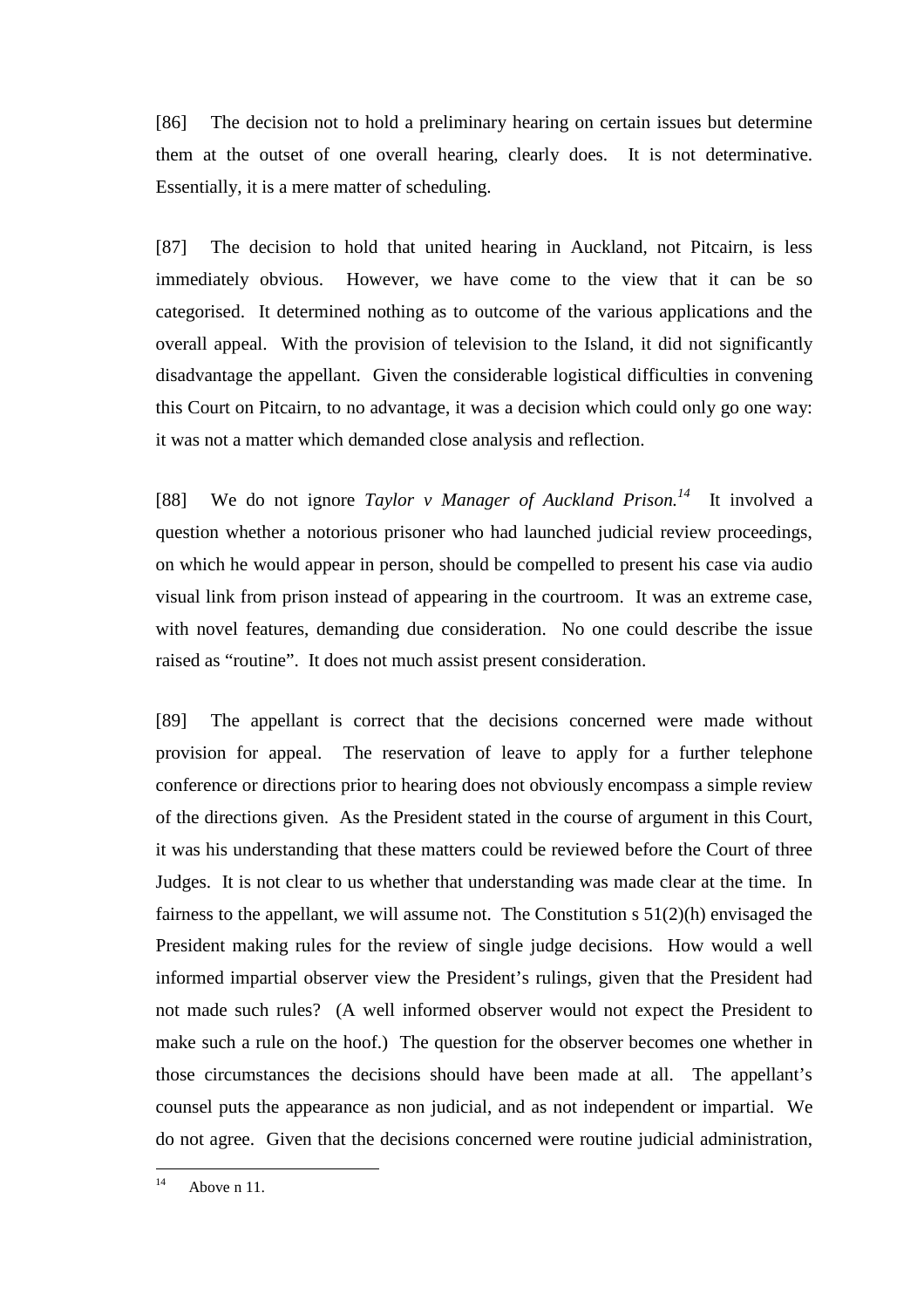and in no way determinative, we do not consider the well informed impartial observer would be troubled.

#### **The position overall**

[90] These various grounds, to the extent they have any substance at all, in the end must be viewed cumulatively. There was an error in citing s 15E, but it has not been shown the President in fact blindly followed the Crown's submissions. A great deal more than mere acceptance of Crown arguments is needed for such a serious assertion, especially when no attention was drawn to the errors by the appellant's counsel. Likewise, it has not been shown that the actions of the President would cause the well informed impartial observer to conclude there was a real possibility that the President was biased and would not afford the appellant a fair hearing. They were not of a type or degree which would so allow, and certainly not such as would bring the law into disrepute.

#### **Judgment of Robertson P on his recusal**

[91] I respectfully adopt and adhere to the conclusion reached after an exhaustive assessment of the application for my recusal by the other two Judges.

[92] I am not persuaded that the actions complained of by Mr Ellis could sensibly lead a reasonable observer to conclude that I was unable to decide impartially in this case.

[93] The issues identified with regard to the bail decision of a Court of which I was a member in 2011, lack substance when read in context or are rooted in conjecture.

[94] The complaint about the minutes following the two telephone conferences are divorced from the reality of case management needed in this unique jurisdiction if progress is to be made. Robust and commonsense preliminary decisions have to be taken. Such initial rulings will always be subject to review by the Court. It is almost three years since this case began. The right to a fair trial includes a duty on the Court to endeavour to facilitate the timely disposition of challenges raised for determination.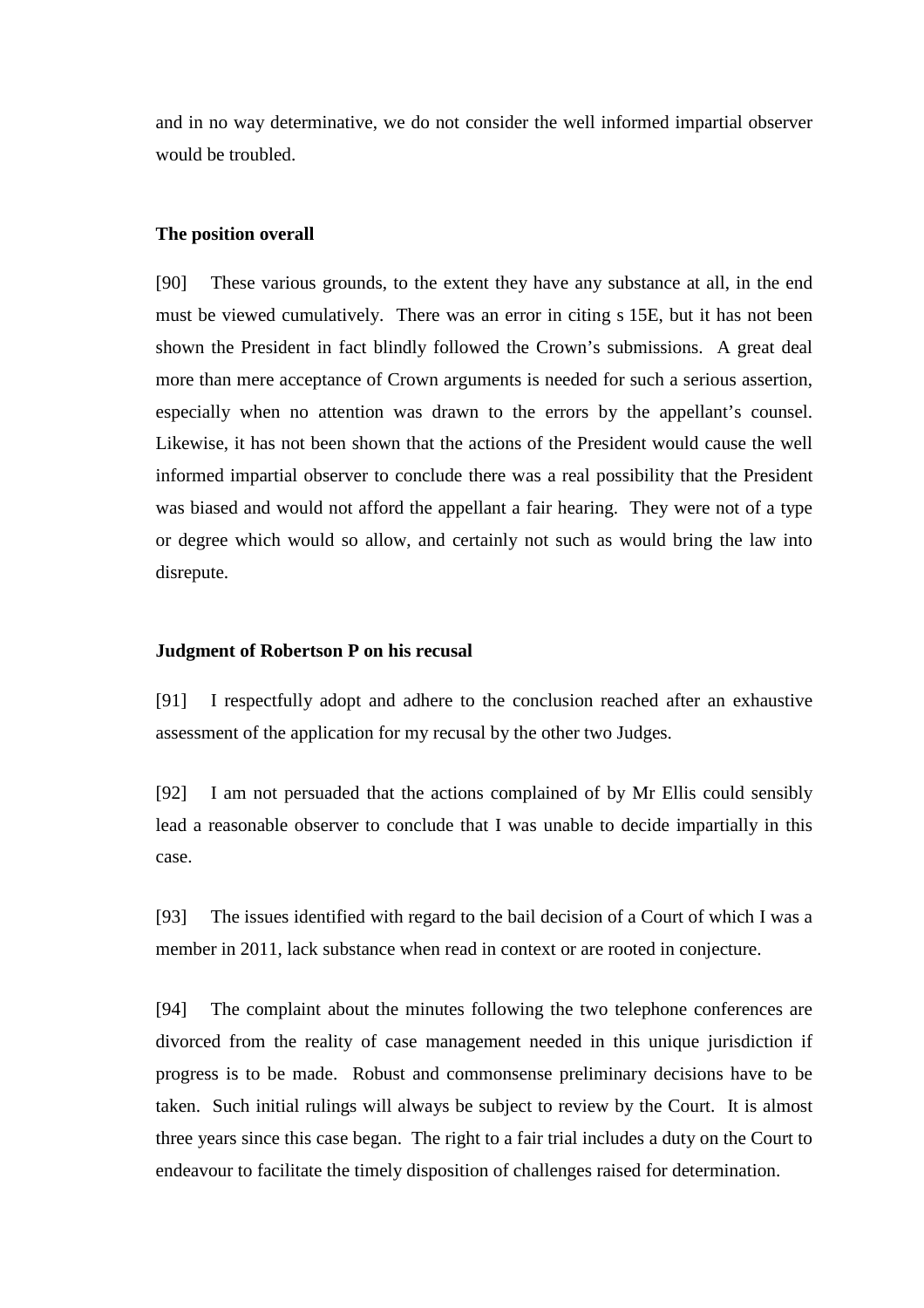### **Venue for hearings of this appeal**

### **Where should this Court sit?**

[95] By minute dated 14 December 2012, Robertson P directed that this appeal hearing be held in Auckland. The appellant challenges that this Court has power to sit outside Pitcairn. We are not assisted by the appellant's Notice of Appeal, which refers to "such other grounds of appeal as may be advanced by my counsel". Nor by the 188 paragraphs of the "Detailed Grounds of Appeal" subsequently filed.

[96] The issue is for determination pursuant to the agreement of the parties as recorded at paragraph [29] above.

[97] The parties presented full written and oral submissions to the Court.

### **Preliminary issue: Jurisdiction to review**

…

[98] The appellant seeks review by this Court of the validity of the Pitcairn Constitution Order 2010, made under the British Settlements Acts 1887 and 1945 and the Judicial Committee Act 1844.

[99] The Court invited submissions on its power to review, this being an Order of Her Majesty the Queen in Council made under authority of United Kingdom statutes.

[100] The Crown referred to  $R$  v Seven Named Accused.<sup>15</sup> The Crown submitted to the Court of Appeal in that case that being United Kingdom statutory instruments, certain Orders in Council made by the Queen in London could be challenged only in the United Kingdom Courts. The Court of Appeal made the following observations:

[30] Although at first sight the submission may seem to have some attraction, we doubt its correctness.

[32] … it seems reasonably clear that the British Settlements Act, being statutes of general application and in force in England, are in force in Pitcairn

 15 *R v Seven Named Accused* [2004] PNCA 1; CA 1-7 2004 (5 August 2004) at [29]-[33].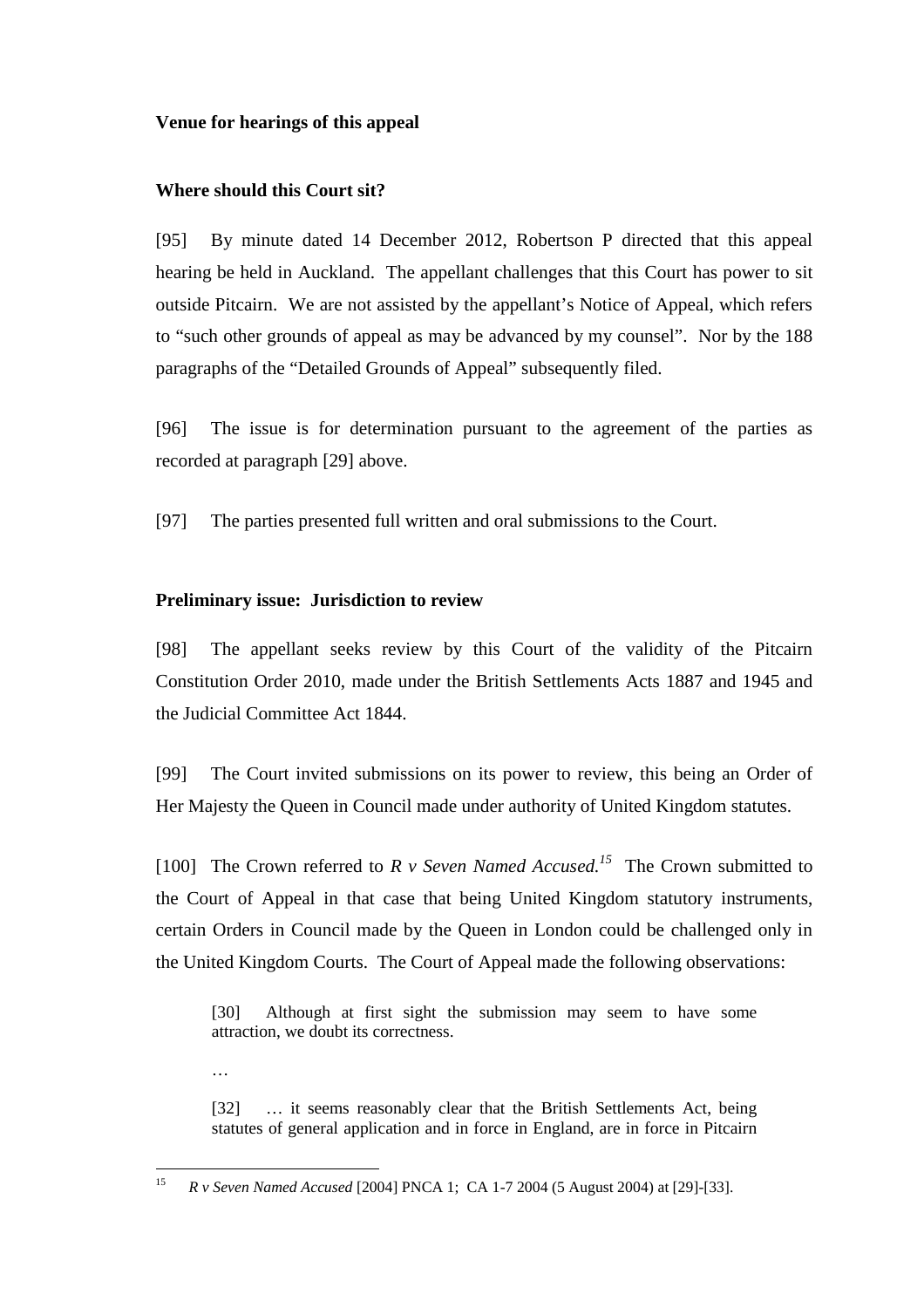and form part of its law. It would follow that subsidiary legislation based on those Acts also forms part of Pitcairn law. For example, if a provision in such an Order in Council clearly could not be said to come within the words 'necessary for the peace, order and good government', then it would seem appropriate for the local Court to so declare. It would be able to determine what was and what was not Pitcairn law.

[101] In light of those observations, the Crown invited this Court to assume, without deciding, that it has the power to consider the validity of the Pitcairn Constitution Order and the Constitution it brings into effect, under the British Settlements Act.

[102] Accordingly, we have proceeded on that basis, leaving open the question of whether the Order and the Constitution can be challenged in Pitcairn.

# **Has this Court power to sit outside Pitcairn?**

[103] The starting point is the Constitution of Pitcairn. The Constitution was brought into effect pursuant to the Pitcairn Constitution Order on 4 March 2010. It comprises nine parts. Part 1 sets out the partnership values between the United Kingdom and Pitcairn.<sup>16</sup> Part 2 is essentially a Bill of Rights affirming Fundamental Rights and Freedoms of the individual. Part 5 provides for the Legislature. Part 6 relates to the Administration of Justice; it constitutes the Supreme Court and the Court of Appeal and defines their jurisdictions.

[104] In Part 6, under the heading "Court of Appeal" the Constitution provides:

**50.**—(1) The Court of Appeal shall have jurisdiction to hear and determine such appeals from the courts of Pitcairn as may be prescribed by this Constitution or any other law.

(2) In connection with any appeal from a court of Pitcairn, the Court of Appeal shall, subject to this Constitution and any other law, have all the powers and jurisdiction that are possessed by that court under any law; and decisions of the Court of Appeal in respect of any appeal from a court of Pitcairn shall, subject as aforesaid, be enforced in Pitcairn in the same way as decisions of that court.

(3) The Court of Appeal may, in accordance with any directions issued from time to time by the President of the Court, sit in Pitcairn or elsewhere for the purpose of exercising any jurisdiction and powers conferred on it by or under this Constitution or by any rule made under section 51; but anything done elsewhere than in Pitcairn by virtue of this subsection shall have, and have only, the same validity and effect as if done in Pitcairn.

 $16$ <sup>16</sup> By s 61 of the Constitution "Pitcairn" means Pitcairn, Henderson, Ducie and Oeno Islands.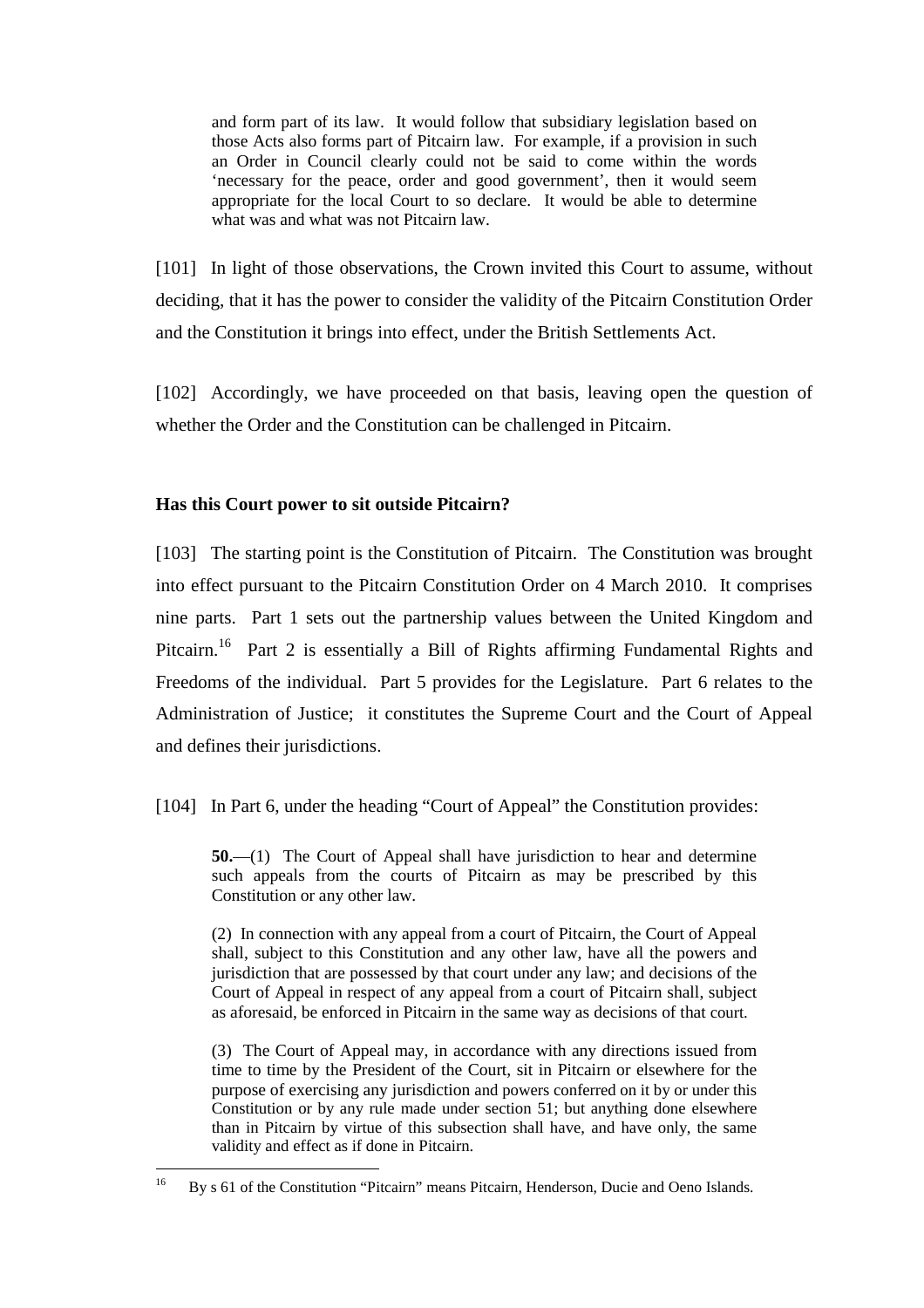[105] Thus the Constitution authorises the Court of Appeal to sit "in Pitcairn or elsewhere" as directed by the President. The word "elsewhere" has a plain meaning: the Court of Appeal is authorised to sit in places outside Pitcairn as directed by the President. The meaning and intent of the word "elsewhere" may be confirmed by reference to s 43(4) of the Constitution, which authorises the Pitcairn Courts to sit in Pitcairn, but also "… in the United Kingdom, or in such other place as the Governor, acting in accordance with the advice of the Chief Justice, may appoint".<sup>17</sup>

[106] The Crown submitted that because by s 50(2) the Court of Appeal has all the powers and jurisdictions of the Supreme Court on an appeal from that Court, the Court of Appeal has the powers in ss 15E and 15F of the Judicature (Courts) Ordinance 2000. Under s 15E a Judge of the Supreme Court (or a Magistrate) may order any proceeding or step in a proceeding to be held in Pitcairn, in the United Kingdom, or in New Zealand, taking into account criteria specified in the section. For reasons given in the judgment of McGechan and Potter JJA on the recusal issue,  $18$  we do not accept that submission.

[107] However, we do accept that under s 50(2), s 15F authorises a Judge of the Court of Appeal, if satisfied that it is in the interests of justice, to order that any person involved in the proceeding who is in Pitcairn when the Court is sitting outside Pitcairn, may participate in the proceeding by live-link television.

[108] The Crown noted in submissions that the power for Pitcairn Courts to sit outside Pitcairn is relatively common for small island territories,<sup>19</sup> and that the Privy Council, Pitcairn's final Court of Appeal, sits in London, England.

[109] The appellant submitted there is something "profoundly wrong" with a judicial system that allows its courts to sit anywhere in the world. He submitted that the Pitcairn Courts cannot "elect" to sit extraterritorially without statutory power, that the

<sup>17</sup> <sup>17</sup> On 29 July 2010 the Governor appointed Adamstown in Pitcairn and "any place within New Zealand" as places where the Magistrate's Court may sit.

 $18$  At [44]-[46].

<sup>19</sup> Examples given include the Supreme Court of the British Indian Ocean Territory sits in the United Kingdom, the Falkland Islands Magistrate's Court hears cases arising in the British Antarctic Territory, South Georgia and the South Sandwich Islands, and the Supreme Court of the Territory of the Cocos (Keeling) Islands is permitted to sit anywhere in Australia (without limitation to any particular Australian State).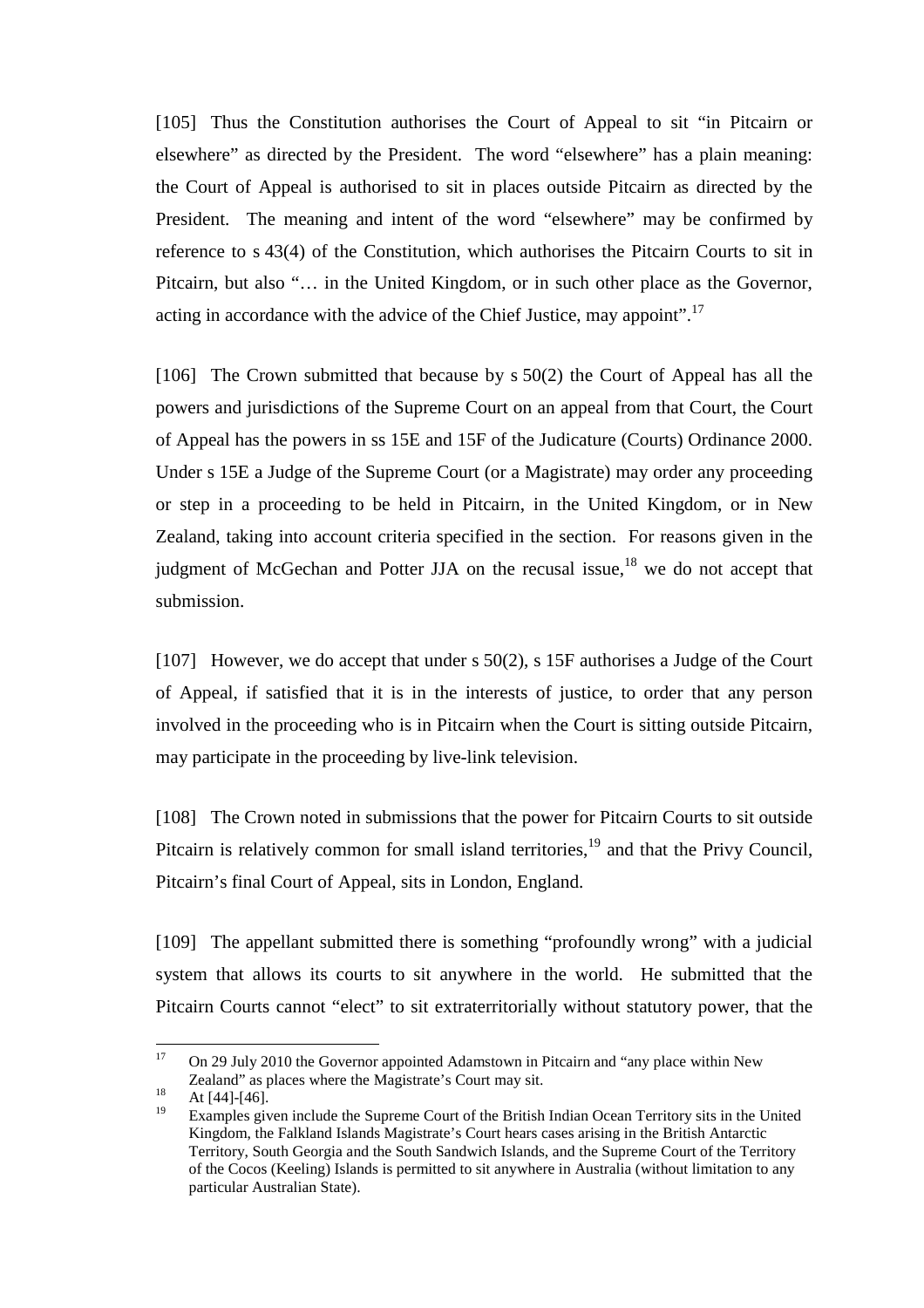Constitution attempts to give this power, but that the empowering provisions are ultra vires the British Settlements Act 1887.

[110] We turn to consider this issue.

# **Are the provisions of the Pitcairn Constitution empowering the courts to sit outside Pitcairn intra vires the British Settlements Act 1887?**

[111] As we have described above, the Pitcairn Constitution came into effect on 4 March 2010 under a Proclamation of the Governor made pursuant to The Pitcairn Constitution Order 2010. The Constitution is set out in Schedule 2 of the Order.

[112] The Order was expressed to be made in exercise of the powers conferred on the Queen by the British Settlements Acts and the Judicial Committee Act 1844 and all other enabling powers.

[113] It is common ground that the applicable provisions are in the British Settlements Act 1887:

# **2 Power of the Queen in Council to make laws and establish courts.**

It shall be lawful for Her Majesty the Queen in Council from time to time to establish all such laws and institutions, and constitute such courts and officers, and make such provisions and regulations for the proceedings in the said courts and for the administration of justice, as may appear to Her Majesty in Council to be necessary for the peace, order, and good government of Her Majesty's subjects and others within any British settlement.

[114] The Crown submitted the issue for this Court is whether a reasonable legislator could have regarded the provisions of the Pitcairn Constitution empowering Pitcairn Courts to sit outside Pitcairn, as being for the peace, order and good government of Pitcairn. The Crown referred to the judgment of Laws LJ in *R (Bancoult) v Secretary of State for Foreign and Commonwealth Affairs,<sup>20</sup>* in submitting that the power to legislate for the peace, order and good government of a settlement is the widest possible legislative power analogous to that available to the Sovereign.

<sup>&</sup>lt;sup>20</sup> *R (Bancoult) v Secretary of State for Foreign and Commonwealth Affairs* [2001] QB 1067, 1102.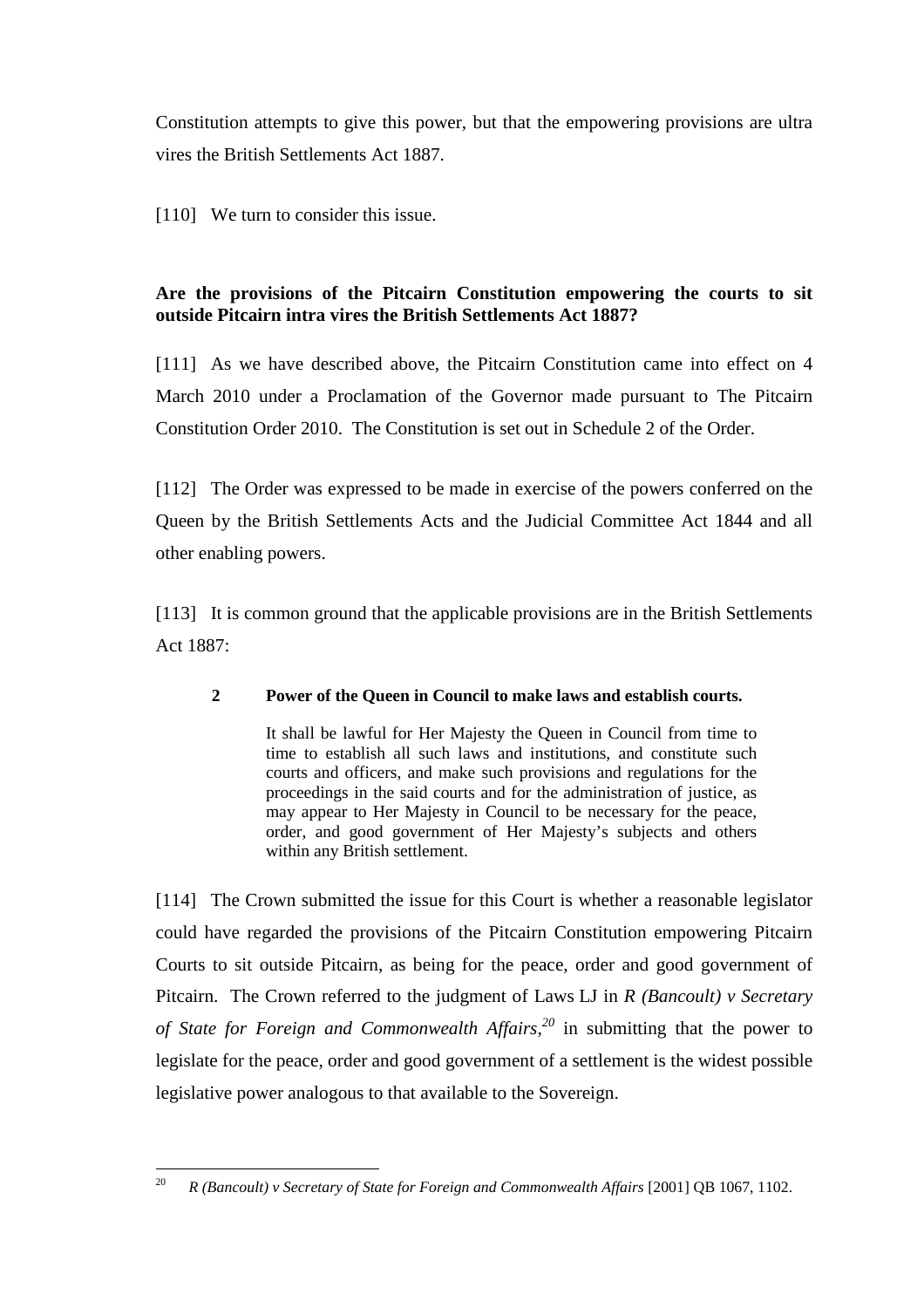[115] In that case Laws LJ, in whose judgment Gibbs J, the other member of the Court, concurred, said:

53 … Mr Pannick marshalled a formidable body of authority to support the proposition that the formula 'peace, order, and good government', used so often in measures conferring powers to make colonial law, was to be taken as having the widest possible intendment. …

54 I have already referred (paragraph 40) to what was said in *Ibrelebbe v The Queen* [1964] AC 900, 923: the words peace, order and good government 'connote, in British constitutional language, the widest law-making powers appropriate to a sovereign'. This was approved in *Winfat Enterprise (HK) Co Ltd v Attorney General of Hong Kong* [1985] AC 733, 747 …

55 … Peace, order and good government may be a very large tapestry, but every tapestry has a border. In *Trustees Executors and Agency Co Ltd v Federal Comr of Taxation* (1933) 49 CLR 220, 234-235, Evatt J in the High Court of Australia stated:

The correct general principle is … whether the law in question can be truly described as being for the peace, order and good government of the Dominion concerned … The judgment of Lord Macmillan [in *Croft v Dunphy* [1933] AC 156] affirms the broad principle that the powers possessed are to be treated as analogous to those of 'a fully sovereign state', so long as they answer the description of laws for the peace, order, and good government of the constitutional unit in question …

56 In answering the question whether a particular measure, here section 4 of the Ordinance, can be described as conducing to the territory's peace, order and good government, it is I think no anachronism, and may have much utility, for the court to apply the classic touchstone given by our domestic public law for the legality of discretionary public power as it is enshrined in *Associated Provincial Picture Houses Ltd v Wednesbury Corpn* [1948] 1 KB 223. Could a reasonable legislator regard the provisions of section 4 as conducing to the aims of section 11? In answering the question, the force of the cases shows that a very wide margin of discretion is to be accorded to the decision-maker; yet in stark contrast our modern domestic law tends in favour of a narrower margin, and a more intrusive judicial review, wherever fundamental or constitutional rights are involved. This recalls the dissonance to which I referred at paragraph 43 between the rights which the common law confers here, and the thinner rule of law which the jurisprudence has accorded the colonies. But the dissonance is historic, and in my judgment does not in any event drive the result in this present case.

[116] The appellant submitted that the provisions of the Constitution empowering the courts to sit outside Pitcairn are not for the peace, order and good government of the inhabitants of Pitcairn. His lengthy and discursive submissions addressing the question "Where can Pitcairn Courts sit?" included the following points: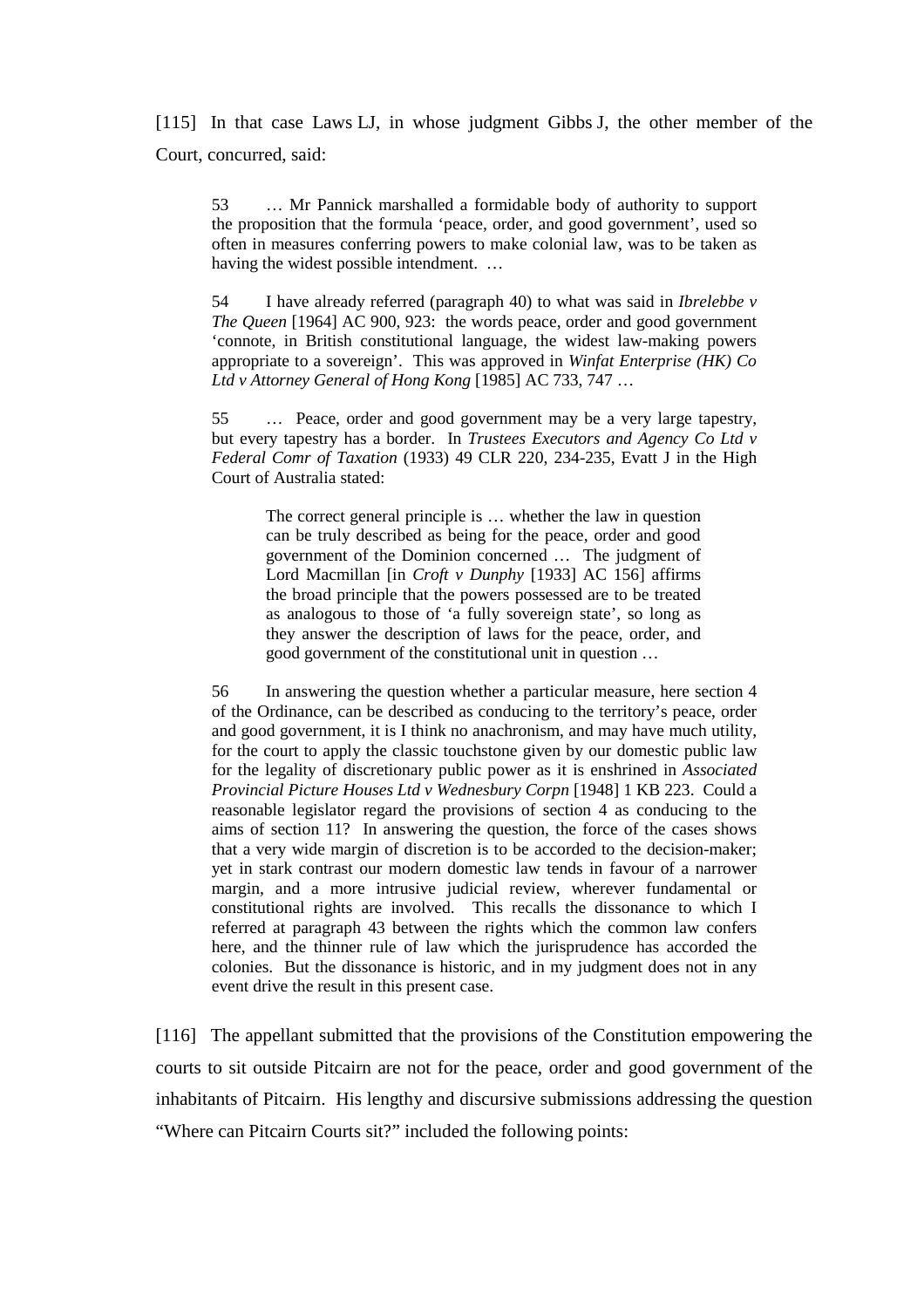- (a) There is no power in the British Settlements Acts to allow Pitcairn to create courts which sit extraterritorially;
- (b) New Zealand was, but is no longer, a British settlement and is outside the scope of the empowering legislation, ss 2 and 4 of the British Settlements Act 1887.
- (c) The power to sit worldwide "may" offend against the European principle of proportionality.
- (d) The Constitution provides for a statutory and constitutional challenge to the peace, order and good government by ss 36 and 25.

# *(a) Extraterritoriality*

[117] The appellant's submission misses the point. No Pitcairn Courts which sit outside Pitcairn have been created. The Courts created under the Constitution are Pitcairn Courts, presided over by Pitcairn Judges appointed under the Constitution, which apply Pitcairn law in respect of Pitcairn inhabitants. And s 21 of the Pitcairn Trials Act 2002 (NZ) expressly provides that a Pitcairn Court's premises in New Zealand are under the control and authority of the Pitcairn Court.

[118] As the Court of Appeal of the Cook Islands said in relation to that Court sitting in New Zealand: $21$ 

[10] … Sitting in New Zealand, the Court [the Cook Islands Court of Appeal] is applying Cook Islands law, not New Zealand law. It is not in any way encroaching on New Zealand sovereignty or purporting to exercise jurisdiction over New Zealand subjects, or attempting to impose sanctions or orders within New Zealand other than in accordance with established protocol.

[119] Issues of sovereignty and political comity require cooperation from the jurisdiction in which it is proposed a Pitcairn Court should sit. In this case, that cooperation is recorded in an agreement between the United Kingdom and New Zealand Governments dated 11 October 2002 (to which we subsequently refer in more

 21 *Drollett v The Police* [2004] CKNZCA 1; CA No 10 of 2003 (13 December 2004).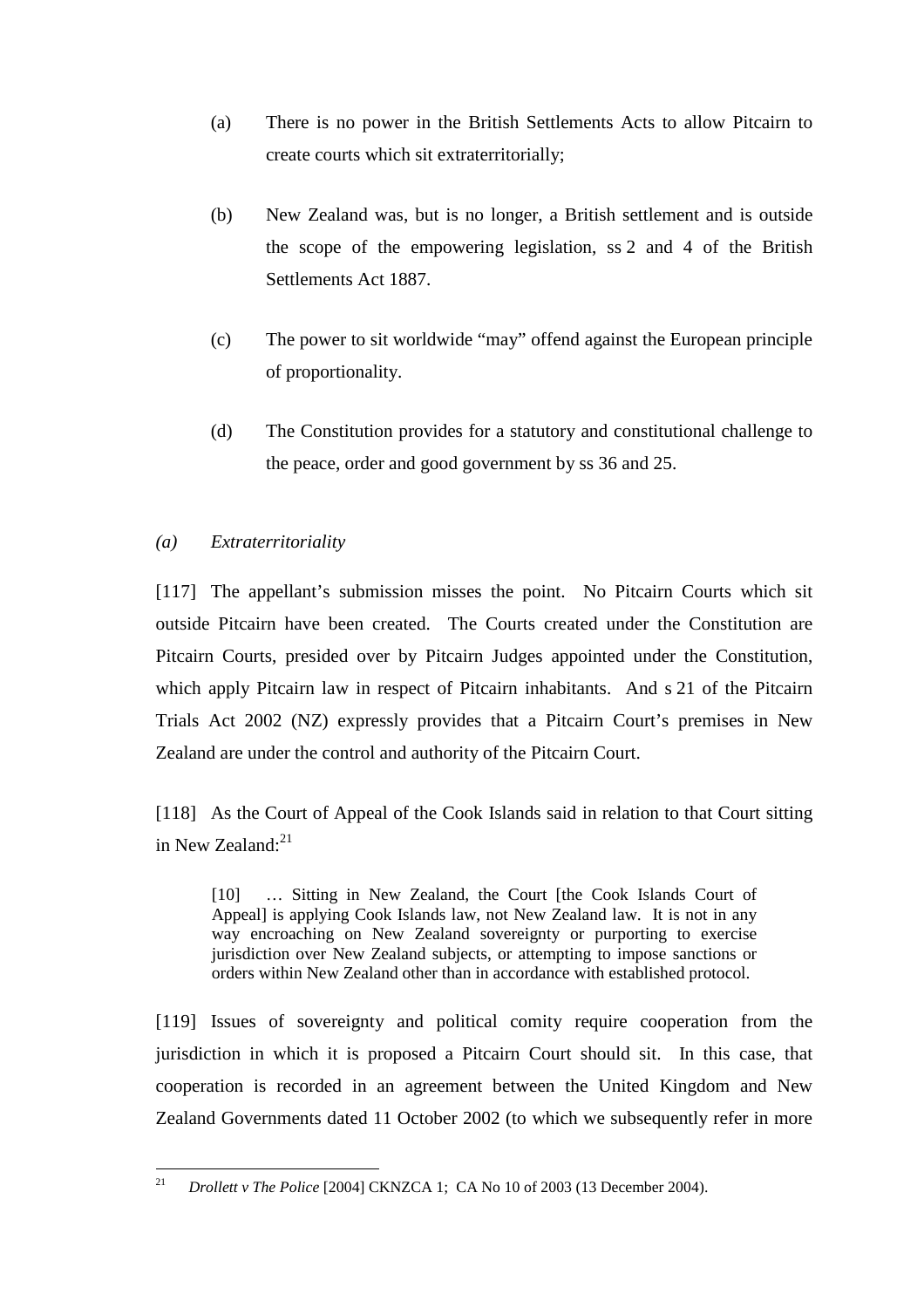detail), but neither the agreement nor the legislation implementing  $it^{22}$  confers nor recognises any extraterritorial jurisdiction in the relevant domestic jurisdiction.

### *(b) New Zealand no longer a British settlement*

[120] This point has no relevance. Section 2 of the British Settlements Act 1887, which is the relevant provision, empowers the Queen in Council to establish laws and courts and otherwise make provision for the peace, order and good government of her subjects and others within any British settlement. The Constitution relates to British subjects and other persons within Pitcairn. It does not engage New Zealand.

[121] Section 4 of the British Settlements Act 1887 empowers the Queen in Council to confer on any court in a British possession, jurisdiction in respect of matters arising in any British settlement. But this provision has not been invoked in respect of Pitcairn. The Constitution creates Pitcairn Courts having jurisdiction in Pitcairn law. It simply provides authority for Pitcairn Courts to sit in places other than Pitcairn. No jurisdiction has been conferred on any Court in New Zealand or elsewhere outside Pitcairn.

### *(c) Proportionality*

[122] The appellant submitted, tentatively, that the power to sit worldwide "may" offend against the European principle of proportionality. Assuming (without deciding) that principle could apply, we do not agree. Pitcairn has almost unique isolation, a tiny population, and lacks infrastructure. A power to sit elsewhere, certainly in appeal hearings, strikes a fair balance amongst competing considerations.

### *(d) Peace, order and good government*

[123] We return to the essential issue, whether a reasonable legislator could have regarded the provisions of the Constitution which empower the Pitcairn Courts to sit outside Pitcairn as being for the peace, order and good government of Pitcairn.

 $22$ <sup>22</sup> In Pitcairn, the Judicature Amendment Ordinance 2003; in New Zealand, the Pitcairn Trials Act 2002.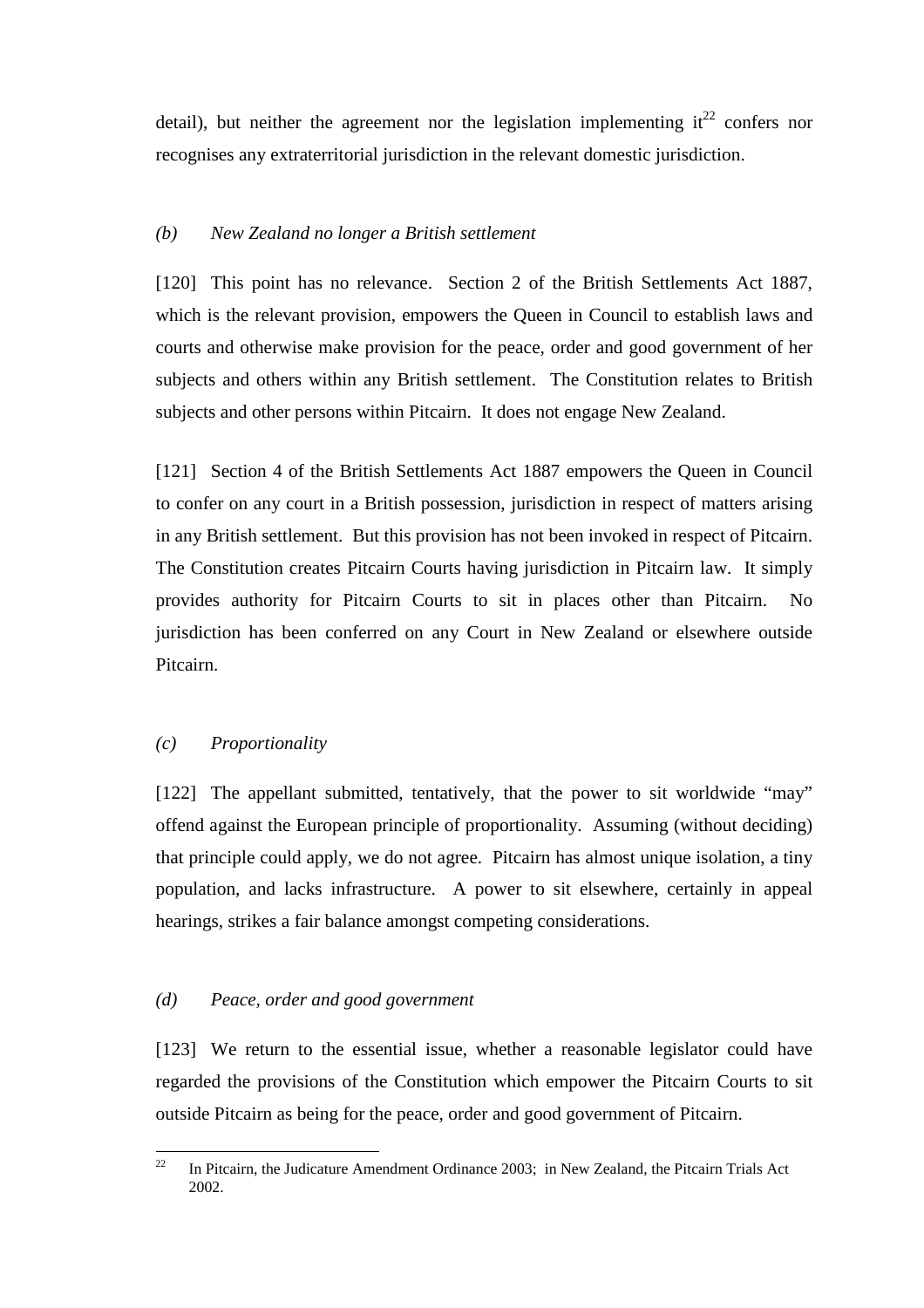[124] The appellant did not take issue with the relevant principles set forth by Laws LJ in *Bancoult (No 1)*. As counsel noted, however, *Bancoult (No 1)* was overruled by the House of Lords<sup>23</sup> in the context of law-making by use of prerogative power.

[125] In *Bancoult (No 2)* the House of Lords by a majority allowed the appeal by the Secretary of State against the judgment of the Divisional Court in *Bancoult (No 1)*, which had been upheld by the Court of Appeal. That judgment declared invalid orders which disentitled inhabitants of the Chagos Archipelago in the Indian Ocean from entry or presence on the islands without specific permission. The Orders were made by the Queen in Council under the powers of the Royal prerogative, not pursuant to any statutory power. It was common ground before the Divisional Court that the British Settlements Act 1887 did not apply as the British Indian Ocean Territory was a ceded, not a settled, territory, when annexed to the United Kingdom. The House of Lords held that the prerogative power of the Crown to legislate for a ceded colony had never been limited by the requirement that legislation be for the peace, order and good government of the inhabitants; rather, Her Majesty, on the advice of Her Ministers, will act in the interests of her undivided realm, including both the United Kingdom and the colony.<sup>24</sup>

[126] Lord Hoffman said that the words "peace, order and good government" had never been construed as words limiting the power of the legislature and have always been treated as apt to confer plenary law-making authority.<sup>25</sup> His Lordship said the courts will not enquire into whether legislation within the territorial scope of the power was in fact for the peace, order and good government or otherwise for the benefit of the inhabitants of the territory. Insofar as *Bancoult (No 1)* departed from that principle, he considered it wrongly decided.

[127] Thus, while disagreeing with the Divisional Court in *Bancoult (No 1)* about judicial intervention in the law-making process, the House of Lords affirmed the

<sup>23</sup> <sup>23</sup> Counsel's submissions referred to the Privy Council but the reference intended is clearly to the judgment of the House of Lords in *R (Bancoult) v Secretary for Foreign and Commonwealth Affairs (No 2)* [2008] UKHL 61.

<sup>&</sup>lt;sup>24</sup> At para 47.

<sup>25</sup> At para 50, citing the authority of the Privy Council in *R v Burah* (1878) 3 App Cas 889; *Riel v the Queen* (1885) 10 App Cas 675; *Ibrelebbe v the Queen* [1964] AC 1900; *Union Steamship Co of Australia Pty Limited v King* (1988) 166 CLR 1 (HCA).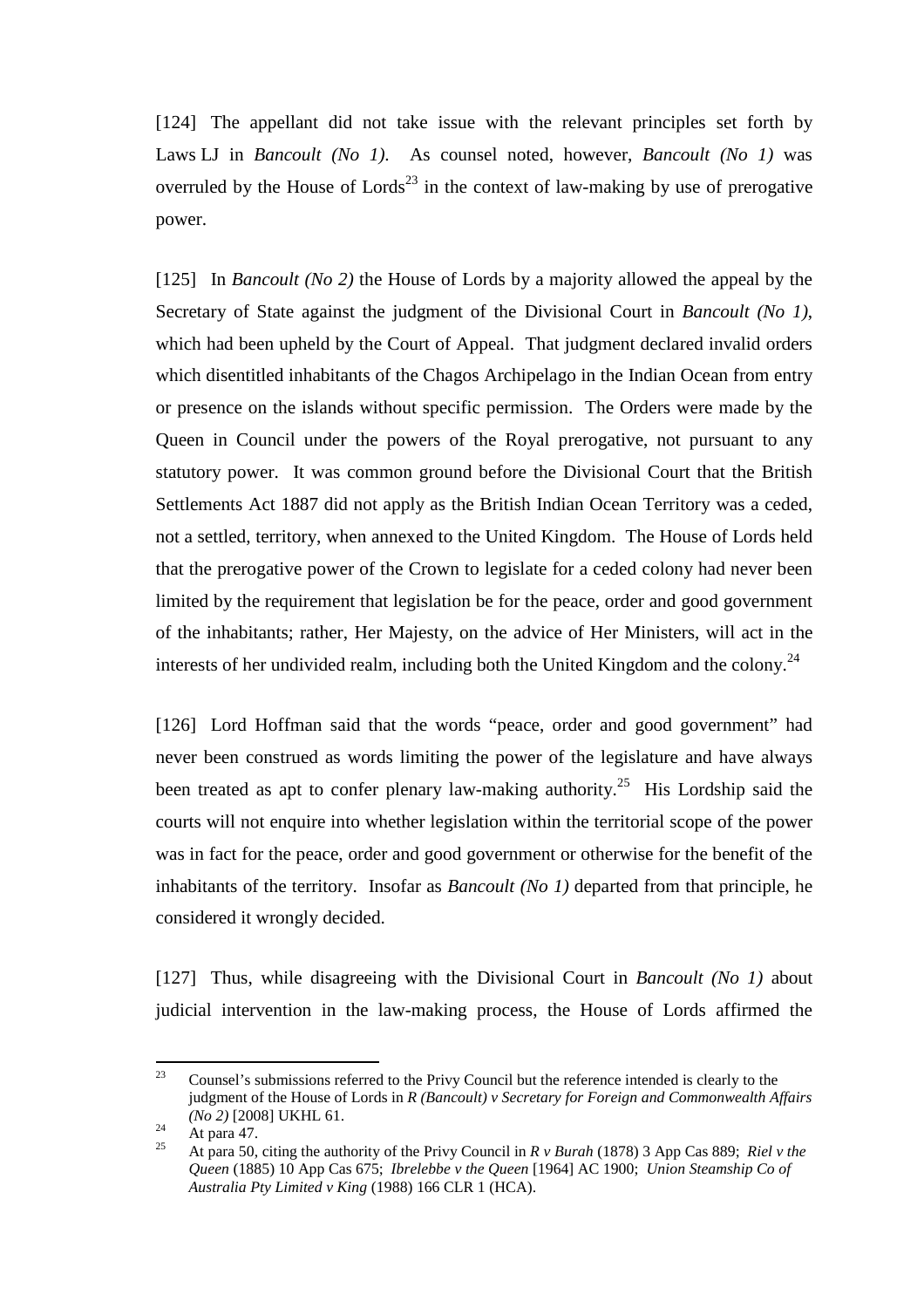principles set out by Laws LJ in relation to peace, order and good government, derived from the authorities.

[128] In this case the Pitcairn Constitution Order 2010 was made by the Oueen under the powers of (relevantly) the British Settlements Act 1887 as necessary for the peace, order and good government of the inhabitants of Pitcairn.

[129] As we have previously said, the empowering provisions as to where the Pitcairn Courts may sit, relate only to the geographical situation of sittings of the courts. For a tiny, remote island territory such as Pitcairn, such a power cannot be regarded as unreasonable. Indeed, we consider it eminently reasonable and sensible for the peace, order and good government of Pitcairn and well within the plenary constitutional powers of the British Settlements Act.

[130] For the reasons given above, we have determined that the provisions of the Constitution empowering the Pitcairn Courts to sit outside Pitcairn are within the powers of the British Settlements Act. Therefore, even if we, as a Pitcairn Court, have power pursuant to s 25 of the Constitution to make a declaration of invalidity in respect of any part or parts of the Constitution (which we expressly do not decide), it would have no application to the empowering provisions in issue in this case.

### *Other matters*

[131] In the context of a general challenge to the Pitcairn Constitution, the appellant also made submissions concerning International Law Obligations and Discrimination. These are matters which by agreement of the parties were adjourned and on which the Crown, appropriately, did not make submissions. We therefore address the appellant's submissions on these matters only in relation to the issue of venue for the hearing of the appeal.

[132] *Interests of inhabitants paramount – Article 73 UN Charter:* Article 73 of the UN Charter provides that the Islanders' interests are paramount. The appellant's submission asks rhetorically: "How and when it was determined" that it was in the paramount interests of the Islanders to have courts sitting anywhere in the world and to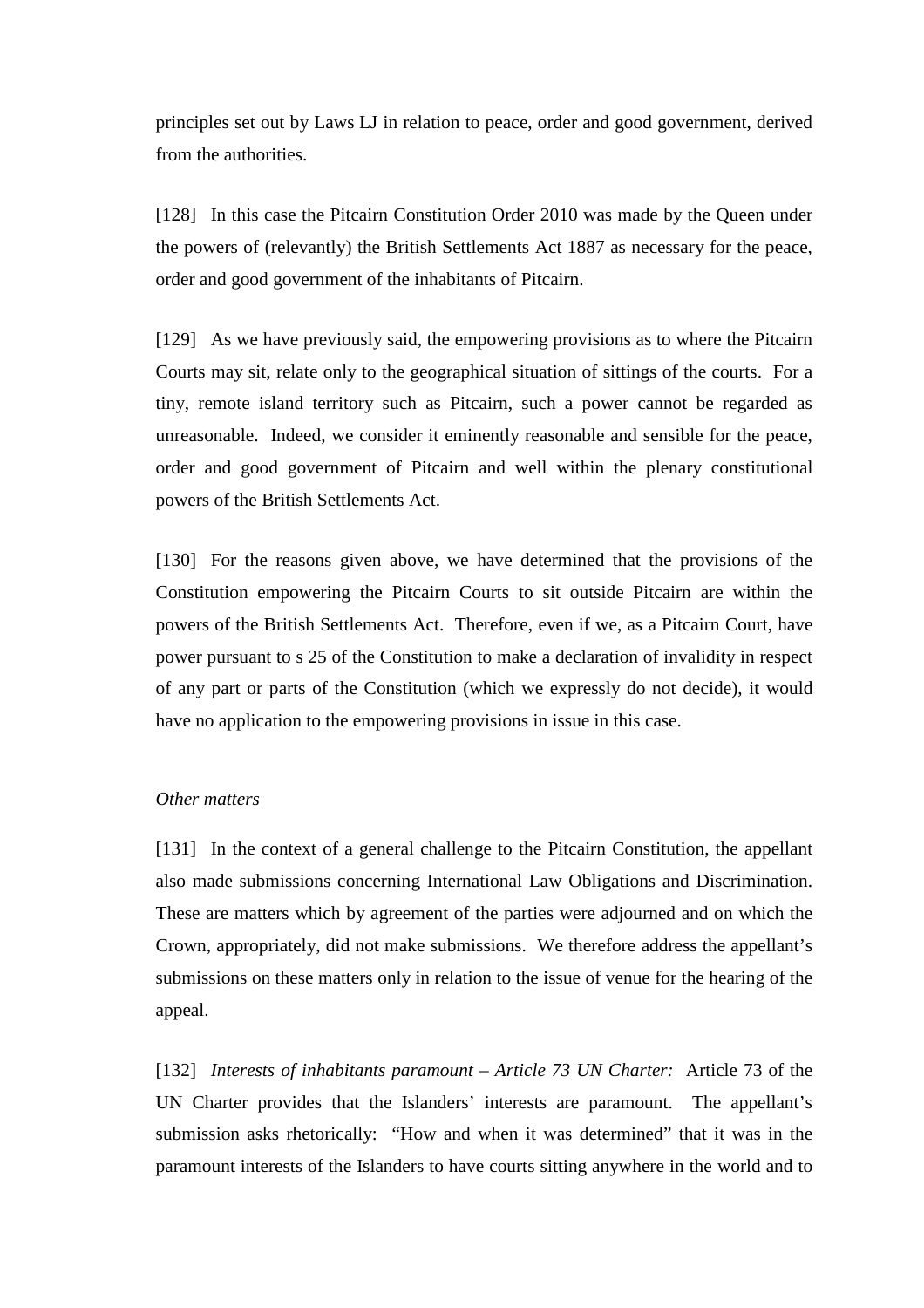have "so many judges"? It is argued that United Kingdom obligations under the Vienna Convention on the Law of Treaties must be observed and provisions of domestic law to the contrary do not show good faith and should not be followed. We do not accept these arguments. There is no breach of the paramount interests of the Islanders. These features are dictated by need, and serve the Islanders' interests in seeing justice done. As a Pitcairn Court, we must follow Pitcairn domestic law properly interpreted with due regard to international obligations.

[133] *Discrimination:* The holding of trials in New Zealand, the absence of jury trial in Pitcairn, and indeed the absence of a local legislature, are said to be discriminatory within s 23 of the Constitution, the International Convention on Civil and Political Rights and the International Convention on the Elimination of Racial Discrimination. The comparator adopted is United Kingdom citizens generally. We do not agree. There are special circumstances relating to Pitcairn which can warrant different treatment.

### **The Pitcairn Trials Act 2002 (NZ)**

[134] The purpose of this Act is stated in s 3:

#### **3 Purpose of this Act**

- (1) The purpose of this Act is to make provision to implement in New Zealand law New Zealand's obligations under the Agreement.
- (2) To that end, this Act provides–
	- (a) for Pitcairn Courts to sit in New Zealand for the purpose of holding certain trials under Pitcairn law; and
	- …

"Agreement" is defined as:<sup>26</sup>

… the Agreement between the Government of New Zealand and the Government of the United Kingdom of Great Britain and Northern Ireland concerning Trials under Pitcairn Law in New Zealand and Related Matters dated 11 October 2002, a copy of which is set out in Schedule 1.

<sup>26</sup> Section 4(1) Pitcairn Trials Act 2002.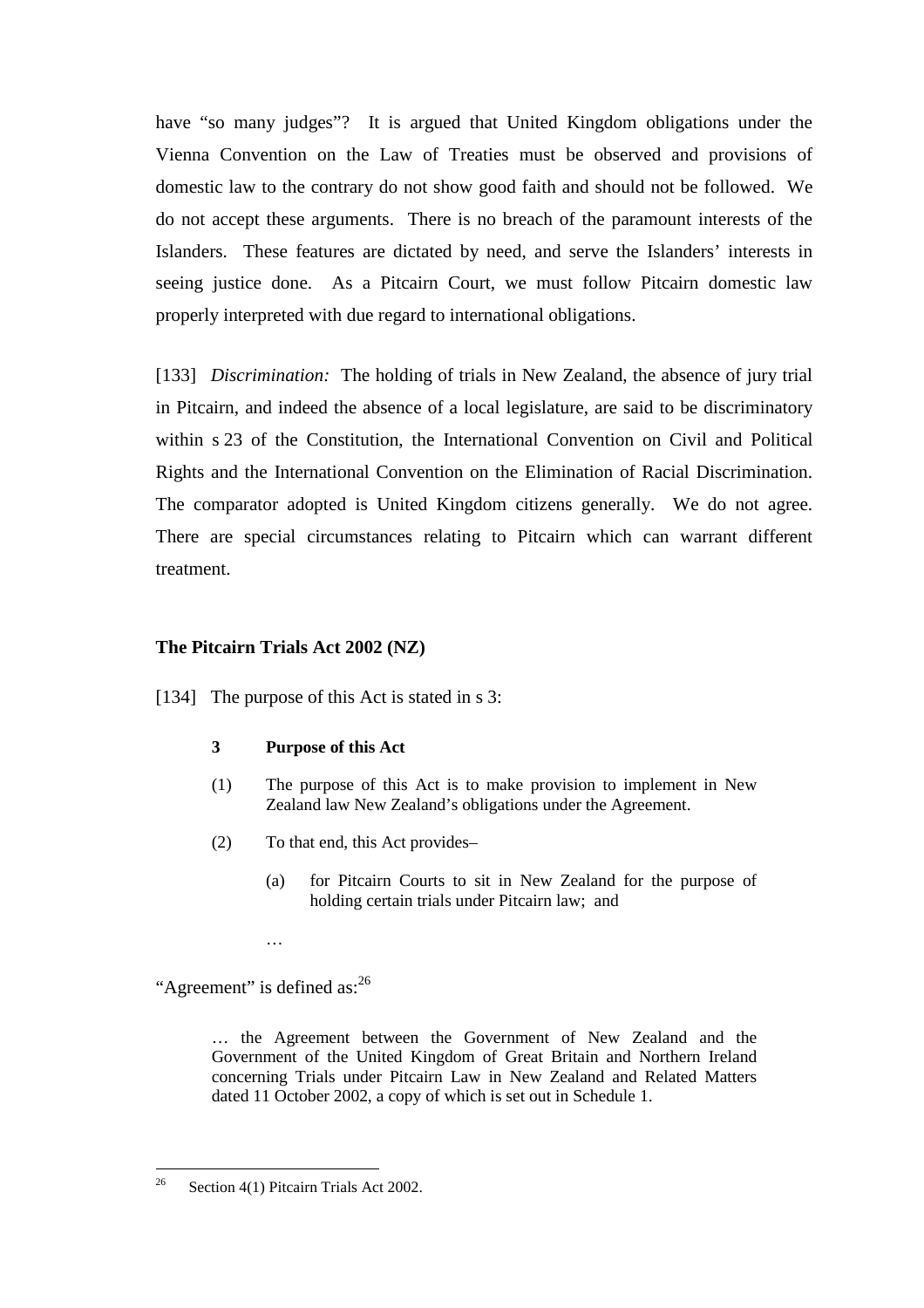The definition of "Pitcairn Court" includes the Magistrate's Court and the Supreme Court of Pitcairn and:

(c) the Pitcairn Court of Appeal established by Article 3 of the Pitcairn Court of Appeal Order 2000 (United Kingdom).

[135] Section 6 provides for the Government of Pitcairn to ask the Minister of Justice for New Zealand to allow a trial that is not a special investigations trial (which this proceeding is not) to take place in New Zealand. The request must be in writing and the Minister must advise the Governor of the outcome.

[136] The appellant submitted that there is no jurisdiction for this Court to sit in New Zealand because:

- (a) The definition of Pitcairn Court in the Pitcairn Trials Act includes "the Pitcairn Court of Appeal established by Article 3 of the Pitcairn Court of Appeal Order 2000 (UK)", but the 2000 Court of Appeal Order was revoked by the Pitcairn Constitution Order  $2010<sup>27</sup>$  In short, there has been a statutory error which results in there being no authority for this Court to sit in New Zealand. The appellant contrasts this situation with the amendment to Article 2 of the Pitcairn (Appeals to Privy Council) Order 2000 made by s 9 of the Pitcairn Constitution Order 2010, which redefined the Court of Appeal as "established by the Constitution".
- (b) There has been no "request" to the Minister in terms of s 6(1) of the Pitcairn Trials Act 2002.
- [137] We do not accept either submission.

[138] As to the first submission, the Pitcairn Trials Act is a New Zealand statute. Accordingly, s 22(2) of the Interpretation Act 1999 (NZ) applies.<sup>28</sup> It provides that "a reference in an enactment to a repealed enactment is a reference to an enactment that,

<sup>27</sup> <sup>27</sup> The Court of Appeal is constituted by s 49 of the Constitution.

<sup>28</sup> There is a provision to similar effect in s 17 of the Interpretation Act 1978 (UK) which would apply to United Kingdom enactments relating to Pitcairn.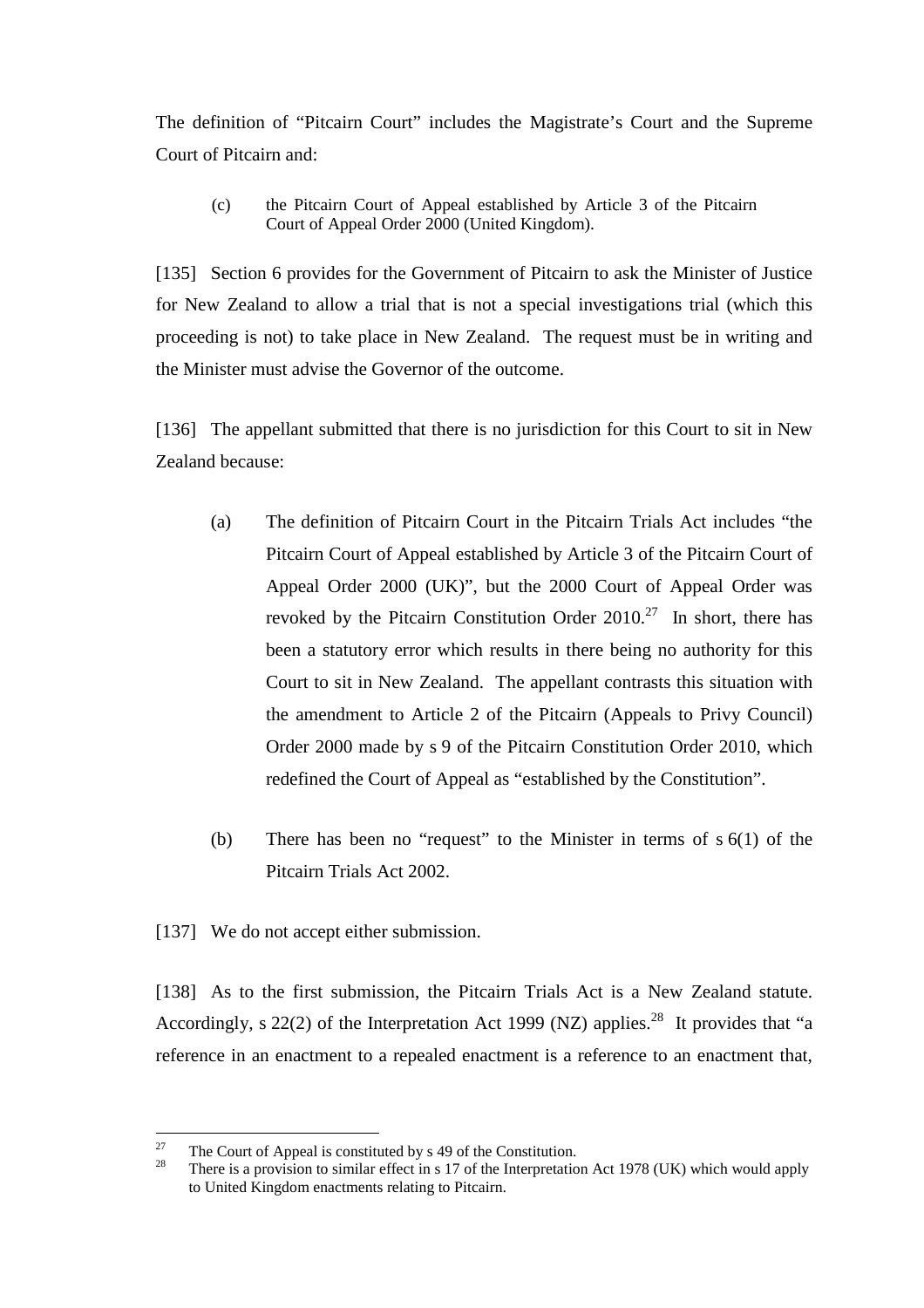with or without modification, replaces, or that corresponds to the enactment repealed".<sup>29</sup>

[139] As to the second submission, a letter from the Acting Governor to the Minister of Justice (NZ) dated 15 July 2010 sought:

… permission to allow the Pitcairn Island Courts to sit in New Zealand pursuant to s 6 of the Pitcairn Trials Act 2002, in relation to an anticipated criminal proceeding.

The letter then described the general nature of the allegations against the appellant, and the steps likely to be involved "without prejudicing the various decisions yet to come". It continued that if permission were granted, a decision whether any particular step in the case would be held in New Zealand or on Pitcairn Island was a decision for the Pitcairn judiciary. The Acting Governor indicated that she anticipated "strong interest" in holding procedural or formal hearings in New Zealand, given the time required to travel to Pitcairn. But, given that the potential defendant (the appellant) was a Pitcairn Islander, this might be a factor weighing in favour of holding the substantive hearings on Pitcairn.<sup>30</sup>

[140] By an undated letter in response to letters of 21 April 2010 and 15 July 2010, the Minister of Justice acceded to the request for "… permission to allow the Pitcairn Island Courts to sit in New Zealand pursuant to section 6 of the Pitcairn Trials Act 2002".

[141] This correspondence speaks for itself. There is no rational basis to read down the meaning and clear intent of the communications because, as the appellant suggests, proceedings before the Court of Appeal are not specifically included in "possible … following steps" referred to in the Acting Governor's letter of 15 July 2010. Both letters clearly relate to "the Pitcairn Island Courts", which include the Court of Appeal.

[142] Assertions by the appellant that this process was "unfair" because he was not notified of these administrative actions, have no merit. These were facilitative steps

 $\gamma$ <sup>Q</sup> We note that  $s(1)(c)$  of the Pitcairn Trials Act 2002 requires legislative amendment. The Pitcairn Court of Appeal is now established by the Constitution.

<sup>&</sup>lt;sup>30</sup> Counsel for the Crown advised the Court that the Crown would not oppose the substantive trial being held on Pitcairn.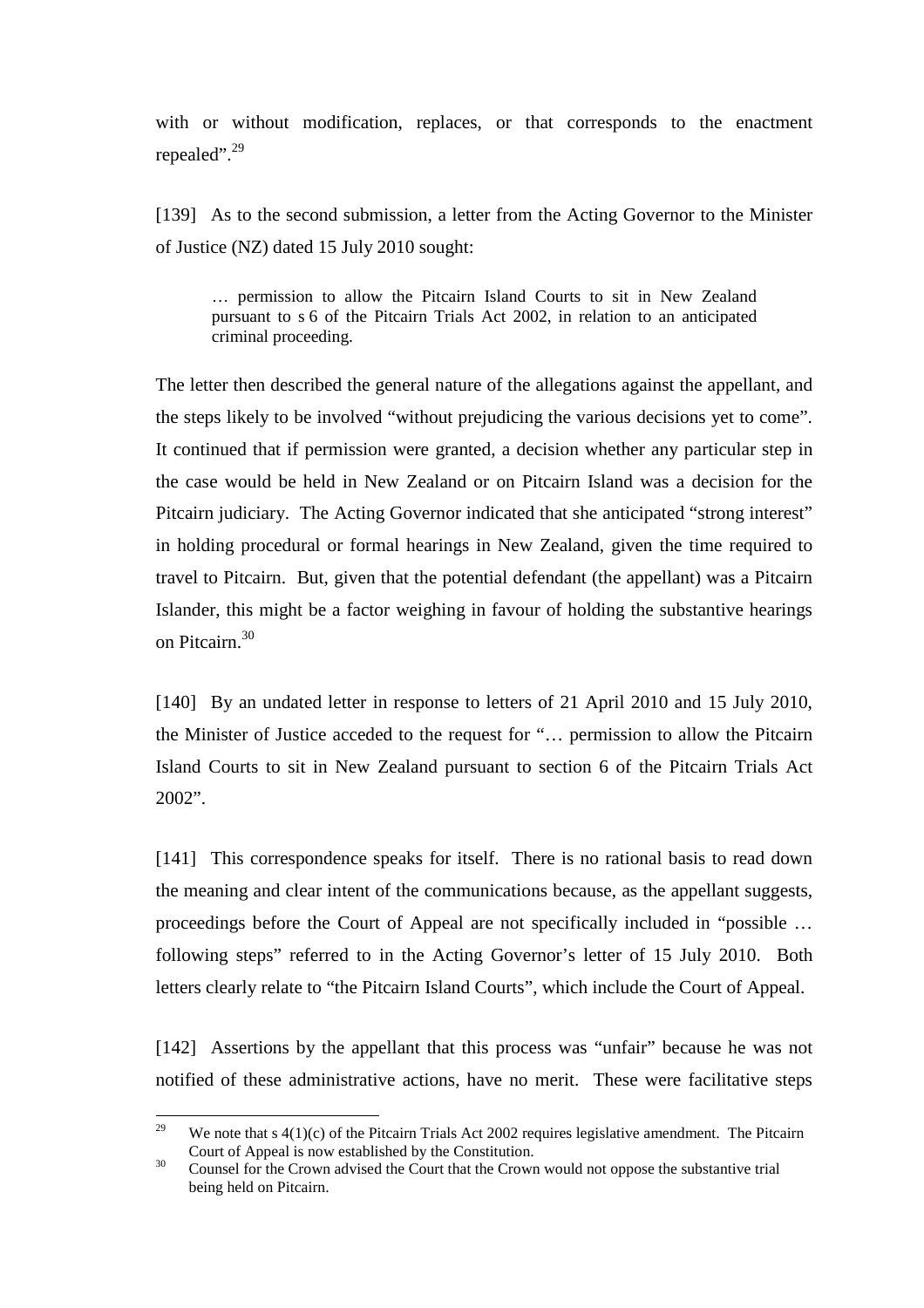taken in accordance with statutory requirements in relation to anticipated proceedings. In this context, we note that a challenge by the appellant to the decision of the Minister of Justice by way of judicial review filed in September 2011 in the New Zealand High Court, was discontinued. The Minister's granting of the Governor's request stands unchallenged.

# **Should an order be made that this appeal be held in New Zealand with the appellant present by live-link television?**

[143] The authority to make such an order is in s 15F of the Judicature (Courts) Ordinance, which applies to this Court by virtue of s 50(2) of the Constitution.

[144] The appellant contends that his fair trial rights affirmed by s 8 of the Constitution are prejudiced unless he is present in person at the appeal hearing. He suggests that the Court needs to consider transporting him to Auckland or Wellington for a "proper hearing" in his presence.

[145] Section 15E, though not directly applicable to the Court of Appeal, as we have said above, $31$  provides guidance as to the matters to be taken into account in determining whether such an order should be made.

(a) The nature of the proposed step or hearing:

This is a pre-trial appeal hearing addressing legal argument. It will largely consist of legal submissions by counsel. Although the submissions are lengthy and refer to constitutional issues, these are essentially standard pre-trial applications. Historically, appellate legal argument has almost invariably taken place in the absence of the appellant. The Crown submitted, and we agree, that this type of hearing is suitable for determination in the manner proposed. It is not a trial and no verdict will result.

(b) The interests of justice:

 $31$ At [106].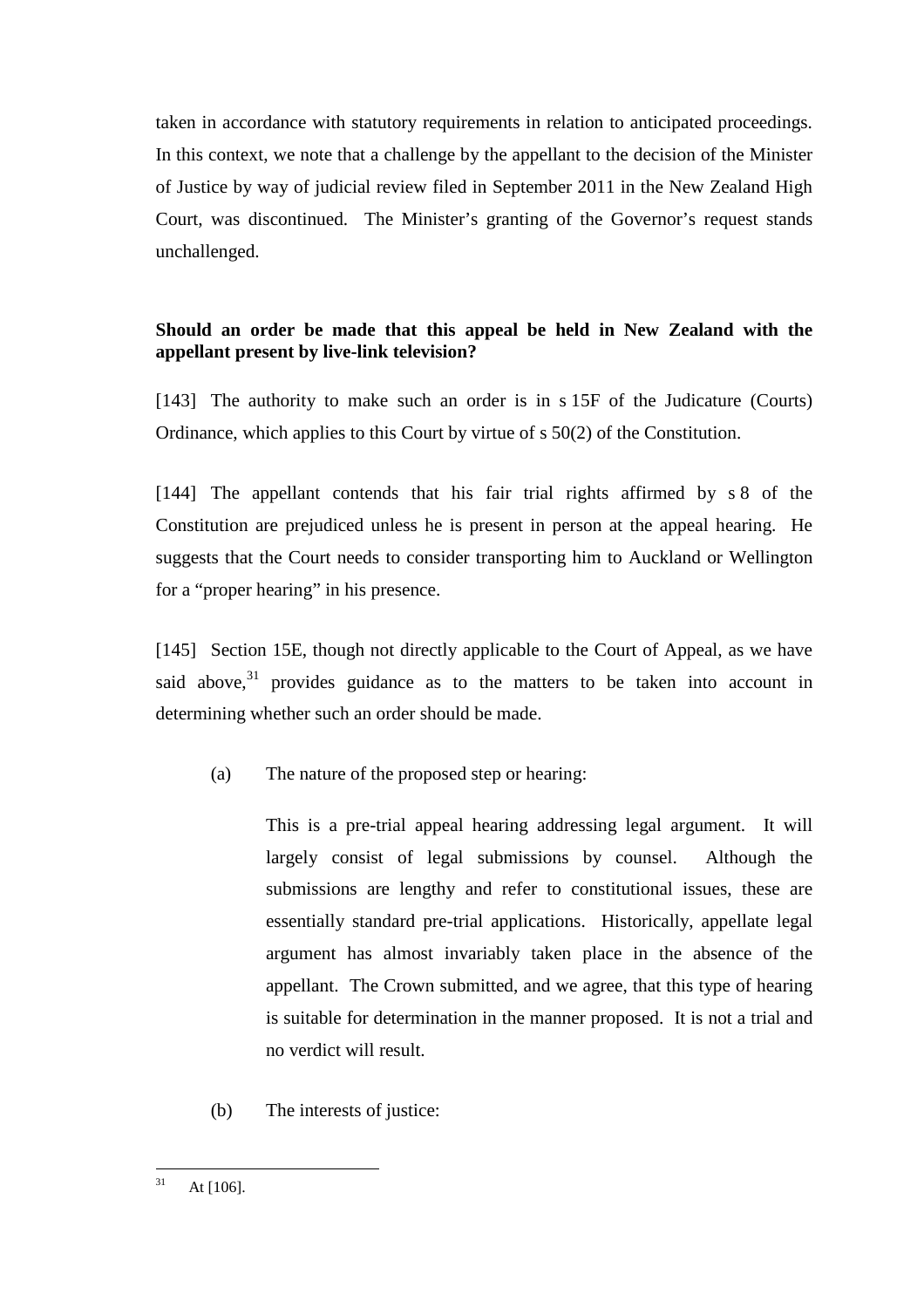The appellant is represented by two counsel at the hearing, for whom legal aid has been approved. He is able to see and hear everything that happens in the courtroom via live-link television. During the three and a half days when the applications the subject of this judgment were heard, the appellant indicated that he could hear clearly throughout. Only rain on the roof in Pitcairn briefly interrupted the hearing. The Court then adjourned to ensure the appellant was not disadvantaged. In the regular adjournments, and when the Court adjourned at the request of appellant's counsel, the appellant was able to communicate freely and in private with his lawyer. No difficulties for the appellant were apparent or raised. We find no substantive prejudice to his interests by his participation being by live-link television.

(c) The interest in the efficient disposal of Court business:

The appellant's suggestion that he be transported to Auckland or Wellington implies an acknowledgement of the efficiencies available if the appeal is heard in New Zealand. The inevitable delays inherent in the Court sitting in Pitcairn would not advance the proceeding nor meet the appellant's expressed wish that these charges be progressed to trial.

[146] The appellant referred to three cases in support of his contention that he be present in person.

[147] *Taylor v Manager of Auckland Prison.<sup>32</sup>* This case is addressed in the recusal judgment of McGechan and Potter JJA and little more needs be said.<sup>33</sup> The important distinguishing factors are, first, that Mr Taylor was to represent himself in person at the hearing where the Crown proposed an audio visual link (AVL) be used, although at the hearing before Duffy J he was represented by counsel. The appellant, in contrast, will continue to be represented by two counsel throughout the appeal hearing.

 $\frac{1}{32}$ *Taylor v Manager of Auckland Prison* [2012] NZHC 1241, Duffy J, 5 June 2012.

 $33$  At [88].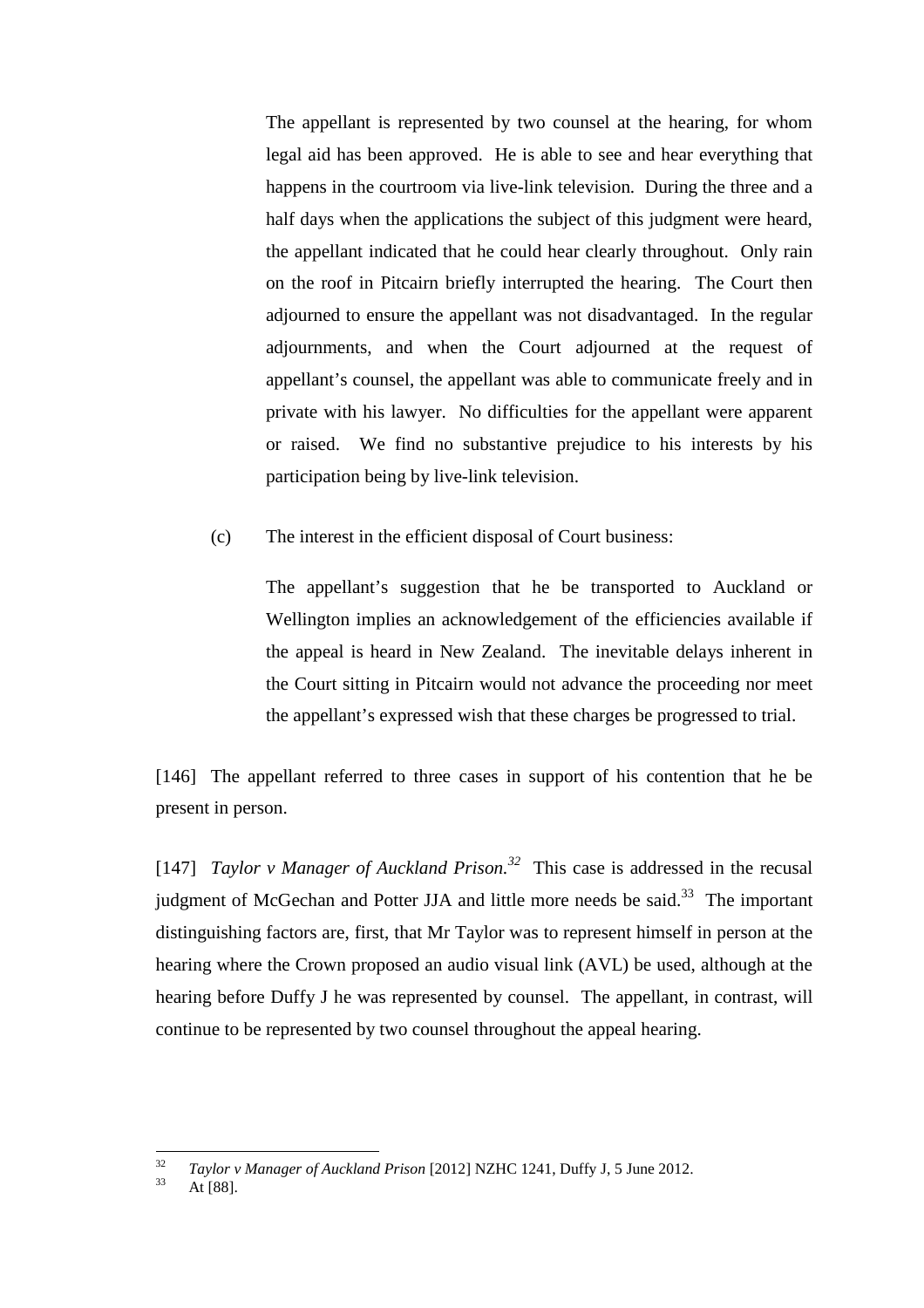[148] Secondly, while this appeal involves constitutional issues and the appellant's submissions are lengthy and wide-ranging, these are standard pre-trial applications on appeal.

[149] In *Sakhnovskiy v Russia*,<sup>34</sup> the case was determined in favour of the applicant on the ground that he did not have effective legal representation. But the European Court of Human Rights left open the use of AVL.

[150] In *Zubayrayev v Russia,<sup>35</sup>* two years later, the European Court of Human Rights stated that AVL is not incompatible with a fair and public hearing. The applicant had not been present at the hearing, which the Court held to be unfair in the circumstances of the case. The Court said:

32. Admittedly, the applicant was detained in the Republic of Chechnya and the appeal hearing was to be held in Moscow, that is, some 1,779 kilometres away, and the applicant's transfer for the purposes of his participation in the appeal hearing in person would have called for certain security measures and needed to be arranged in advance. The Court notes, however, that it was also open to the domestic judicial authorities to ensure the applicant's participation in the appeal hearing by means of a video link prescribed by the domestic rules of criminal procedure and earlier found by the Court to be compatible with the requirements of Article 6 of the Convention (see *Marcello Viola v. Italy,* no. 45106/04, §§ 63-77, ECHR 2 November 2010). The Court notes that the Supreme Court did not discuss whether such an arrangement was feasible in the circumstances of the case.

[151] Rather than supporting the appellant's position, the two Russian cases recognise that AVL may be an appropriate and pragmatic means of ensuring for a litigant a fair and public hearing, provided the litigant can follow the proceeding, can be heard as necessary, and can effectively and confidentially communicate with his counsel. This will require a case specific enquiry by the Court considering whether an order should be made.

[152] Those criteria can be adequately and properly met in respect of the appellant's appeal hearing. The interest in the efficient disposal of court business weighs heavily in favour of live-link television in the circumstances of this case and we see no prejudice to the appellant's fair trial rights.

 34 *Sakhnovskiy v Russia,* ECHR, Application no. 21272/03, 2 November 2010.

<sup>35</sup> *Zubayrayev v Russia*, ECHR, Application no. 34653/04, 26 September 2012.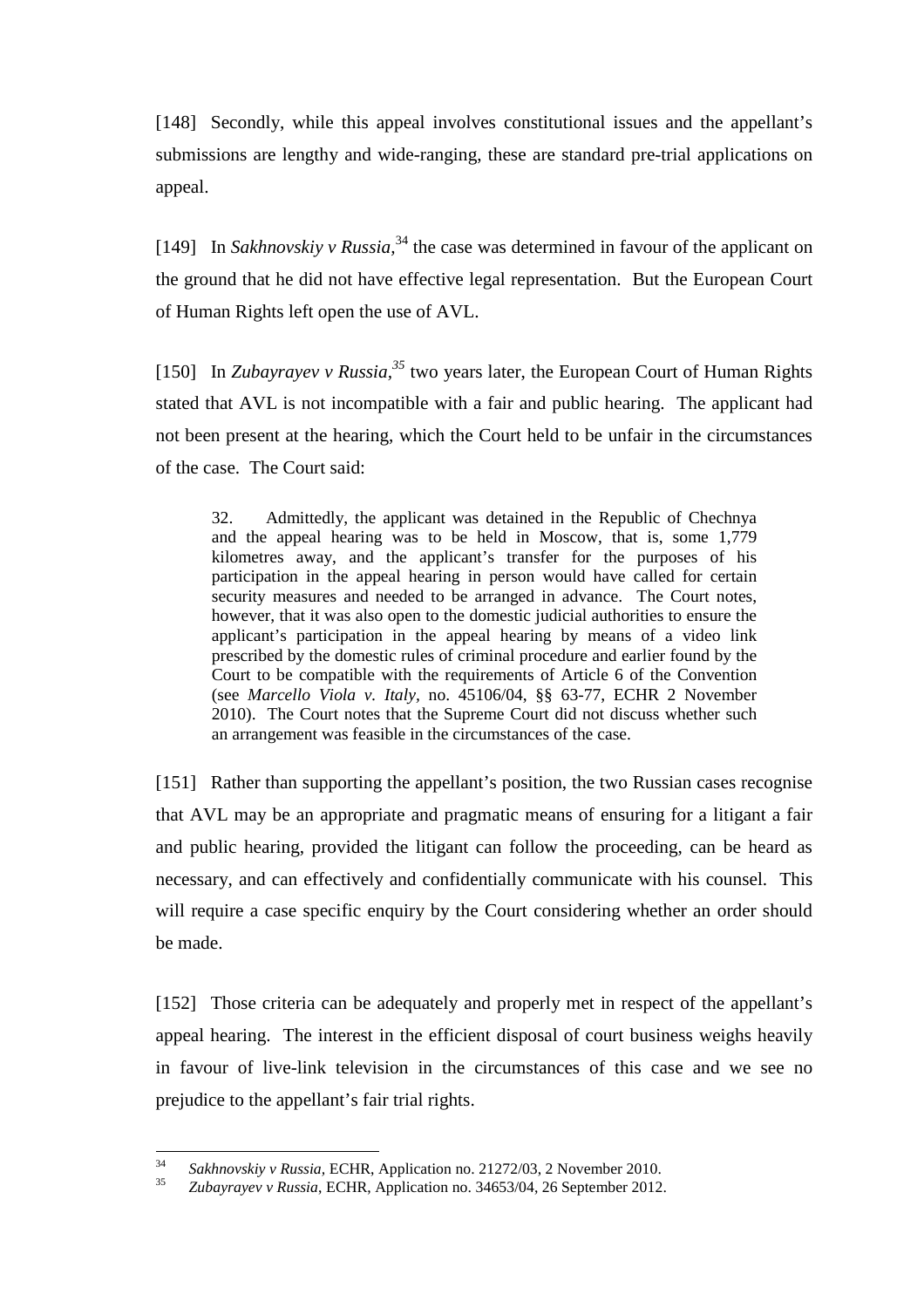[153] We conclude that an order under s 15F of the Judicature (Courts) Ordinance is appropriate.

#### **This decision and the substantive grounds of appeal**

[154] This decision as to venue for the hearing of this appeal is final. It has been necessary for us to determine some matters in the course of this decision which arise also within substantive grounds of appeal which have been adjourned. We record that determinations for the purpose of this decision do not preclude further argument and consideration relating to those matters, otherwise than as to venue, when those substantive grounds are considered.

#### **Conclusion**

- (a) The Court notes counsel's mutual accommodation with regard to the Judges swearing of Oaths of Office and Allegiance as recorded in paragraph [26].
- (b) The application for recusal of the President is dismissed.
- (c) All hearings of the appeal from the Supreme Court decision dated 12 October 2012 and any related and associated matters will take place in New Zealand. The appellant will participate in those hearings by livelink television, and the proceeding will be publicly available on Pitcairn with proper prior notification.
- (d) The appellant within 21 days of this judgment is to file and serve a memorandum of not more than four pages which succinctly identifies the issues which he contends this Court must address within the confines of the current prosecutions. It should indicate areas in respect of which further evidence is required and factual findings made in the Supreme Court. Within 21 days of receipt of that document, the Crown must similarly indicate areas which it contends need further consideration in the Supreme Court and in this Court.